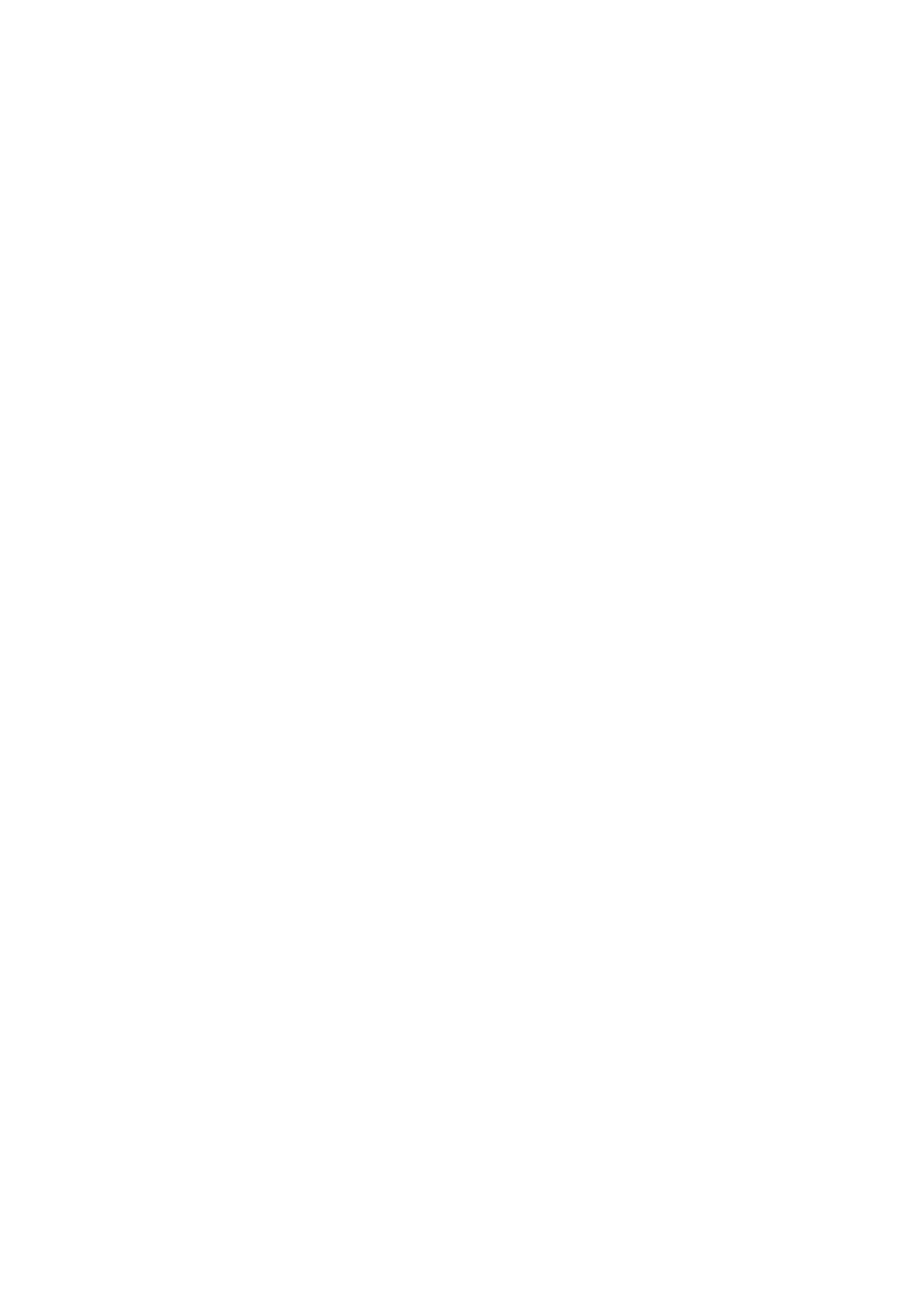CLIMATE CHANGE 38/2020

Ressortforschungsplan of the Federal Ministry for the Environment, Nature Conservation, Building and Nuclear Safety

Project No. (FKZ) 3717 42 505 0 – Annex 3 of Final Report "Analysis and assessment of the design of an offsetting system for international aviation" FB000344/ENG,ANH,3

# **Avoiding double counting between CORSIA and Nationally Determined Contributions – Options for accounting under the Paris Agreement**

by

Lambert Schneider, Sean Healy Öko-Institut, Berlin

On behalf of the German Environment Agency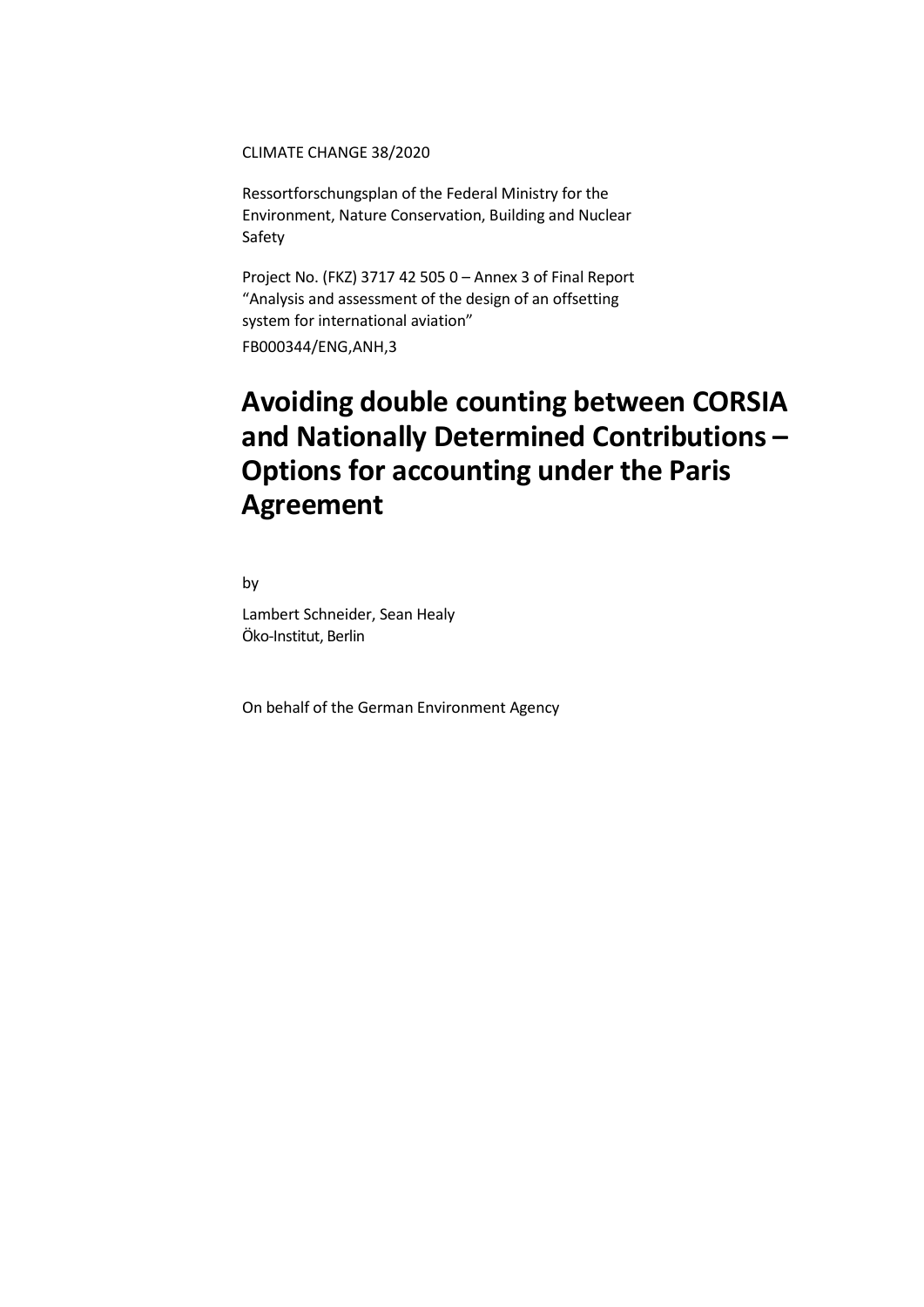#### **Imprint**

#### **Publisher**

Umweltbundesamt Wörlitzer Platz 1 06844 Dessau-Roßlau Tel: +49 340-2103-0 Fax: +49 340-2103-2285 [buergerservice@uba.de](mailto:buergerservice@uba.de)  Internet: [www.umweltbundesamt.de](https://lambertschneider-my.sharepoint.com/personal/lambertschneider_lambertschneider_onmicrosoft_com/Documents/Lambert/Projekte/UBA%20CORSIA/PRODUCT%203%20(various%20issues)/www.umweltbundesamt.de)

#### /umweltbundesamt.de /umweltbundesamt

#### **Report performed by:**

Öko-Institut Borkumstr. 2 13189 Berlin Germany

#### **Report completed in:**

September 2018

#### **Edited by:**

Section V 2.6 Emissions Reduction Projects – CDM (DNA)/JI (DFP) Marcel Kruse

Publication as pdf: <http://www.umweltbundesamt.de/publikationen>

ISSN 1862-4804

Dessau-Roßlau, October 2020

The responsibility for the content of this publication lies with the author(s).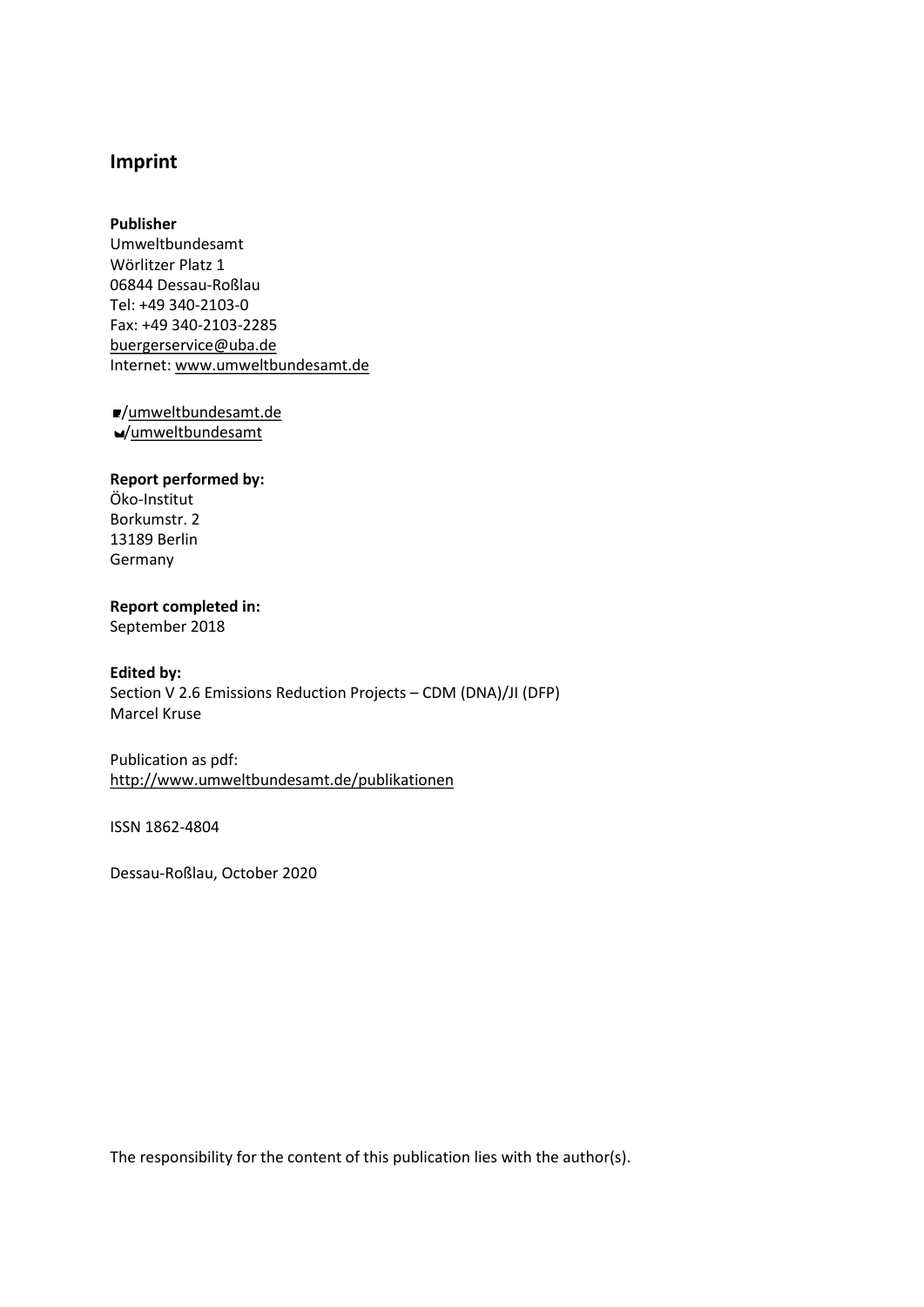#### **Abstract: Avoiding double counting between CORSIA and Nationally Determined Contributions – Options for accounting under the Paris Agreement**

This discussion paper assesses how robust accounting could be implemented under the Paris Agreement in order to avoid double counting between nationally determined contributions (NDCs) and the Carbon Offsetting and Reduction Scheme for International Aviation (CORSIA) implemented under the International Civil Aviation Organization (ICAO). The paper focuses on how host countries of carbon-offset projects can account for the use of offset credits under CORSIA by reporting 'adjustments' in the 'structured summaries' of their biennial transparency reports prepared under Article 13 of the Paris Agreement. The paper finds that several accounting approaches considered in the international negotiations on Article 6 of the Paris Agreement for international transfers of mitigation outcomes between countries cannot not be implemented in the specific context of CORSIA where the offset credits are used by airline operators or may not robustly avoid double counting. The paper identifies nine options for how the use of offset credits under CORSIA could be accounted for by host countries and discusses their advantages and disadvantages. The paper also evaluates options to account for single-year targets in the context of CORSIA, as well as options for consistent consideration of Global Warming Potentials used under CORSIA and nationally determined contributions under the Paris Agreement. The findings of the paper are important for the ongoing negotiations under the Paris Agreement on the rules for international transfers of mitigation outcomes under Article 6 and the implementation of 'structured summaries' under Article 13.

#### **Kurzbeschreibung: Titel**

Dieses Diskussionspapier analysiert, wie eine robuste Bilanzierung unter dem Pariser Übereinkommen so umgesetzt werden könnte, dass eine Doppelzählung zwischen Klimazielen von Staaten unter dem Pariser Übereinkommen und dem "Carbon Offsetting and Reduction Scheme for International Aviation" (CORSIA) der internationalen Zivilluftfahrtorganisation vermieden werden kann. Das Papier richtet sein Augenmerk darauf, wie Gastländer von Klimaschutzprojekten die Nutzung von Klimaschutzzertifikaten unter CORSIA durch sogenannte "adjustments" in "strukturierten Zusammenfassungen" ihrer zweijährigen Berichterstattung unter Artikel 13 des Übereinkommens bilanzieren können. Das Papier kommt zu dem Ergebnis, dass einige Bilanzierungsansätze, die in den internationalen Verhandlungen zu Artikel 6 des Übereinkommens für den Transfer von Emissionsminderungen zwischen Ländern diskutiert werden, in dem speziellen Kontext von CORSIA nicht umgesetzt werden können oder eine Doppelzählung nicht zuverlässig vermeiden. Das Papier identifiziert neun Ansätze für die Bilanzierung von Klimaschutzzertifikaten, die unter CORSIA genutzt werden, durch die Gastländer, und diskutiert jeweils ihre Vor- und Nachteile. Zudem wird analysiert, welche Bilanzierungsoptionen für Länder mit einzelnen Zieljahren im Kontext von CORSIA geeignet sind. Schließlich wird noch analysiert, wie Werte für Global Warming Potentials konsistent unter dem Pariser Übereinkommen und CORSIA verwendet werden können. Die Forschungsergebnisse sind sowohl für die laufenden Verhandlungen unter Artikel 6 als auch für die Verhandlungen zu den strukturierten Zusammenfassungen unter Artikel 13 wichtig.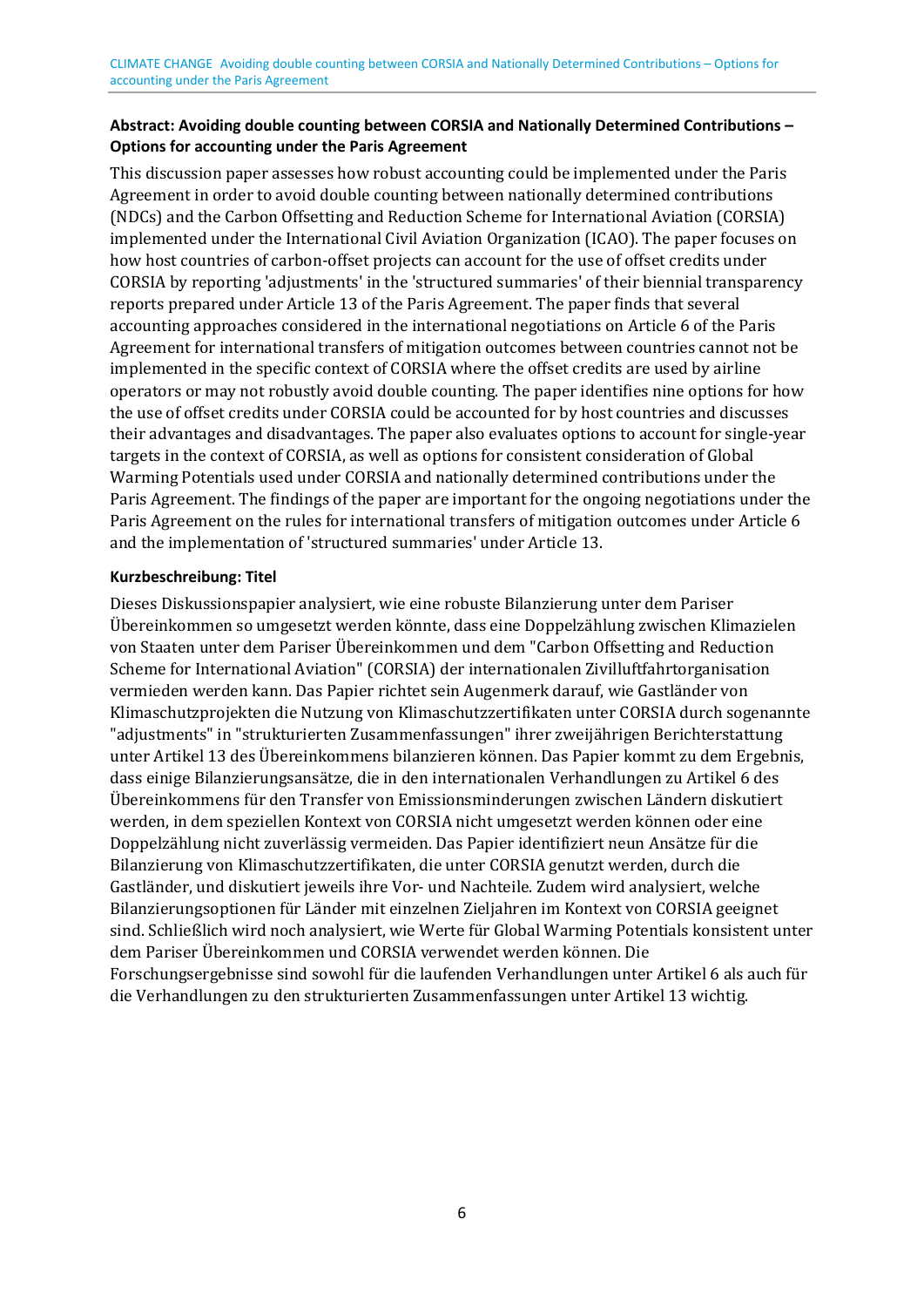# **Table of content**

| $\mathbf{1}$   |       |                                                                                        |  |  |  |  |  |  |  |  |  |  |
|----------------|-------|----------------------------------------------------------------------------------------|--|--|--|--|--|--|--|--|--|--|
| $\overline{2}$ |       |                                                                                        |  |  |  |  |  |  |  |  |  |  |
|                | 2.1   |                                                                                        |  |  |  |  |  |  |  |  |  |  |
|                | 2.2   |                                                                                        |  |  |  |  |  |  |  |  |  |  |
| 3              |       |                                                                                        |  |  |  |  |  |  |  |  |  |  |
|                | 3.1   |                                                                                        |  |  |  |  |  |  |  |  |  |  |
|                | 3.2   | What action should cause an adjustment to be applied and to which calendar years       |  |  |  |  |  |  |  |  |  |  |
|                | 3.2.1 |                                                                                        |  |  |  |  |  |  |  |  |  |  |
|                | 3.2.2 | Options for the calendar years to which adjustments are applied  24                    |  |  |  |  |  |  |  |  |  |  |
|                | 3.2.3 | Possible combinations for the trigger and the calendar year to which adjustments       |  |  |  |  |  |  |  |  |  |  |
|                | 3.2.4 |                                                                                        |  |  |  |  |  |  |  |  |  |  |
|                | 3.3   | How can countries with single-year targets account for the use of offset credits under |  |  |  |  |  |  |  |  |  |  |
|                | 3.4   |                                                                                        |  |  |  |  |  |  |  |  |  |  |
| 4              |       |                                                                                        |  |  |  |  |  |  |  |  |  |  |
| 5              |       |                                                                                        |  |  |  |  |  |  |  |  |  |  |
| Α              |       |                                                                                        |  |  |  |  |  |  |  |  |  |  |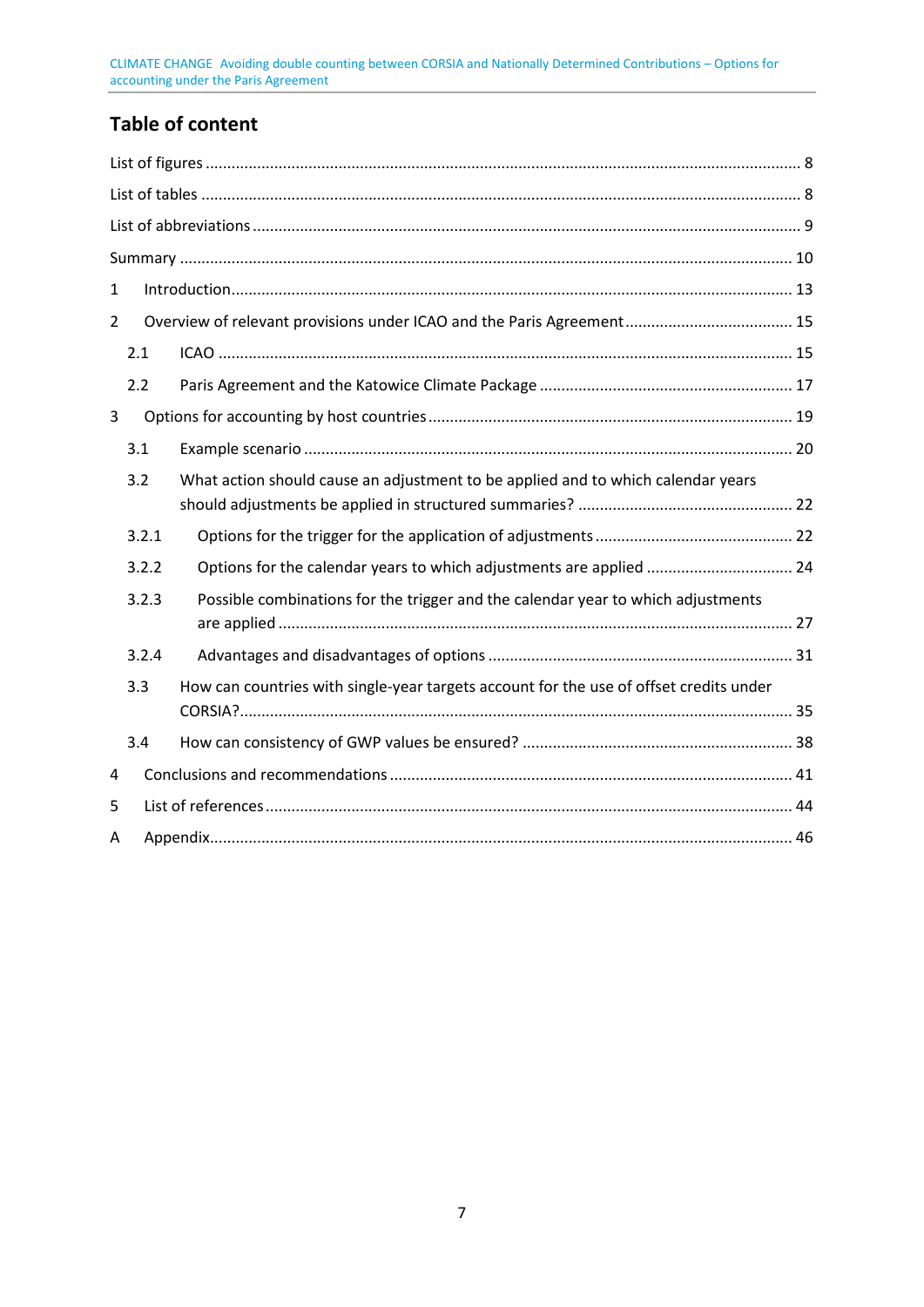CLIMATE CHANGE Avoiding double counting between CORSIA and Nationally Determined Contributions – Options for accounting under the Paris Agreement

# <span id="page-6-0"></span>**List of figures**

| Figure 1: | Implications of applying adjustments to the year of transfer |  |
|-----------|--------------------------------------------------------------|--|
|           | (left-hand side) or to the year in which the mitigation      |  |
|           |                                                              |  |

### <span id="page-6-1"></span>**List of tables**

| Overview of the assumptions made in the example scenario          |  |
|-------------------------------------------------------------------|--|
| with respect to emission reductions and the generation and        |  |
|                                                                   |  |
| Relevant time horizons in the example scenario                    |  |
| Advantages and disadvantages of options for applying              |  |
| adjustments to calendar years in the context of transfers         |  |
|                                                                   |  |
| Implications of different options for the trigger and application |  |
|                                                                   |  |
|                                                                   |  |
|                                                                   |  |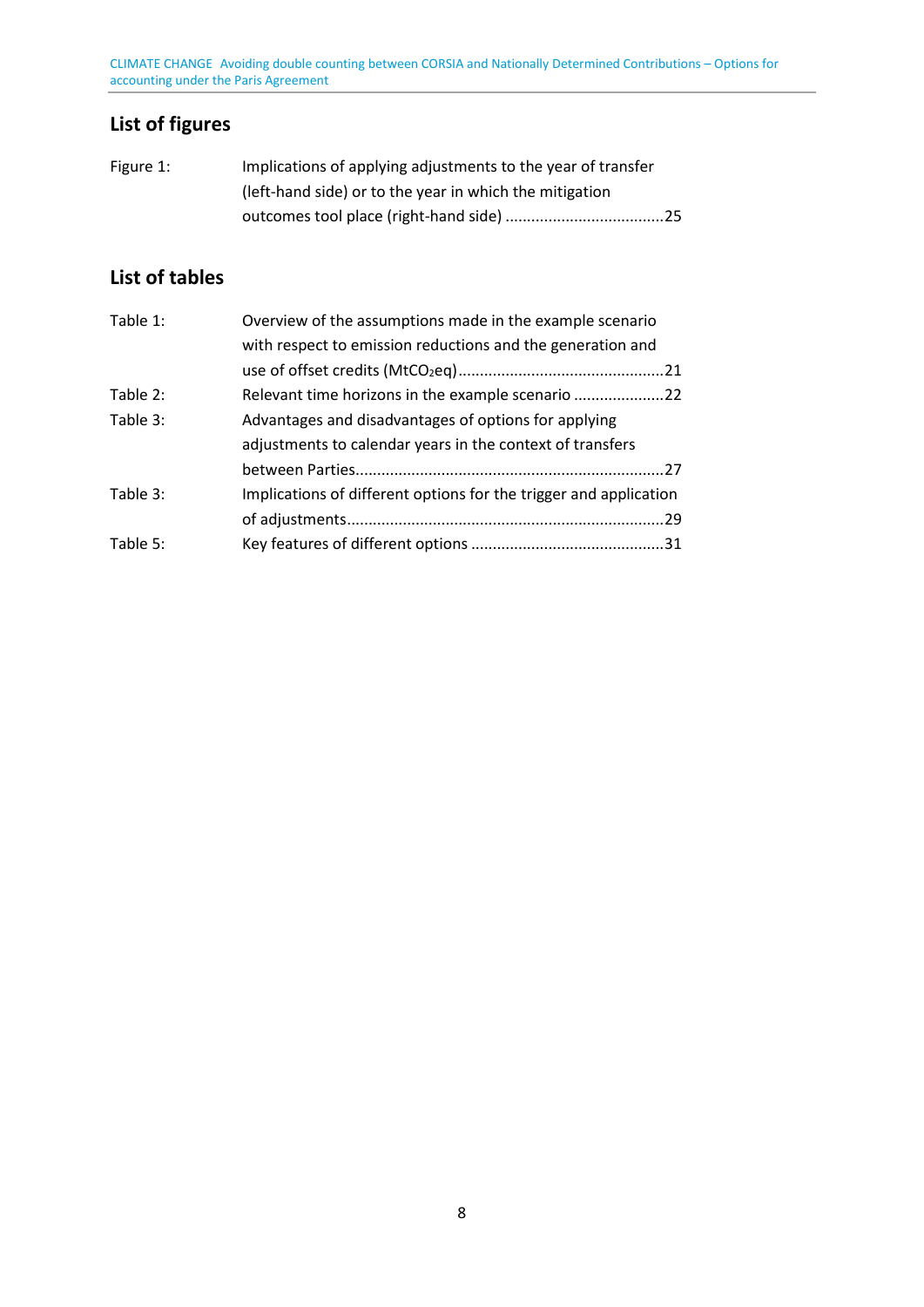CLIMATE CHANGE Avoiding double counting between CORSIA and Nationally Determined Contributions – Options for accounting under the Paris Agreement

# <span id="page-7-0"></span>**List of abbreviations**

| <b>CORSIA</b>      | Carbon Offsetting and Reduction Scheme for International Aviation |
|--------------------|-------------------------------------------------------------------|
| <b>EUCs</b>        | <b>Emission Unit Eligibility Criteria</b>                         |
| <b>GHG</b>         | Greenhouse gas                                                    |
| <b>GWP</b>         | Global warming potential                                          |
| <b>ICAO</b>        | International Civil Aviation Organization                         |
| <b>IPCC</b>        | Intergovernmental Panel on Climate Change                         |
| <b>ITMO</b>        | Internationally traded mitigation outcome                         |
| <b>MPGs</b>        | Modalities, Procedures and Guidelines                             |
| <b>NDC</b>         | Nationally determined contribution                                |
| <b>TAB</b>         | <b>Technical Advisory Body</b>                                    |
| tCO <sub>2</sub> e | Tonnes of carbon dioxide equivalent                               |
| <b>UNFCCC</b>      | United Nations Framework Convention on Climate Change             |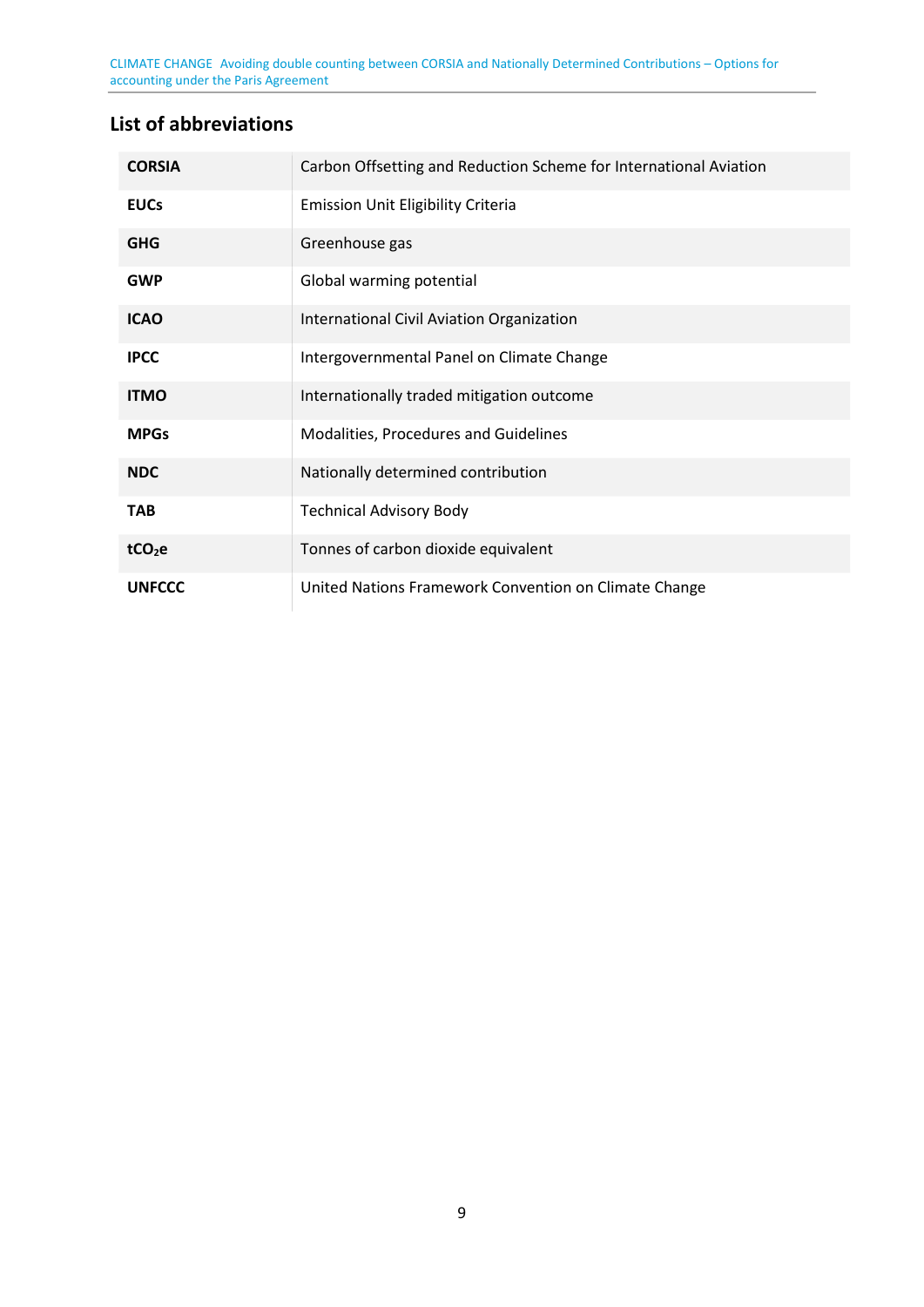### <span id="page-8-0"></span>**Summary**

Greenhouse gas (GHG) emissions from international aviation were not included in climate mitigation targets under the Kyoto Protocol, and most Parties to the Paris Agreement – with the exception of the EU – did not include them in their nationally determined contributions (NDCs). Instead, Article 2.2 of the Kyoto Protocol mandated the International Civil Aviation Organization (ICAO) to address these emissions. In 2016, ICAO adopted the Carbon Offsetting and Reduction Scheme for International Aviation (CORSIA). The scheme requires airline operators to purchase carbon offset credits for any increase of carbon dioxide  $(CO<sub>2</sub>)$  emissions above 2020 levels.

Avoiding double counting is a key requirement under both the Paris Agreement and ICAO. Double counting means that the same emission reduction is used more than once to achieve climate goals. In the context of CORSIA, a key risk is that a carbon offset credit's emission reduction be claimed by both an airline operator to fulfil its offsetting requirements under CORSIA and by the country hosting the carbon-offset project to achieve its NDC. Avoiding such double counting requires action by, and coordination between, both the Paris Agreement and ICAO. Indeed, how to avoid double counting is being discussed in relevant fora under both regimes.

This paper discusses what provisions could be adopted and implemented under the Paris Agreement to avoid double counting between CORSIA and NDCs. Avoiding double counting requires that the host country accounts for the use of offset credits under CORSIA when tracking progress and accounting for its NDC. In principle, such accounting could be implemented similar to the accounting for internationally transferred mitigation outcomes (ITMOs) under Article 6 of the Paris Agreement, through the application of 'corresponding adjustments' in an accounting balance, referred to as 'structured summary'. This means that a country authorizing the use of offset credits under CORSIA would make an addition to its reported emissions. This ensures that the country does not use the offset credit's emission reductions to achieve its own NDC.

There are a number of aspects, however, in which CORSIA differs from carbon market cooperation between countries: the offset credits are not used by countries to achieve their NDC but by private sector entities – aeroplane operators – regulated through another international regime; CORSIA establishes continuous multi-year compliance periods whereas many countries have single-year targets; and there is a risk that the offset credits might be issued using different global warming potentials (GWP) values than those used by the host country when accounting for its NDC. The paper identifies that some of the approaches considered for accounting for transfers between countries cannot be applied in the context of CORSIA or may not necessarily be robust.

The paper identifies nine options for how adjustments could be applied in structured summaries. These combine different triggers for the application of adjustments (ex-ante authorization, issuance, ex-post authorization, or cancellation) with different approaches for the calendar years to which adjustments are applied (year of expected or actual emission reductions, year of issuance, year of authorization, year of cancellation, period of CORSIA compliance cycle, year of submitting the surrendering report under CORSIA).

These options involve important trade-offs. Some options could lead to more adjustments being implemented than necessary to avoid double counting, which could make it more difficult for the host country to achieve its NDC; some options implicitly allow 'borrowing' of emission reductions from future NDC implementation periods, which might delay climate action and create perverse incentives to set future NDCs less ambitiously; some options better ensure that the application of adjustments is reasonably representative for mitigation action taken over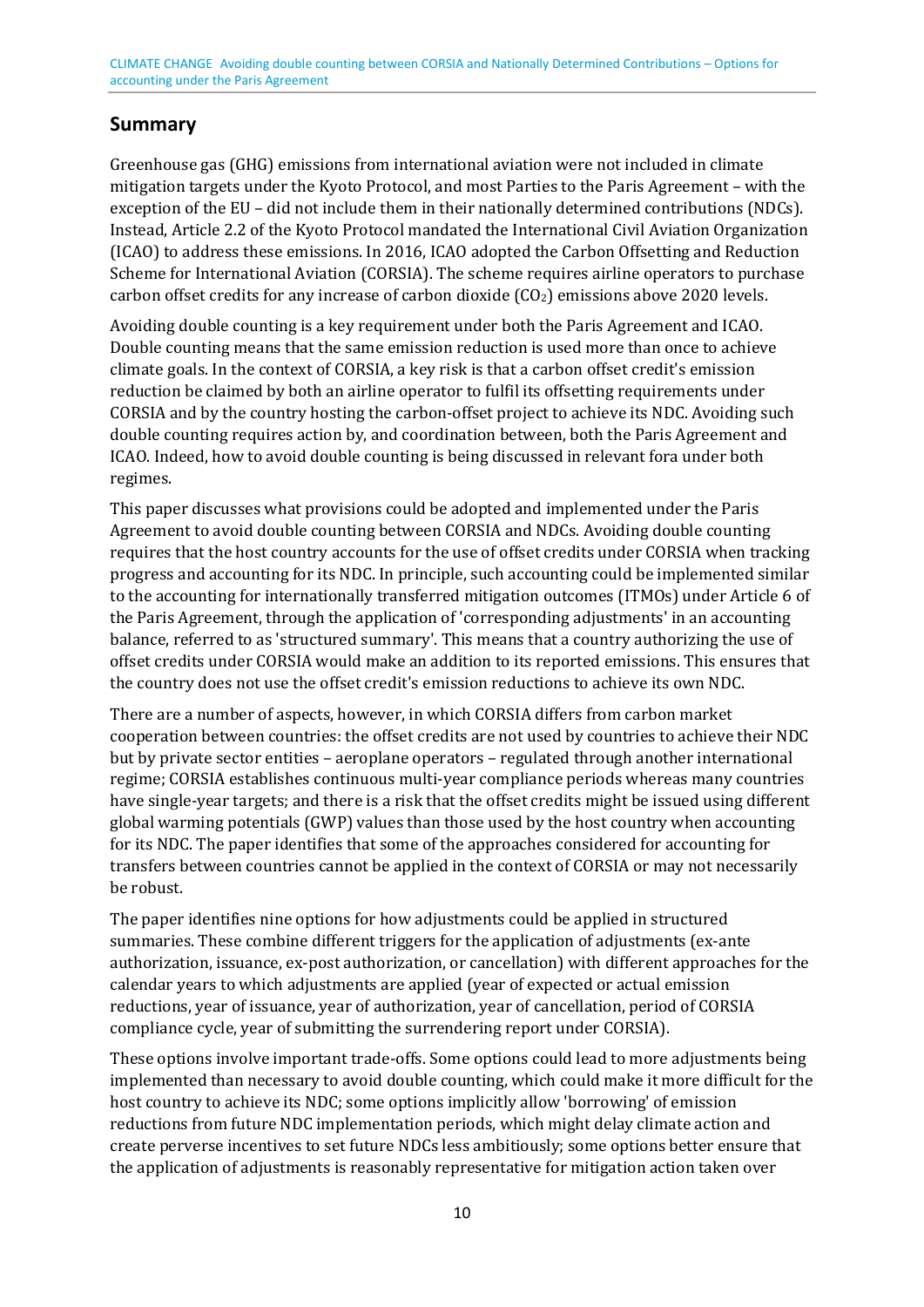time; and some options require to either update structured summaries well beyond the target year or to set limits by when issued offset credits must be cancelled under CORSIA. Other challenges also exist but might be addressed more easily, such as that carbon-offset programs would need to provide information to host countries on the issuance and use offset credits under CORSIA and that they may need to determine in which calendar year emission reductions occurred.

Among the options, we recommend using ex-ante or ex-post authorization as the trigger for the application of adjustments and applying adjustments to the calendar years in which the emission reductions or removals occurred. Most importantly, these options avoid implicit borrowing of emission reductions from future NDC implementation periods and ensure that the application of adjustments is representative for the mitigation action taken over time. Ex-ante application of adjustments brings the advantage that project owners have early on certainty that they will be able to use the offset credits under CORSIA. This option also avoids timing issues with preparing the final accounting balance to demonstrate achievement of the NDC. Ex-post authorization provides the advantage that adjustments are only made for emission reductions or removals that have been verified to have actually occurred but may bring about more uncertainty for project owners whether they will ultimately get approval by host countries.

A further important cross-cutting issue is the compatibility between accounting approaches for CORSIA and accounting approaches for international transfers between countries. As long as the offset credits from a project are only used under CORSIA, all the accounting options discussed in this paper could be implemented irrespectively of which accounting approaches are used for international transfers between countries. If offset credits from a project are authorized for all type of purposes, however, compatibility of accounting rules for CORSIA and international transfers between countries becomes an issue. Several challenges would then have to be resolved and accounting would become more complex. Policy-makers thus need to bear in mind that there is trade-off between (a) limiting authorization of projects to either international transfers between countries or use under CORSIA, which allows to keep accounting rules simpler but limits the flexibility of project owners to serve different markets, or (b) authorizing projects for any use other than the implementation of its own NDC, which makes accounting more complex but provides project owners flexibility to serve different markets.

The paper also identifies that not all options to account for single-year targets are robust in the context of CORSIA, which provides for continuous three-year compliance periods. Using multiyear targets, multi-year emission trajectories or multi-year budgets is the most robust approach to account for the use offset credits under CORSIA. These options ensure that all offset credits authorized for use under CORSIA are accounted for by the host country. If these options are politically not palatable, the options 'averaging' (i.e. applying an adjustment only in the target year which corresponds to the average of offset credits authorized or used under CORSIA) or 'vintage limitation' (i.e. only using offset credits from emission reductions in the target year under CORSIA) could be considered, though they involve some drawbacks. The option of 'annual adjustments' (i.e. applying adjustments to all years but only counting those adjustments in the target year) would only be robust if the generation of emission reductions for use under CORSIA is limited to target years. As with the vintage limitation option, this option would therefore restrict the available supply for CORSIA.

To ensure consistent use of GWP values, accounting would be simplest if both host countries and carbon-offsetting programs use the values from the  $5<sup>th</sup>$  assessment report of the Intergovernmental Panel on Climate Change (IPCC) for the period after 31 December 2020. Under the Paris Agreement, this could be implemented through a decision requiring countries authorizing the use of offset credits under CORSIA to (i) apply the Article 4.13 accounting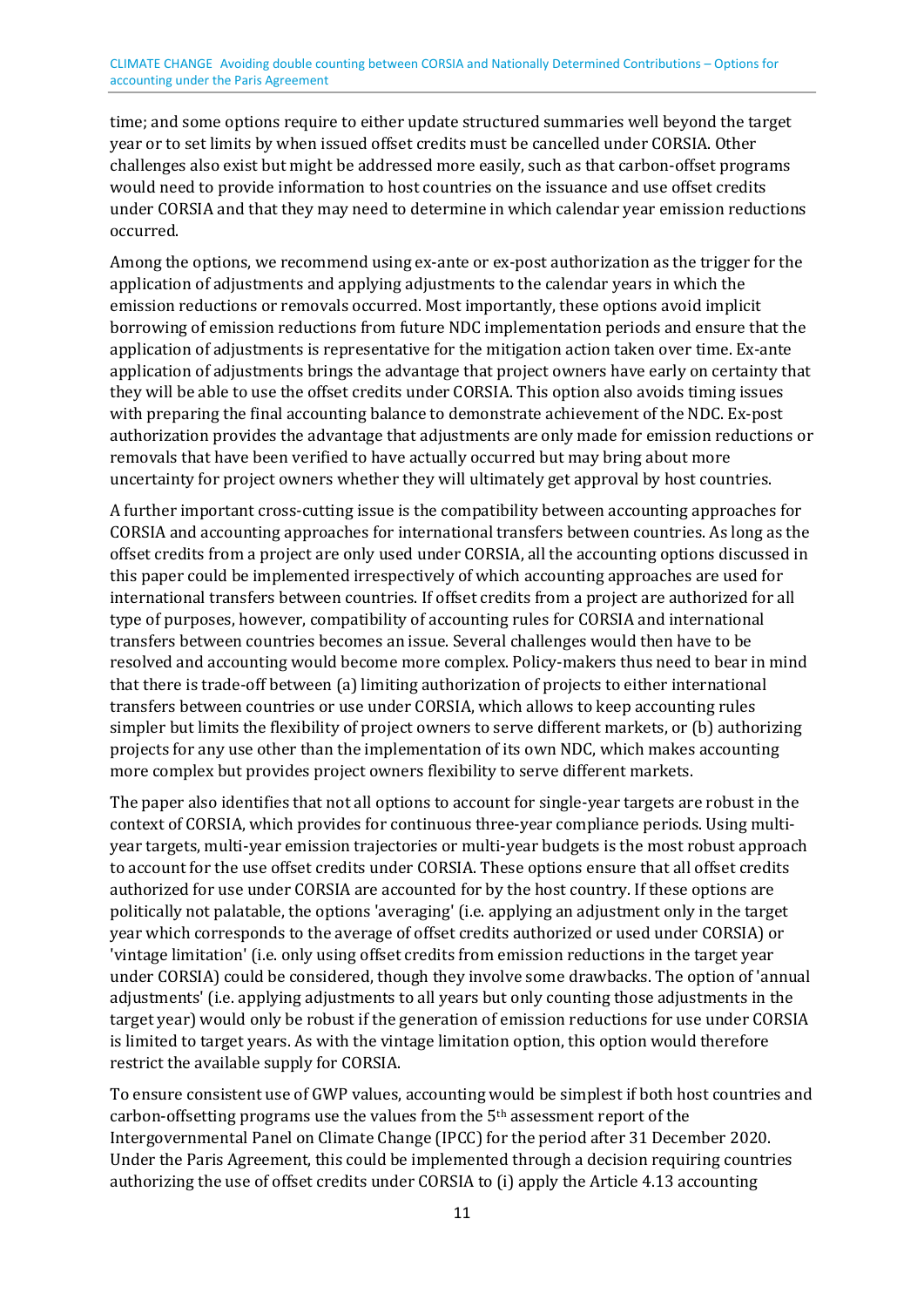guidance in Annex II to decision 4/CMA.1 and (ii) to include in their authorization letters a condition that offset credits must be issued using the GWP values from the 5th assessment report. In addition, the ICAO Council could decide that CORSIA eligible programs must use the values from the 5th assessment report.

Two important lessons can be drawn for the negotiations under the Paris Agreement. First, as CORSIA differs from international transfers between countries, specific provisions addressing the particular context of CORSIA are needed in Article 6 guidance on cooperative approaches, or alternatively in a separate decision under the Paris Agreement. And second, some findings of this paper are not only relevant for the context of CORSIA but can also inform the negotiations on accounting rules for international transfers between countries.

We recommend that Parties to the Paris Agreement address the following issues in international rules for Article 6:

- ► **Trigger for adjustments for other uses:** Parties may clarify what action should trigger the application of adjustments in the context of mitigation outcomes used for purposes other than towards NDCs. We recommend that the authorization is used as the trigger for applying adjustments in such instances.
- ► **Application of adjustments to calendar years:** Parties may clarify to which calendar years adjustments should be applied for both the transfer of ITMOs between countries and the use of mitigation outcomes for other purposes. We recommend that transferring (or host) countries should apply adjustments to the calendar years in which the emission reductions or removals occurred.
- ► **Authorization for one or multiple purposes:** Parties may clarify whether an authorization should be conducted for a specific purpose (e.g. use towards other NDCs or use towards CORSIA) or whether countries may also authorize mitigation outcomes to be used for any purposes other than achieving their own NDCs. In the latter case, Parties may address through a future work program how it can be ensured that an adjustment for a mitigation outcome is only applied once by the transferring (or host) country and not twice (e.g. once at authorization and once again at the first transfer).
- ► **Compatibility of options to account for single-year targets:** Parties may clarify which options can be used for accounting in the context of single-year targets if a Party authorizes offset credits for use under CORSIA. We recommend that countries authorizing offset credits for CORSIA should preferably have multi-year targets, multi-year budgets or apply the emissions trajectory approach. Alternatively, averaging or vintage restrictions could also be viable, though with some drawbacks.
- ► **GWP values and application of accounting guidance under Article 4.13:** Parties may clarify which GWP values should be accepted by host countries when authorizing the use of offset credits under CORSIA. We recommend that countries authorizing the use of offset credits (i) should require in their authorization letters that carbon-offset programs issue respective offset credits using the 100-year GWP values from the 5th IPCC assessment report, consistent with relevant decisions by the CMA, and (ii) apply the Article 4.13 accounting guidance in Annex II to decision 4/CMA.1.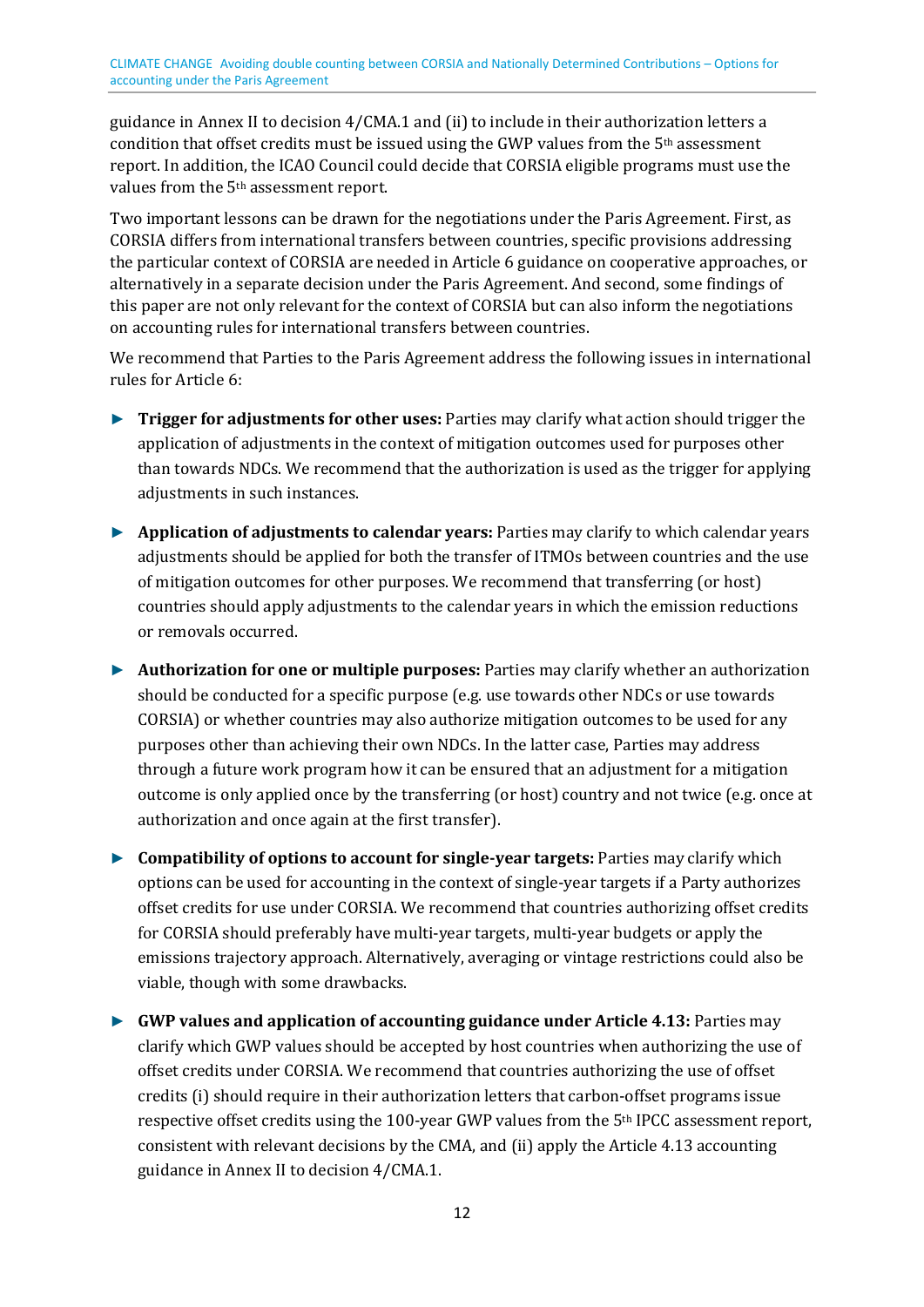CLIMATE CHANGE Avoiding double counting between CORSIA and Nationally Determined Contributions – Options for accounting under the Paris Agreement

# <span id="page-11-0"></span>**1 Introduction**

Greenhouse gas (GHG) emissions from international aviation were not included in climate mitigation targets under the Kyoto Protocol, and most Parties to the Paris Agreement – with the exception of the EU – did not include them in their nationally determined contributions (NDCs). These emissions are reported as memo items in national GHG inventories and not included in national totals. Instead, Article 2.2 of the 1997 Kyoto Protocol mandated the International Civil Aviation Organization (ICAO) to address international aviation emissions.

More than a decade later, ICAO adopted in 2010 an aspirational goal of achieving "carbon neutral growth" from 2020 onwards (ICAO, 2010). In 2016, ICAO adopted a scheme to operationalize this goal: the Carbon Offsetting and Reduction Scheme for International Aviation (CORSIA). The scheme complements measures to reduce emissions through technological and operational improvements or the use of "sustainable aviation fuels" with a mechanism which requires airline operators to purchase carbon offset credits for any remaining increase of carbon dioxide (CO2) emissions above 2020 levels (ICAO, 2016a). The scheme runs from 2021 and 2035 and includes three phases: a pilot phase from 2021 to 2023, a first phase from 2024 to 2026, and a second phase from 2027 to 2035. The first phase and the pilot phase are voluntary, and the second phase is mandatory for most countries. Over the period 2021 to 2035, the scheme could generate a demand for about 1.6 to 3.7 billion offset credits (Healy, 2017).

In March 2019, the ICAO Council adopted Emission Unit Eligibility Criteria (EUCs) which specify the requirements that must be fulfilled for offset credits to be eligible under CORSIA (ICAO, 2019a). Carbon-offsetting programs need to implement these criteria and be approved by the ICAO Council as eligible programs. A first window for applications was opened in June 2019 and the ICAO Council plans to approve the first programs in early 2020.

In these EUCs, one important criterion is avoiding double counting of emission reductions. Double counting means that the same emission reduction is used more than once to achieve climate goals. It can occur in different ways (Hood, Briner, & Rocha, 2014; Prag, Hood, & Barata, 2013; Schneider et al., 2019; Schneider, Kollmuss, & Lazarus, 2015). The most critical risk is that the same emission reduction be claimed by an airline operator to fulfil its offsetting requirements under CORSIA and by the country hosting the offset project to achieve its NDC under the Paris Agreement. Avoiding such double claiming is critical to achieve CORSIA's objective of carbon neutral growth and to ensure that the mitigation achieved through CORSIA complements efforts under the Paris Agreement. It requires action by, and coordination between, both regimes. Indeed, how to avoid double counting is being discussed in relevant fora under both the Paris Agreement and ICAO.

Avoiding double claiming between the host country and CORSIA requires that the host country accounts for the use of offset credits under CORSIA when tracking progress and accounting for its NDC (ClimateWorks Foundation, Meridian Institute, & Stockholm Environment Institute, 2019; ICAO, 2019a; Schneider et al., 2019, 2017). In principle, such accounting could be implemented similar to the accounting for internationally transferred mitigation outcomes (ITMOs) under Article 6 of the Paris Agreement. However, there are a number of aspects in which CORSIA differs from carbon market cooperation between countries and which may impact accounting provisions for CORSIA: the offset credits are not used by countries to achieve their NDC but by private sector entities – aeroplane operators – regulated through another international regime; CORSIA establishes continuous multi-year compliance periods whereas many countries have single-year targets; and there is a risk that the offset credits might be issued using different global warming potentials (GWP) values than those used by the host country when accounting for its NDC.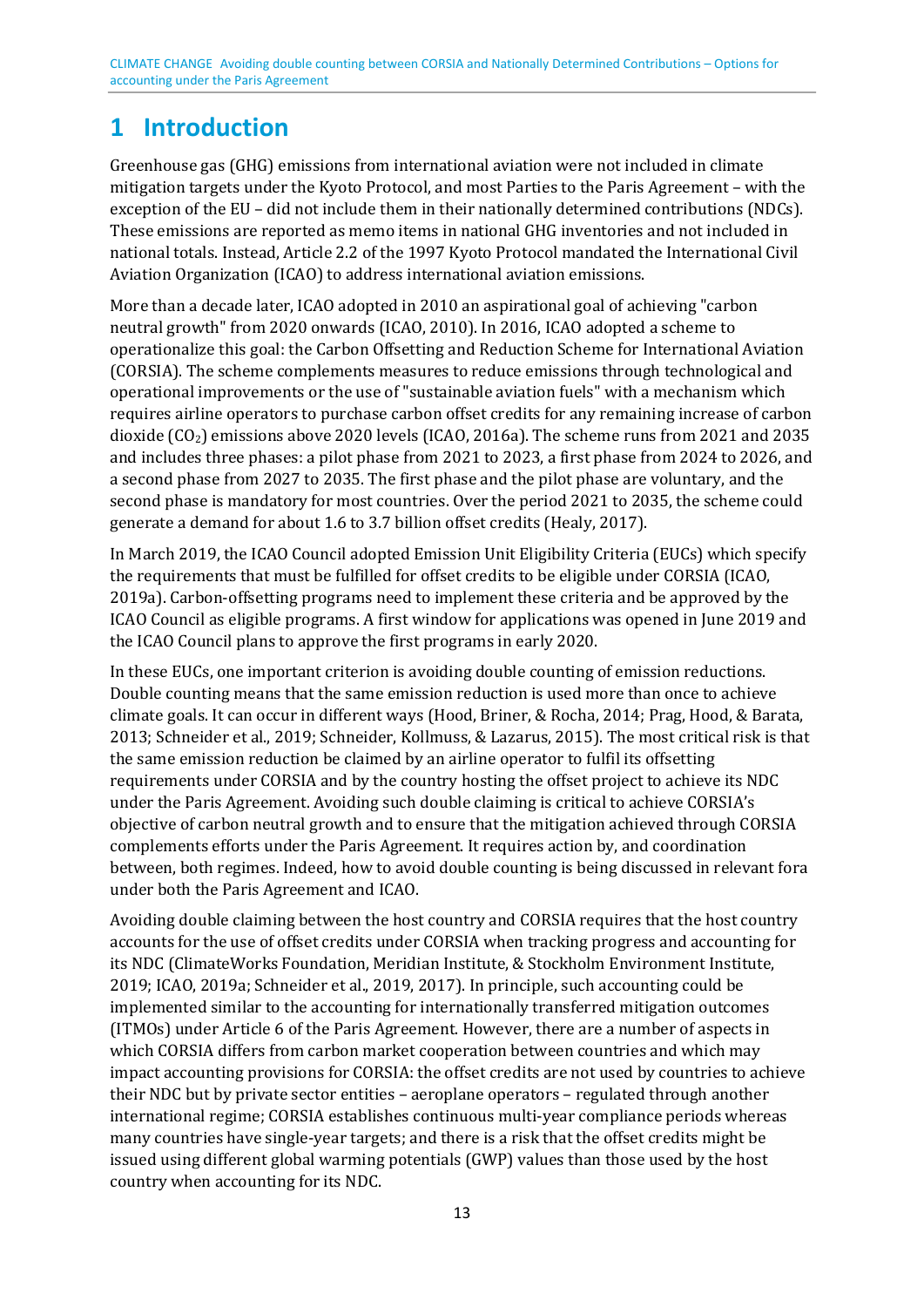This paper discusses what provisions could be adopted and implemented under the Paris Agreement to avoid double counting between CORSIA and NDCs. It specifically explores how host countries could robustly account for the use of offset credits under CORSIA. The results can inform both the ongoing negotiations on this matter under the Paris Agreement as well as the implementation of CORSIA under ICAO.

The paper first summarizes relevant provisions under CORSIA and the Paris Agreement (Section 2) and then assesses options for accounting provisions to avoid double counting between CORSIA and NDCs (Section 3). Based on this assessment, recommendations are made for adopting accounting provisions under the Paris Agreement (Section 4).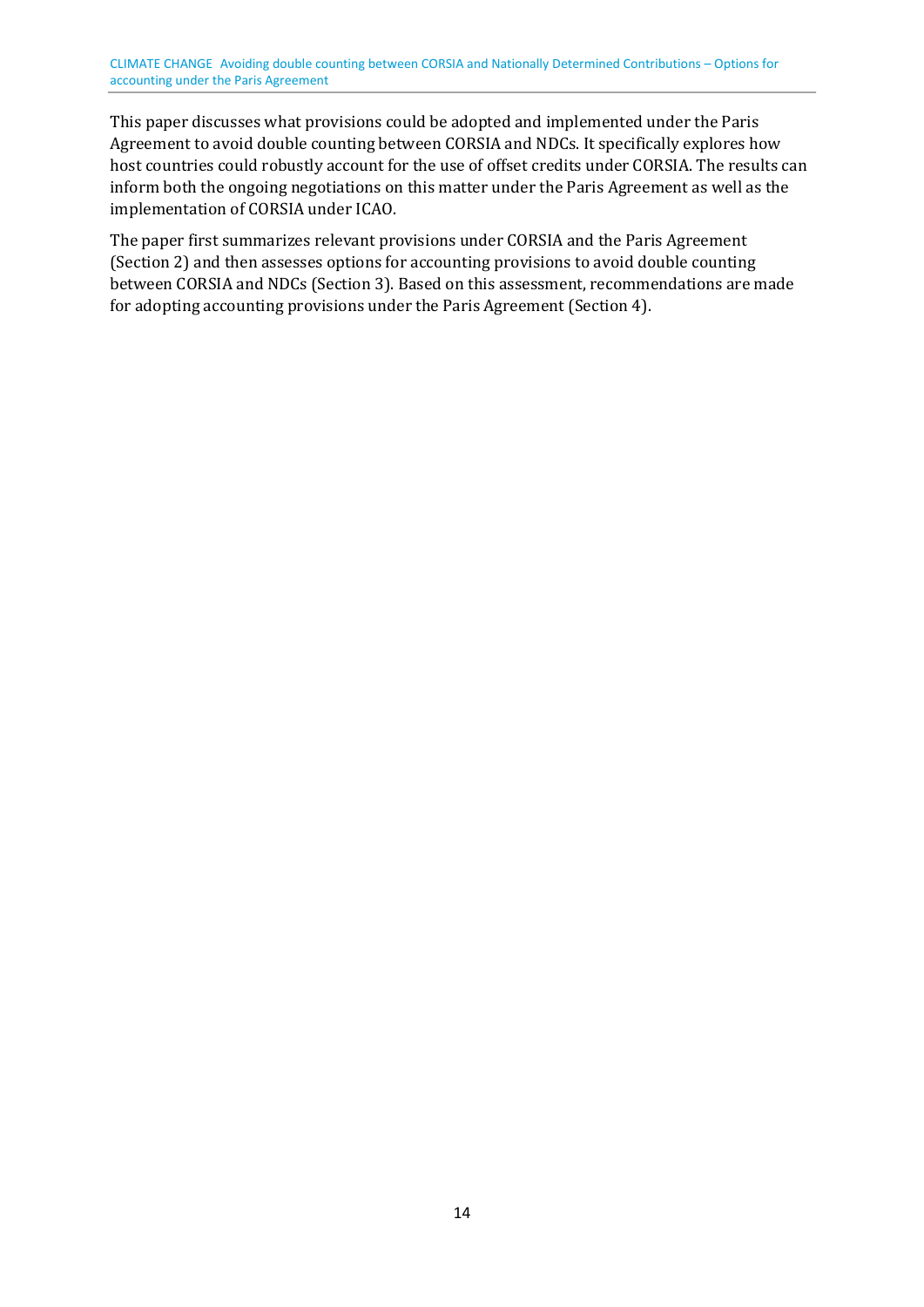# <span id="page-13-0"></span>**2 Overview of relevant provisions under ICAO and the Paris Agreement**

# <span id="page-13-1"></span>**2.1 ICAO**

The principle of avoiding double counting has first been established by ICAO in its resolution adopting CORSIA. Carbon offset credits from mechanisms established under the United Nations Framework Convention on Climate Change (UNFCCC) and the Paris Agreement are considered eligible provided that "they align with future decisions, including on avoiding double counting (...)" (ICAO, 2016a).

This principle has been further operationalized in the EUCs adopted by the ICAO Council in 2019 (ICAO, 2019a). The EUCs consists of two types of criteria that both include provisions for avoiding the double counting of emission reductions:

- 1. Program design elements
	- Paragraph 11 outlines that "programs should provide information on how they address double counting, issuance and claiming in the context of evolving national and international regimes for carbon markets and emissions trading".
	- Paragraph 4 of the program design does not explicitly refer to avoiding double counting but addresses the tracking of units which is one of the necessary elements for avoiding double counting. The paragraph notes that "programs should have in place procedures that ensure that: (a) units are tracked; (b) units are individually identified through serial numbers: (c) the registry is secure (i.e., robust security provisions are in place); and (d) units have clearly identified owners or holders (e.g., identification requirements of a registry). The program should also stipulate (e) to which, if any, other registries it is linked; and, (f) whether and which international data exchange standards the registry conforms with".

#### 2. Carbon offset credit integrity assessment criteria

- Emission Criterion 7 states that programs should deliver credits that represent emission reductions, avoidance or sequestration that "are only counted once towards a mitigation obligation". Measures must be in place in order to prevent:
	- "Double issuance (which occurs if more than one unit is issued for the same emissions or emissions reduction)";
	- "Double use (which occurs when the same issued unit is used twice, for example, if a unit is duplicated in registries)";
	- **Deuman** Upouble claiming (which occurs if the same emissions reduction is counted twice by both the buyer and the seller)".
- Emission Criterion 7 also requests that "eligible programs should require and demonstrate that host countries of emissions reduction activities agree to account for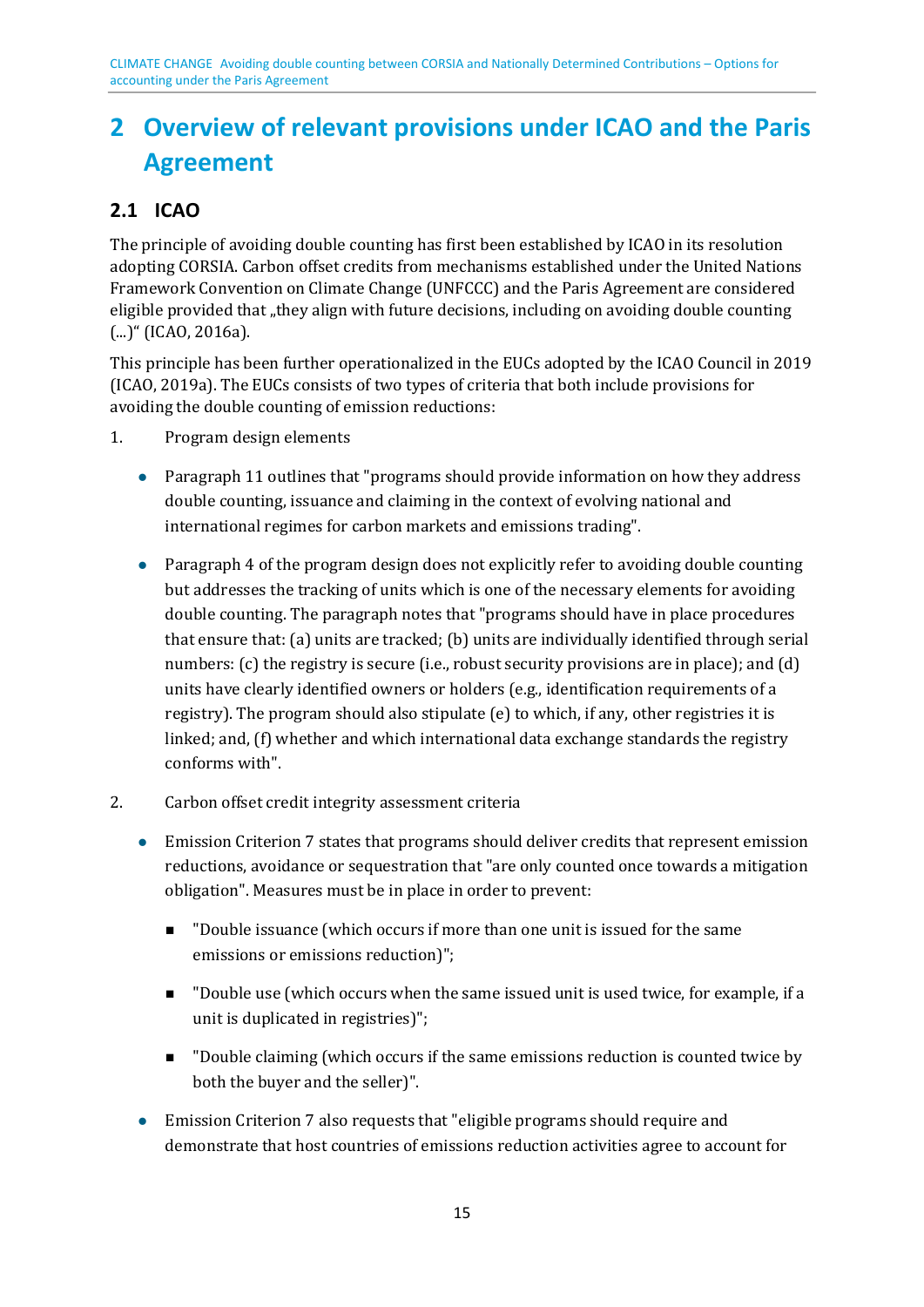any offset units issued as a result of those activities such that double claiming does not occur between the airline and the host country of the emissions reduction activity".

The EUCs thus specify the broad elements that carbon-offsetting programs should have in place to avoid double counting. How this could be implemented has been further elaborated in guidelines for the interpretation of the EUCs, published by ICAO as part of the documentation for the application of carbon-offsetting programs under ICAO (ICAO, 2019b, see Appendix A to this discussion paper). These guidelines go a step further and specify what procedures programs should put in place to meet the EUCs.

Outside the formal ICAO process, a group of stakeholders – including carbon-offsetting programs, non-governmental organizations and the International Emissions Trading Association – developed "Guidelines on Avoiding Double Counting for the CORSIA" (ClimateWorks Foundation et al., 2019). These Guidelines aim to assist carbon-offsetting programs in satisfying the provisions for avoiding double counting under CORSIA. They include concrete steps on how carbon-offsetting programs can revise their procedures and standards to address ICAO's requirements.

Both the relevant ICAO documents and the "Guidelines on Avoiding Double Counting for the CORSIA" envisage a process whereby double claiming between NDCs and CORSIA is avoided through the following basic steps:

- 1. **Host country attestations:** The carbon-offsetting programs, or project owners, must receive a formal letter from the host country confirming that the country will not claim the offset credit's associated emission reductions or removals towards its own mitigation target(s) and will appropriately account for the use of offset credits under CORSIA. The letter should be made publicly available and be received from a designated focal point.
- 2. **Qualification of offset credits for use under CORSIA:** Only once the host country attestation has been received, the offset credits may be used to fulfil offsetting requirements under CORSIA. As not all offset credits issued by carbon-offsetting programs may be eligible for use under CORSIA, carbon-offsetting programs should adopt procedures to transparently distinguish eligible from non-eligible offset credits. Carbon-offsetting programs could do this by establishing a dedicated procedure to qualify offset credits for use under CORSIA.
- 3. **Use of offset credits by aeroplane operators:** Carbon offset credits qualified as eligible may be used by airline operators to comply with their offsetting obligations under CORSIA. This occurs through the 'cancellation' of the offset credits in the relevant registry. The necessary registry capabilities must be in place, in particular to ensure that the cancellation purpose is unambiguously defined, such that one cancellation cannot be claimed for more than one purpose.
- 4. **Host countries account for the use of offset credits under CORSIA:** The host countries have the responsibility to comply with their commitment expressed in the letter, by accounting for the use of offset credits under CORSIA.
- 5. **Carbon-offsetting programs track accounting by host countries:** The carbon-offsetting programs must implement procedures to track whether the host countries appropriately account for the use of the offset credits under CORSIA. Any issues observed need to be reported to relevant bodies under ICAO.
- 6. **Compensation for any double-claimed mitigation: The** carbon-offsetting programs should have procedures in place to compensate, replace, or otherwise reconcile doubleclaimed mitigation.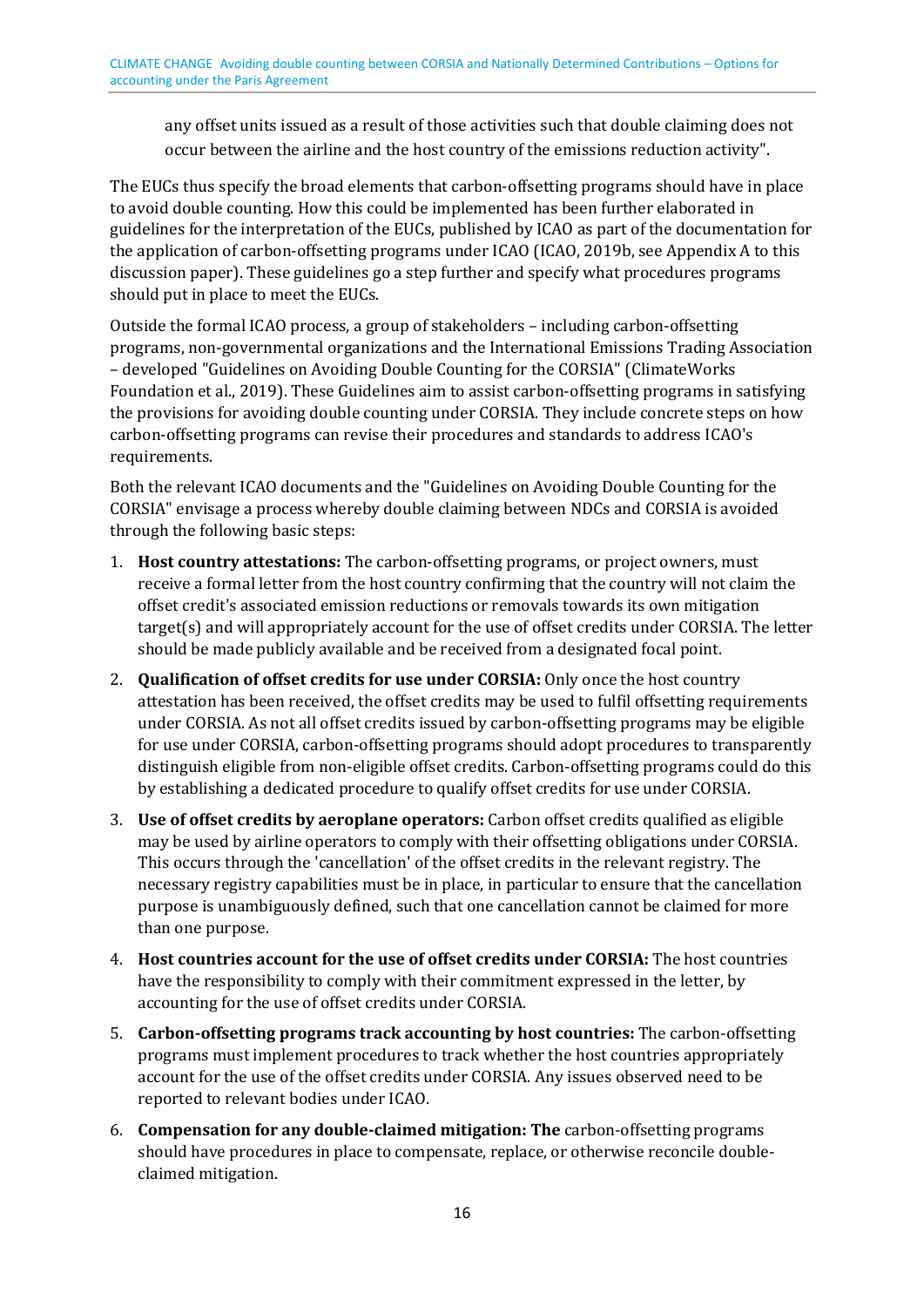The ICAO documents and the "Guidelines on Avoiding Double Counting for CORSIA" largely clarify what actions can be taken by carbon-offsetting programs to avoid double counting. However, they leave relatively open what action host countries should take to avoid double counting, in particular how they should account for the use of offset credits under CORSIA. The next section provides an overview of what elements have been agreed in this respect under the Paris Agreement and which gaps are still to be closed.

### <span id="page-15-0"></span>**2.2 Paris Agreement and the Katowice Climate Package**

The Paris Agreement, and the Katowice Climate Package – also referred to as Paris Agreement rulebook – adopted in Katowice in 2018, include provisions for avoiding double counting in three broad contexts:

- 1. **The accounting for NDCs under Article 4:** Article 4.13 requires Parties, in accounting for their NDCs, to "promote environmental integrity, transparency, accuracy, completeness, comparability and consistency, and ensure the avoidance of double counting". These provisions are recalled and further specific in the Katowice rulebook (decision 4/CMA.1).
- 2. **The framework for engaging in international carbon markets under Article 6:** Article 6.2 requires Parties engaging in cooperative approaches to "apply robust accounting, to ensure, inter alia, the avoidance of double counting". The decision adopting the Paris Agreement further specifies that double counting should be avoided on the basis of "corresponding adjustments" applied emissions and removals covered by the NDC (paragraph 36 of decision 1/CP.21). Article 6.5 includes a related provision, requiring that emission reductions resulting from the mechanism established by Article 6.4 "shall not be used to demonstrate achievement of the host Party's NDC if used by another Party to demonstrate achievement of its NDC". In Katowice at COP24 and also in Madrid at COP25, international rules on Article 6 could not be agreed, in particular due to competing views on how double counting of emission reductions should be avoided (Schneider et al., 2019).
- 3. **The enhanced transparency framework under Article 13:** The modalities, procedures and guidelines (MPGs) for the enhanced transparency framework, adopted in Katowice, include provisions for accounting for the international transfer of mitigation outcomes under Article 6 (decision 18/CMA.1). Paragraph 77(d) of the MPGs requires each country engaging in a cooperative approach under Article 6 to provide an emissions balance, referred to as 'structured summary'. In these 'structured summaries', countries make 'adjustments' to their reported GHG emissions; additions are made for mitigation outcomes that are transferred to other countries and subtractions are made for mitigation outcomes acquired or used from other countries. The resulting balance is then compared with the target level to determine whether a country has achieved its NDC target. Importantly, countries should also include in this balance information with regard to "mitigation outcomes for international mitigation purposes other than the achievement of its NDC", which is understood to cover the use of offset credits under CORSIA. The exact information to be included within these structured summaries is yet to be determined and many issues remain unresolved, including with regards to accounting for the use of emission units under CORSIA.

In the ongoing negotiations there is considerable debate what these provisions mean for avoiding double counting with CORSIA. First, at the climate change conference in Bonn in June 2019, there was considerable disagreement about the legal status of the provisions for the structured summary, given that rules for Article 6 have not yet been finalized and future rules on Article 6 could overrule or amend the approach included in the MPGs, as reflected in the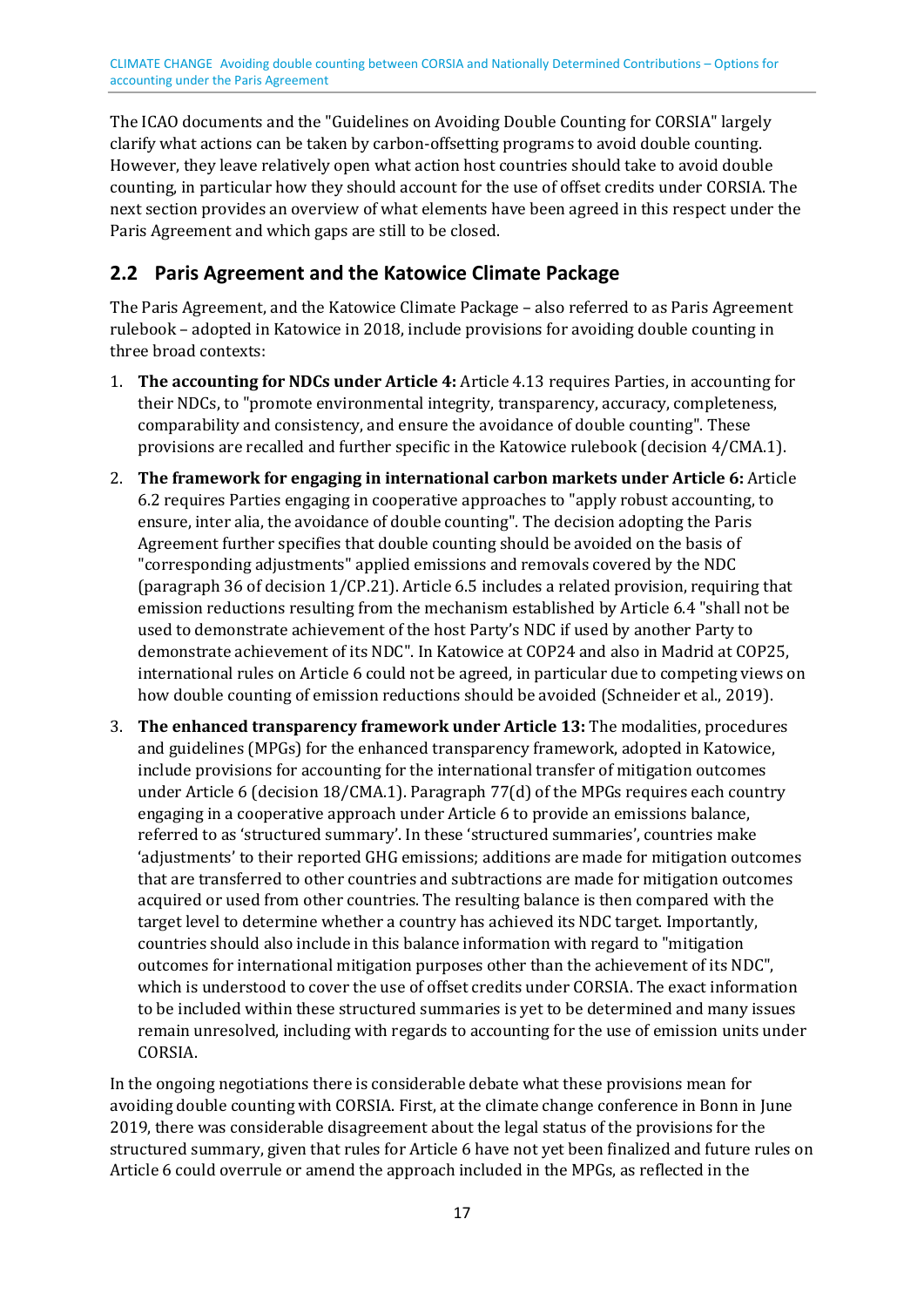Katowice decision on Article 6 which notes that "information provided in a structured summary referred to in decision 18/CMA.1, paragraph 77(d), is without prejudice to the outcomes on these matters" (decision 8/CMA.1, paragraph 4). Second, there was debate on whether Article 6 rules should include provisions for CORSIA or not. Some Parties argued that Article 6 of the Paris Agreement addresses only cooperation between Parties, and that hence transfers to CORSIA should not be addressed under Article 6 rules. Other Parties argued that Article 6 rules are the right place to address the use of offset credits under CORSIA, as a single set of accounting rules to address all types of transfers best ensures robust accounting (Schneider et al., 2019). Practically speaking, avoiding double counting between NDCs and CORSIA would require integrating the use of offset credits for CORSIA into an accounting balance. The structured summary may thus well serve to address both transfers of mitigation outcomes between Parties and the use of offset credits under CORSIA.

At COP25 in Madrid, countries could not finalize the rules for Article 6 but forwarded three different versions of the negotiation text to the next climate change conference in June 2020 in Bonn (UNFCCC, 2019a). All three text versions include specific references to transfers for "international mitigation purposes", consistent with paragraph 77(d) of the MPGs, and thus cover the use of offset credits under CORSIA. The texts differ, however, in some nuances, also in respect to "international mitigation purposes".

For the purpose of this paper, we assume that the approach set out in the draft negotiations texts on Article 6 from COP25 in Madrid will be implemented and that the structured summary, as set out in paragraph 77(d) of the MPGs, will cover both mitigation outcomes transferred between Parties and carbon offset credits used under CORSIA. We also assume that accounting is implemented based on adjustments to NDC covered emissions, including for the mechanism established by Article 6.4 of the Paris Agreement. The analysis in the paper focuses on how these approaches could be practically implemented and what the advantages and disadvantages of different accounting options are.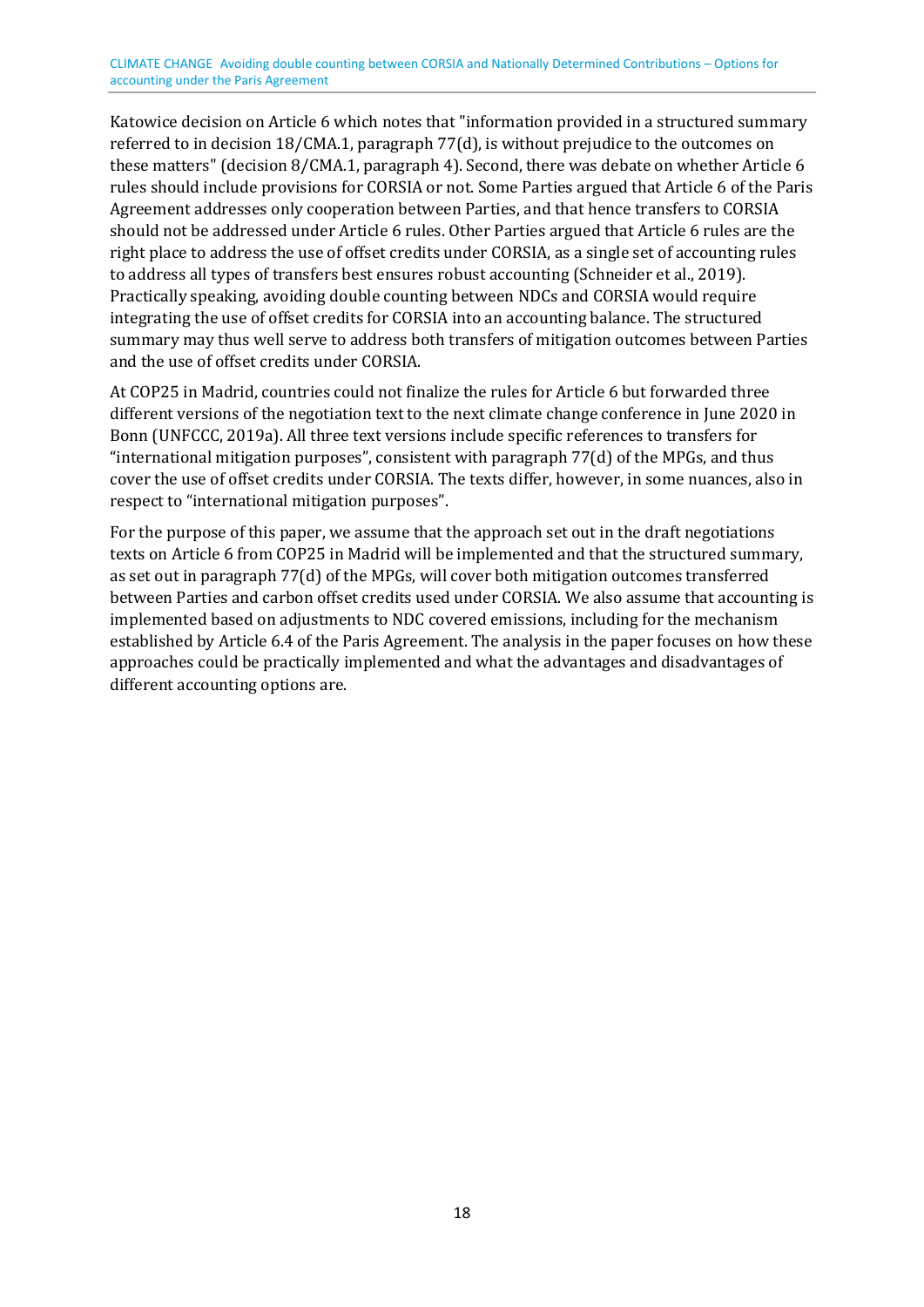CLIMATE CHANGE Avoiding double counting between CORSIA and Nationally Determined Contributions – Options for accounting under the Paris Agreement

# <span id="page-17-0"></span>**3 Options for accounting by host countries**

This section identifies and discusses key issues and options for how host countries could account for the use of offset credits under CORSIA in the structured summary set out in paragraph 77(d) of the MPGs or other forms of accounting balances if agreed upon under Article 6. In principle, accounting for the use of offset credits under CORSIA could be implemented similar to accounting for transfers between Parties. In some respects, however, the context of CORSIA differs from transfers between countries. This paper identifies four issues that require particular consideration in the context of CORSIA:

- 1. **Trigger for adjustments**: The draft Article 6 negotiation texts from COP25 in Madrid indicate that adjustments for transfers between countries should be applied when mitigation outcomes are first-transferred and used. Under CORSIA, however, offset credits are not necessarily transferred across international borders. Offset credits are issued in registries operated by eligible programs and may subsequently be transferred within the registry to aeroplane operators (or entities acting on their behalf) which cancel the credits to meet their offsetting requirements under CORSIA. In other words: all transactions take place within a registry and may not involve countries but only private sector entities. This raises the question what action should trigger the application of adjustments in the context of CORSIA.
- 2. **Application of adjustments to calendar years:** The draft negotiation texts from COP25 in Madrid require countries to report 'annual' information, including on the authorization, transfer, and use of ITMOs. This suggests that structured summaries, as referred in paragraph 77(d) of the MPGs, should include all years of the relevant NDC implementation period. However, it remains yet unclear to which calendar year an adjustment should be applied in the structured summary. This question is particularly relevant for CORSIA.
- 3. **Accounting for single-year targets:** A key question in the ongoing negotiations on Article 6 is how international transfers can be robustly accounted for in the context of single-year targets. Several options have been proposed in the negotiations. Some of the options considered in the negotiations may, however, not work robustly in conjunction with CORSIA. This raises the question which accounting options countries should be allowed to pursue if they intend to authorize the use of offset credits under CORSIA.
- 4. **Global warming potentials (GWPs):** In their first NDCs, countries use different GWP values to account for their NDCs, including from the 2nd, 4th and 5th assessment reports of the Intergovernmental Panel on Climate Change (IPCC) (Graichen, Cames, & Schneider, 2016). At the same time, ICAO does not specify which GWP values should be used when issuing CORSIA eligible emissions units. This raises the questions whether different carbonoffsetting programs will use the same GWP values, whether these values are consistent with those that countries use to account for their NDCs, and how any differences could be addressed.

Each of these accounting issues, if left unresolved, could undermine the environmental integrity of the Paris Agreement and CORSIA. This section explores how these four issues could be addressed. To illustrate the implications of different options, we introduce here an example scenario for an offset project and the use of the project's offset credits by aeroplane operators (section 3.1). Using this example, we then discuss each of the four issues identified above (sections 3.2 to 3.4).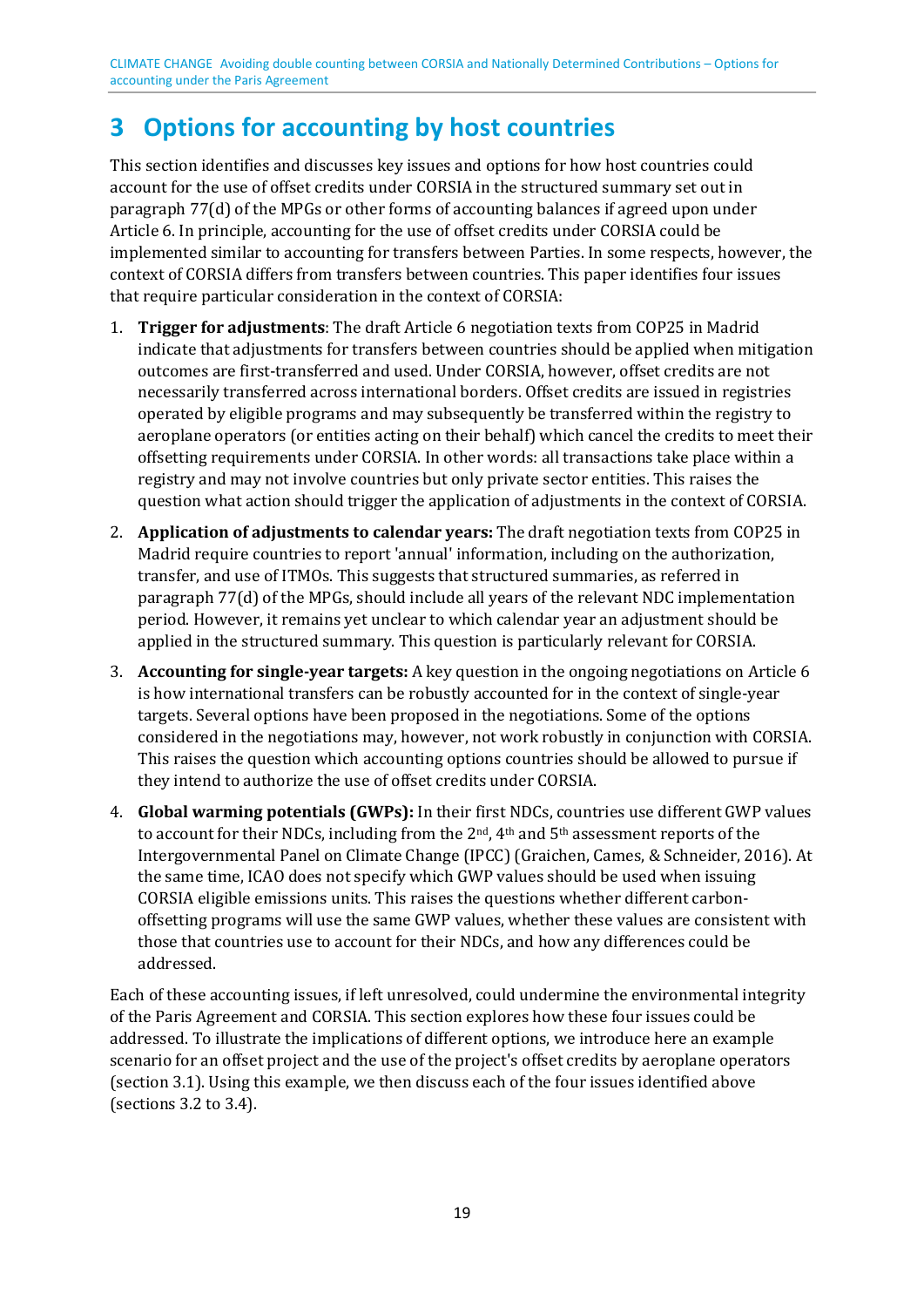CLIMATE CHANGE Avoiding double counting between CORSIA and Nationally Determined Contributions – Options for accounting under the Paris Agreement

## <span id="page-18-0"></span>**3.1 Example scenario**

To illustrate options for accounting, we introduce here a hypothetical example scenario of a wind power project which is implemented in country  $A$  – the host country of the project – and registered under a CORSIA eligible carbon-offsetting program. The offset credits issued to the project are used by aeroplane operators under CORSIA. Table 1 summarizes key information on this example scenario. The implementation of the project and the issuance and use of offset credits is assumed to occur as follows:

- <span id="page-18-2"></span>1. **Authorization by the host country:** Provisions under both ICAO and the Paris Agreement require that host countries issue an attestation or authorization letter in which they authorize that the emission reductions may be used by aeroplane operators under CORSIA and declare that they will not claim the as[so](#page-18-1)ciated emission reductions and account for them in relation to their own mitigation targets.<sup>1</sup> It is yet unclear when countries would issue such letters. In principle, this could occur either ex-ante, before the issuance of offset credits, or ex-post, once the offset credits have been issued. It may also be perceivable that countries issue an initial letter that endorses the project and later authorize, in subsequent letters, specific offset credits for use under CORSIA. If countries issue a letter ex-ante, the letter could specify the period over which emission reductions may be generated and establish an upper limit for the emission reductions that may be issued as offset credits and be used under CORSIA. Such restrictions can help countries plan the implementation and achievement of their NDC. They could be used a tool for the country to ensure that only part of the emission reductions achieved by a project can be used by aeroplane operators or other countries and that the remainder can be used by the country to achieve its own NDC. In our example, we assume that the country issues an authorization letter ex-ante in 2020, in which it specifies that emission reductions of up to 10 MtCO<sub>2</sub>eq per year, issued over a seven-year crediting period from 1 January 2021 to 31 December 2027, may be used as offset credits under CORSIA.
- 2. **Registration of the project and crediting period:** The project is registered in late 2020 under a CORSIA eligible carbon-offsetting program. Its crediting period starts on 1 January 2021 and ends on 31 December 2027. The crediting period is not renewed, due to the limitation specified by the host country in its letter of authorization.
- 3. **Implementation and operation of the project:** The wind power project starts operation on 1 June 2021 and continues operation for 15 years, until 31 May 2035. The emission reductions achieved fluctuate slightly from year to year, reflecting changes in electricity generation due to variations in wind availability (see Table 1). Over the seven-year crediting period the project reduces  $65$  MtCO<sub>2</sub>eq.
- 4. **Issuance of offset credits:** Carbon-offsetting programs typically issue offset credits ex-post, following the monitoring and verification of the emission reductions by third-party auditors. After successful verification and program approval, offset credits are issued to the program's

<span id="page-18-1"></span><sup>&</sup>lt;sup>1</sup> The Article 6 negotiation texts and paragraph  $77(d)$  of the MPGs refer to a situation where a Party ["a](#page-18-2)uthorizes the use of mitigation outcomes for international mitigation purposes other than achievement of its NDC". This is commonly understood to refer to CORSIA and points to the need for an authorization. Likewise, the documentation published by the TAB for applications by carbon-offsetting programs requires that programs "should obtain (...) written attestation from the host country" and that the attestation "should specify, and describe any steps taken, to prevent mitigation associated with units used by operators under CORSIA from also being claimed toward a host country's national mitigation target(s) / pledge(s)" (ICAO, 2019b). The Guidelines on Avoiding Double Counting for the CORSIA also include this requirement and provide example "letters of assurance and authorization" (ClimateWorks Foundation et al., 2019).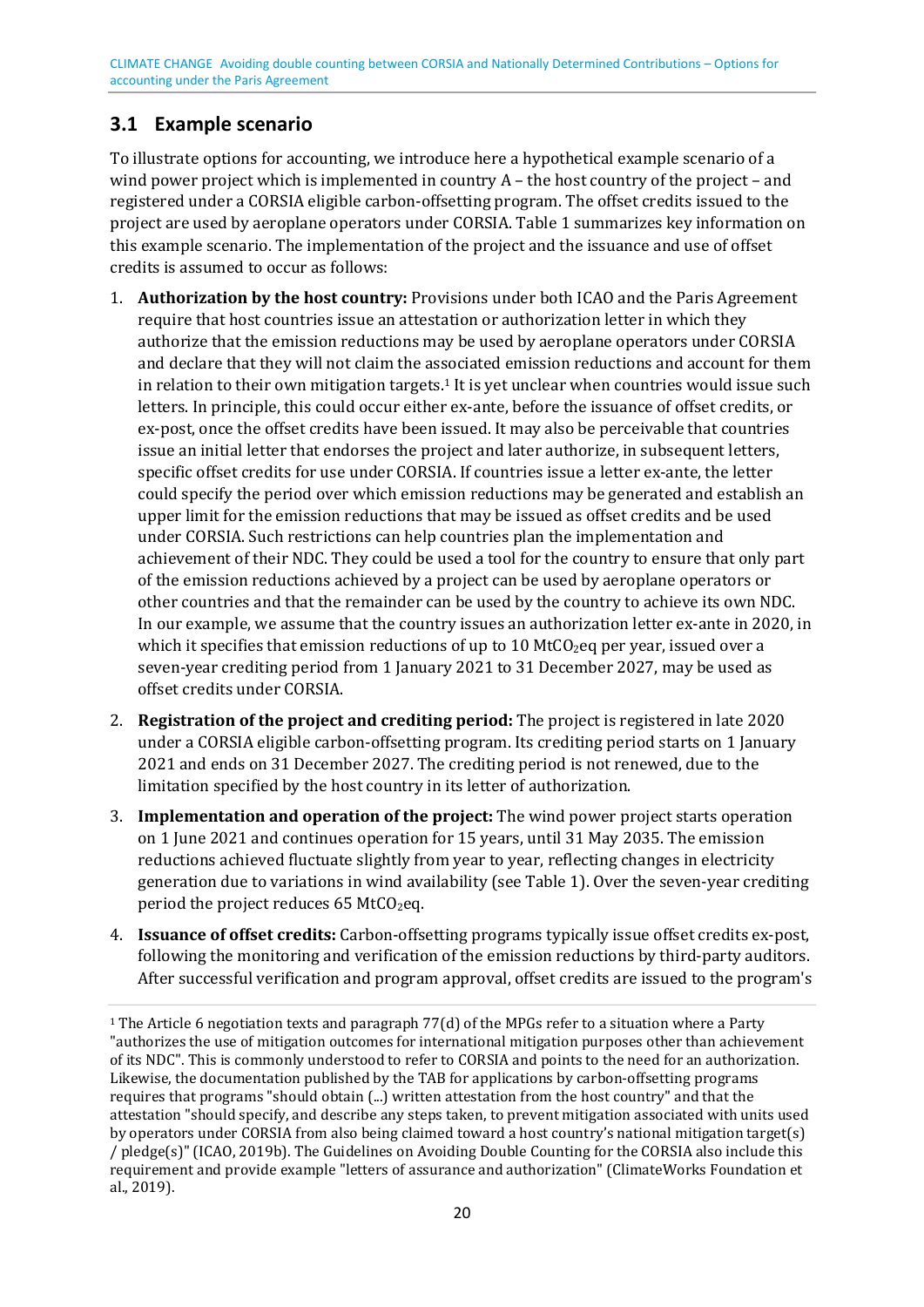registry. The frequency of issuance can vary greatly, from a few months to several years. Here we assume that issuance occurs three times: in 2023, 2026 and 2028. The issuance occurs for the emission reductions achieved in the preceding calendar years: the emission reductions achieved from 1 June 2021 to 31 December 2022 are issued in 2023; the emission reductions achieved from 1 January 2023 to 31 December 2025 are issued in 2026; and the emission reduction achieved from 1 January 2026 to 31 December 2027 are issued in 2029. Due to the limit established in the letter of authorization, the total issuance over seven-year period is with 62 MtCO<sub>2</sub>eq slightly lower than the 65 MtCO<sub>2</sub>eq emission reductions achieved.

5. **Use of offset credits by aeroplane operators:** Aeroplane operators need to cancel offset credits for each of the three-years compliance periods under CORSIA. For the first compliance period from 2021 to 2023, offset credits must be cancelled at the latest by 31 January 2025, for the second period from 2024 to 2026 by 31 January 2028, and so forth (ICAO, 2018). We assume here that cancellations take place in 2024, 2027 and 2030, prior to the respective cancellation deadlines. The number of offset credits needed by aeroplane operators is expected to grow over time (Healy, 2017; ICAO, 2016b). We assume here that 6 million offset credits from the project are used for the first compliance period from 2021 to 2023; 12 million in the second period from 2024 to 2026; and 24 million in the third period from 2027 to 2029. The remainder of the issued offset credits – 20 million – may be used either in subsequent CORSIA compliance periods or for other compliance or voluntary purposes. In total, thus 42 out of the 62 million offset credits issued to the project are used under in the first three compliance cycles under CORSIA.

|                                                              | 2021 | 2022 | 2023 | 2024 | 2025 | 2026 | 2027 | 2028 | 2029 | 2030 | <b>Total</b> |
|--------------------------------------------------------------|------|------|------|------|------|------|------|------|------|------|--------------|
| Emission reductions<br>authorized for use<br>under CORSIA    | 10   | 10   | 10   | 10   | 10   | 10   | 10   |      |      |      | 70           |
| <b>Emission reductions</b><br>achieved                       | 5    | 11   | 8    | 10   | 9    | 12   | 10   |      |      |      | 65           |
| Issuance of offset<br>credits                                |      |      | 15   |      |      | 27   |      | 20   |      |      | 62           |
| Cancellation of<br>offsets credits by<br>aeroplane operators |      |      |      | 6    |      |      | 12   |      |      |      | 42           |

#### <span id="page-19-0"></span>**Table 1: Overview of the assumptions made in the example scenario with respect to emission reductions and the generation and use of offset credits (MtCO2eq)**

Source: Own author

Lastly, we assume that the host country has a single-year target for the year 2030 and that the NDC is implemented over the period 2021 to 2030 (also referred to as 'NDC implementation period'). The crediting period of the project, the use of the project's offset credits under CORSIA, and the target year of the host country all involve different time periods, as shown in Table 2. For example, the host country of the project has to achieve its single year NDC target in 2030, whereas the aeroplane operators need to comply with continuous three-year compliance cycles. In the next sections, we use this example scenario to discuss the implications of different options for accounting for these varying time periods.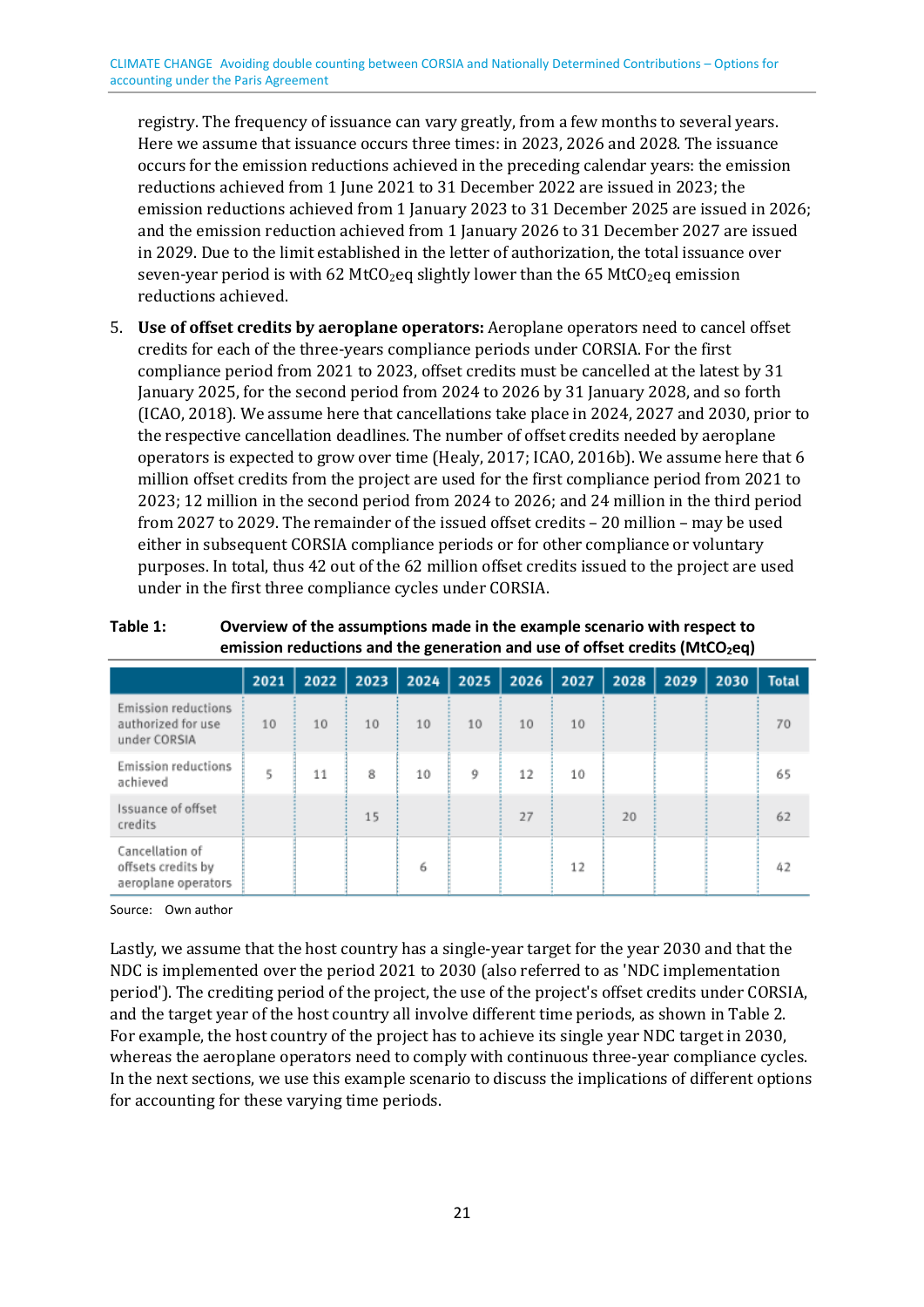CLIMATE CHANGE Avoiding double counting between CORSIA and Nationally Determined Contributions – Options for accounting under the Paris Agreement

|                                 | 2021 | 2022 | 2023 | 2024 | 2025 | 2026 | 2027 | 2028 | 2029 | 2030 |
|---------------------------------|------|------|------|------|------|------|------|------|------|------|
| Wind power project              |      |      |      |      |      |      |      |      |      |      |
| <b>Emission reductions</b>      |      |      |      |      |      |      |      |      |      |      |
| Authorized crediting period     |      |      |      |      |      |      |      |      |      |      |
| <b>CORSIA</b> compliance cycles |      |      |      |      |      |      |      |      |      |      |
| Compliance cycle 1              |      |      |      |      |      |      |      |      |      |      |
| Compliance cycle 2              |      |      |      |      |      |      |      |      |      |      |
| Compliance cycle 3              |      |      |      |      |      |      |      |      |      |      |
| Compliance cycle 4              |      |      |      |      |      |      |      |      |      |      |
| NDC of the host country         |      |      |      |      |      |      |      |      |      |      |
| NDC implementation period       |      |      |      |      |      |      |      |      |      |      |
| Target year                     |      |      |      |      |      |      |      |      |      |      |

<span id="page-20-2"></span>

Source: Own author

## <span id="page-20-0"></span>**3.2 What action should cause an adjustment to be applied and to which calendar years should adjustments be applied in structured summaries?**

This section explores how the application of adjustments for the use offset credits under CORSIA could be reported in structured summaries. We first explore what action should cause an adjustment to be applied, also referred to as the 'trigger' for adjustments (section 3.2.1). We then discuss to which calendar years adjustments should be applied in structured summaries (section 3.2.2). This is followed by an assessment of the implications of different combinations for the trigger and the calendar years to which adjustments are applied, using the example scenario introduced above (section 3.2.3).

#### <span id="page-20-1"></span>**3.2.1 Options for the trigger for the application of adjustments**

The draft negotiation text on Article 6 foresee that the application of adjustments for international transfers of mitigation outcomes between countries is triggered by the 'first transfer' and 'use' of ITMOs. For transferring countries, the application of a corresponding adjustment would be triggered by the first transfer of a mitigation outcome. No corresponding adjustments would apply to any subsequent transfers of the same mitigation outcome. For acquiring countries, the application of a corresponding adjustment would be triggered by the use of the mitigation outcome towards the NDC. This means that the application of the two corresponding adjustments for internationally transferred mitigation outcome are not necessarily triggered at the same point in time.

This approach cannot be applied in the same way for CORSIA. Under CORSIA, eligible offset credits are issued to a registry of an eligible carbon-offsetting program, may subsequently be transferred between accounts within that registry, and are then cancelled by an aeroplane operator (or an entity acting on behalf of the aeroplane operator) for the purpose of fulfilling its offsetting requirements. All these steps occur within a single registry operated by the eligible carbon-offsetting program. Countries may not at all be involved in such transfers. This means that there are no transfers between countries and the emission reductions do not necessarily cross international borders.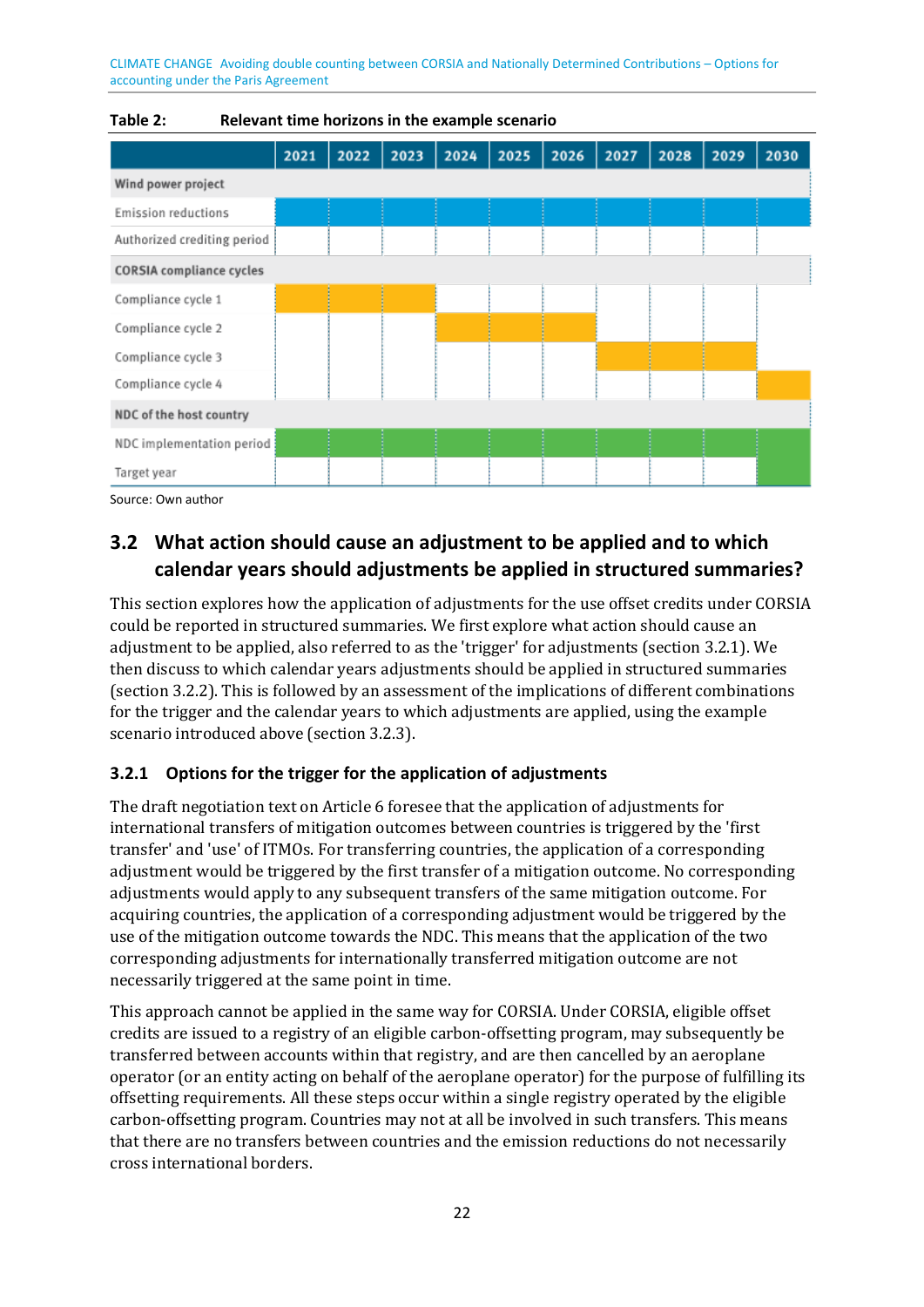This raises the question of how the 'first transfer' could be defined in the context of CORSIA. At some point the emission reductions 'leave' the host country and are used for "international mitigation purposes". Theoretically, two options could be considered:

- ► **Transfer to the country where the aeroplane operator is registered:** Under CORSIA, aeroplane operators must fulfil their offsetting obligations in the country where they are registered. This could suggest that the 'transfer' may be defined to occur between the host country of the offset project and the country where the aeroplane operator is registered. However, the country where the aeroplane operator is registered does not fulfil other functions than ensuring that aeroplane operators meet their obligations. The country does not in any way acquire the emission reductions. Moreover, it is possible that an aeroplane operator registered in country X uses offset credits from a project located in the same country. There may thus not be two different countries involved.
- ► **Transfer between the entities owning the offset credits:** Another option could be defining 'transfer' in the context of CORSIA based on the ownership of offset credits. In practice, however, this option also does not work: In many instances, offset credits are issued to entities that are registered in other countries than the host country. This is because the project developers are often registered in a different country. Offset credits may thus never be owned by the host country or by entities registered in the host country. There could also be situations where no change of ownership takes place: an aeroplane operator could develop its own carbon-offset project, the associated offset credits may be issued to an account of that aeroplane operator, and that aeroplane operator may then cancel the offset credits from that same account, without any change in ownership. Similarly, offset credits from a project could be issued to the account of a third party (e.g. a bank) which is then mandated by an aeroplane operator to cancel the offset credits on behalf of the aeroplane operator.

In conclusion, none of these two options seem suitable to define when a 'transfer' occurs in the context of CORSIA. We identify here four alternative actions that could trigger the application of adjustments:

- A. **Ex-ante authorization:** If the host country issues an authorization letter ex-ante and if this letter stipulates a maximum number of emission reductions that may be used for CORSIA, the issuance or publication of such a letter could cause the adjustments to be applied. In this case, the number of adjustments to be applied would correspond to the limit stipulated in the authorization letter. The adjustments could be applied to the calendar years when the project is expected to generate the emission reductions. This means that adjustments would be applied ex-ante to future calendar years.
- B. **Issuance:** In this case, adjustments would be applied directly following the issuance of offset credits into a program registry. Different options are available with regard to the calendar years to which the adjustments would be applied, as discussed further below.
- C. **Ex-post authorization:** If the host country issues an authorization letter ex-post, for a specific number of issued offset credits, then adjustments could be applied following the issuance of the letter. As with the previous option, the adjustments could be applied to different calendar years, as discussed further below.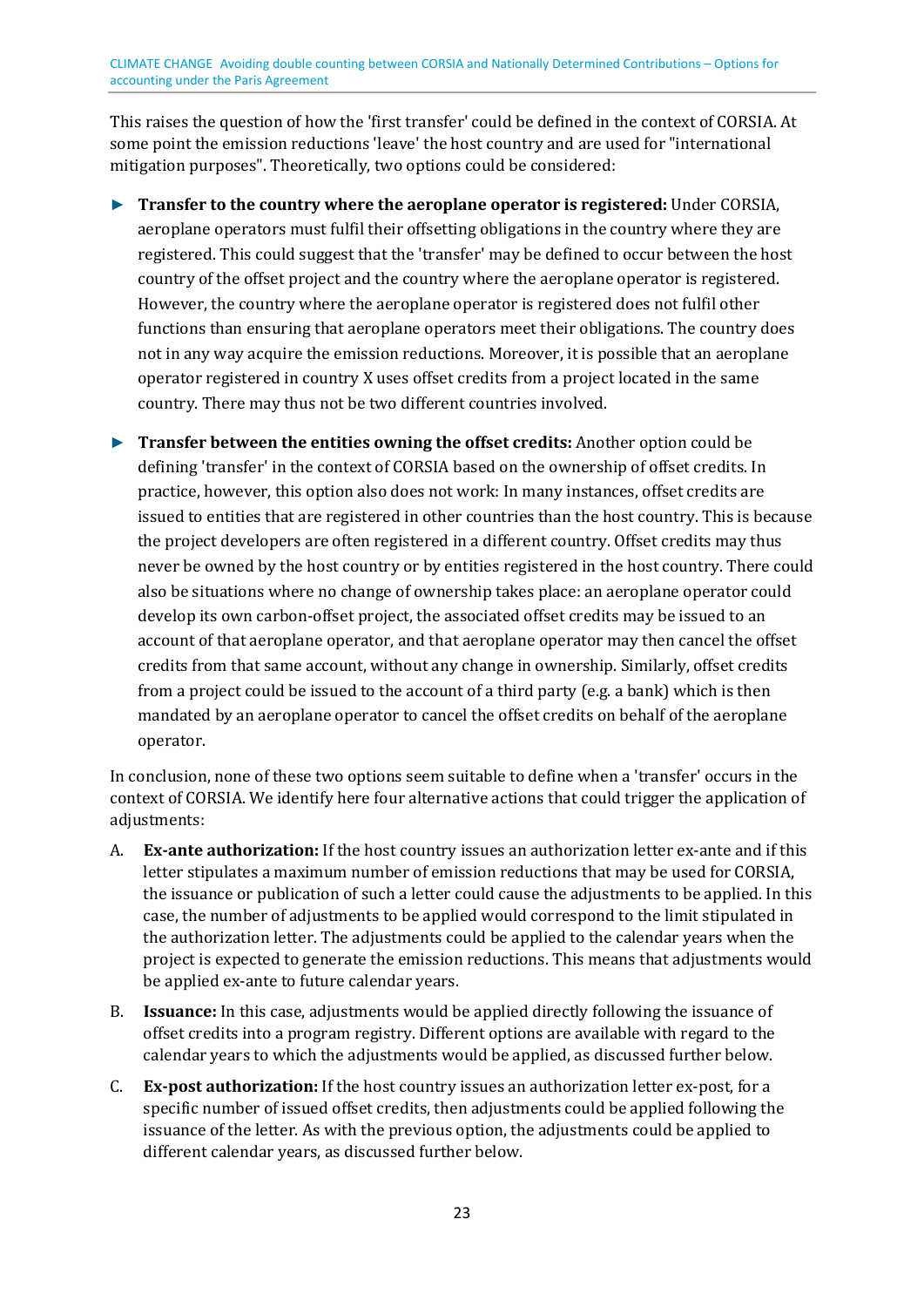D. **Cancellation:** In this case, adjustments would be applied following the cancellation of the offset credits by aeroplane operators for the purpose of fulfilling CORSIA offsetting requirements. As with the previous options, the adjustments could be applied to different calendar years, as discussed further below.

The Article 6 negotiation texts from Madrid appear to reflect some of these options. In all three text versions, paragraph 2 of the "Guidance on cooperative approaches referred to in Article 6.2 of the Paris Agreement" defines what 'first transfer' means in the context of "international mitigation purposes". The texts include basically two options. A 'first transfer' is either defined as a mitigation outcome authorized by a participating Party "for use" for international mitigation purposes or as a mitigation outcome authorized by a participating Party "and used" for other international mitigation purposes. The first option – authorization "for use" – could be interpreted such that the 'first transfer', and hence the trigger for applying a corresponding adjustment, is defined as the ex-ante authorization (option A) or ex-post authorization (option C). The second option – authorization "and use" – could be interpreted such that the 'first transfer' is defined as the cancellation of the offset credits by aeroplane operators (option D).

The implications and pros and cons of the four identified options are discussed further below.

#### <span id="page-22-0"></span>**3.2.2 Options for the calendar years to which adjustments are applied**

A related issue to the choice of the *trigger* for the application of adjustments is the choice of the calendar year to which the adjustments should be applied in structured summaries. This question has so far received little attention in international negotiations on Article 6. Both the MPGs and the draft negotiation texts on Article 6 include options for what should *trigger* corresponding adjustments but are not entirely clear to which calendar years the adjustments should be applied in structured summaries. For the acquiring country, it seems straight forward that the adjustments are reported in the year in which the ITMOs are used to implement and achieve the NDC. The choice is, however, less obvious for the transferring country.

#### **Context of transfers between countries**

For the context of international transfers of mitigation outcomes between countries, we identify two possible options for the calendar year to which transferring countries could apply adjustments:

- ► Option 1: the year in which the first transfer took place; or
- ► Option 2: the year in which the mitigation outcome took place (also referred to as the 'vintage' of the mitigation outcome).

Figure 1 illustrates the implications of both approaches for a country that has otherwise constant emissions. The mitigation outcomes occur in 2030, lowering the emissions in that year. In 2031, the mitigation outcomes are issued as offset credits and transferred to another country. Under Option 1, on the left-hand side of the figure, the adjustment is applied to the year of transfer, in 2031, whereas under Option 2, on the right-hand side of the figure, the adjustment is applied to 2030, the year in which the mitigation outcome took place. Respectively, the adjusted emissions balance (red dotted line) differs between the options.

Both options have advantages and disadvantages:

► **Representativeness of reported progress over time:** Option 1 has the disadvantage that it creates a mismatch between when the country observes the emission reductions and when it applies adjustments. This results in an adjusted emissions balance (red dotted line) that is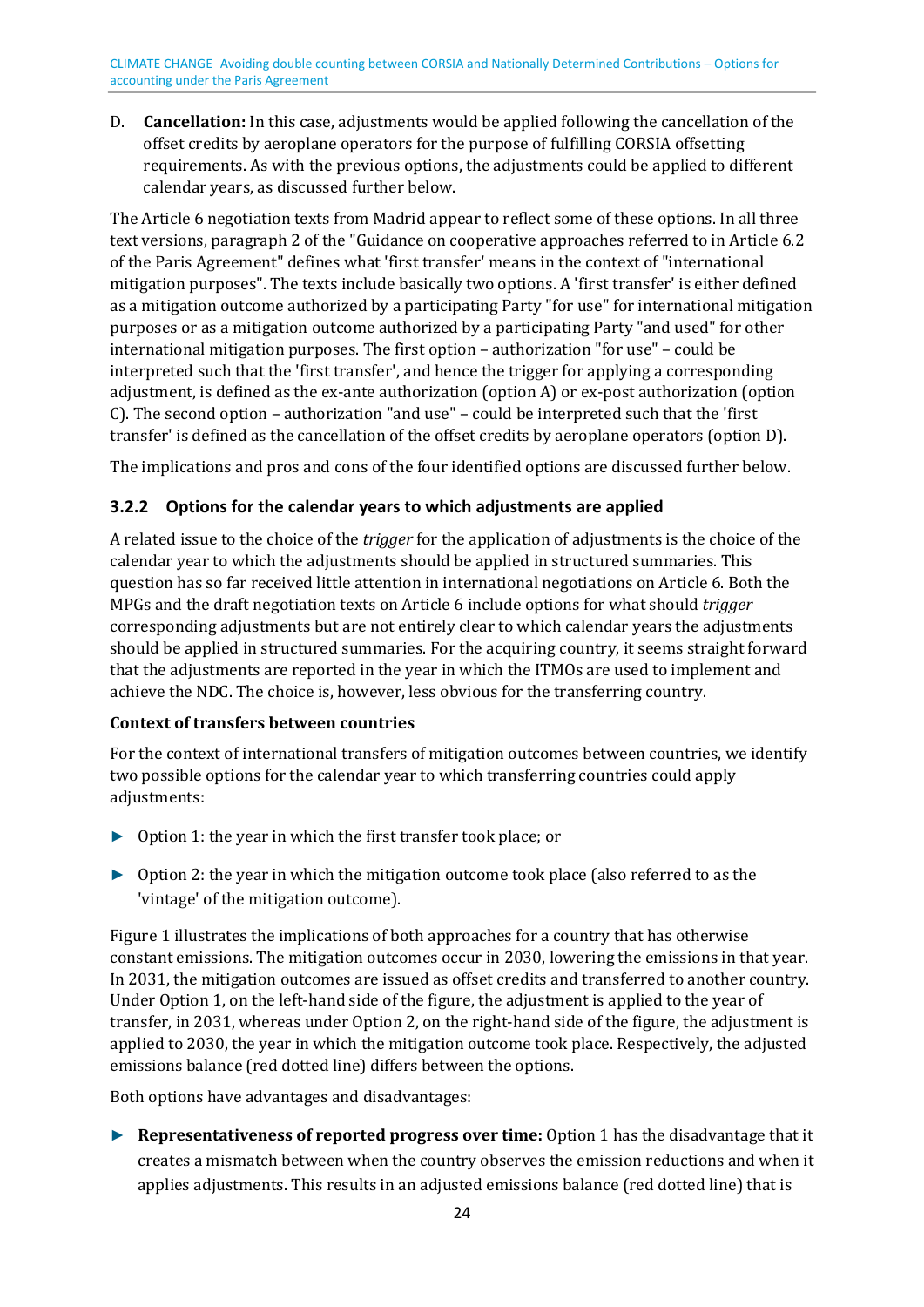less representative of the actual progress of the country in implementing and achieving its NDC. Under Option 2, the adjusted emissions balance is more representative for progress over time, thus ensuring that reporting on transfers and emissions is aligned, which allows to better track progress towards NDCs.



#### <span id="page-23-0"></span>**Figure 1: Implications of applying adjustments to the year of transfer (left-hand side) or to the year in which the mitigation outcomes tool place (right-hand side)**

- ► **Implicit 'borrowing' from future NDC implementation periods:** Under Option 1, the transferring country could use the mitigation outcomes generated in 2030 in the first NDC implementation period but would only need to account for the transfer in the second NDC implementation period from 2031 onwards. This would allow the country to do less to achieve its first NDC, which it would have to compensate for by doing more to achieve its second NDC. Option 1 thus implicitly allows 'borrowing' from future NDC implementation periods. This could delay mitigation action into the future and potentially increase emissions within the first NDC implementation period. It may also create perverse incentives to set future NDCs less ambitiously and enhance the risk of 'over-selling', as countries would only need to account for the transfer of emission reductions in the future while they could use them already today to achieve their NDCs. Under Option 2, implicit borrowing is not possible, as the country would need to apply adjustments to the years when the emission reductions occurred.
- ► **Compatibility with options to account for single-year targets:** Option 1 is not compatible with some of the accounting options considered for single-year targets. One of the options considered requires that "ITMOs are of the same vintage as the Party's single year NDC"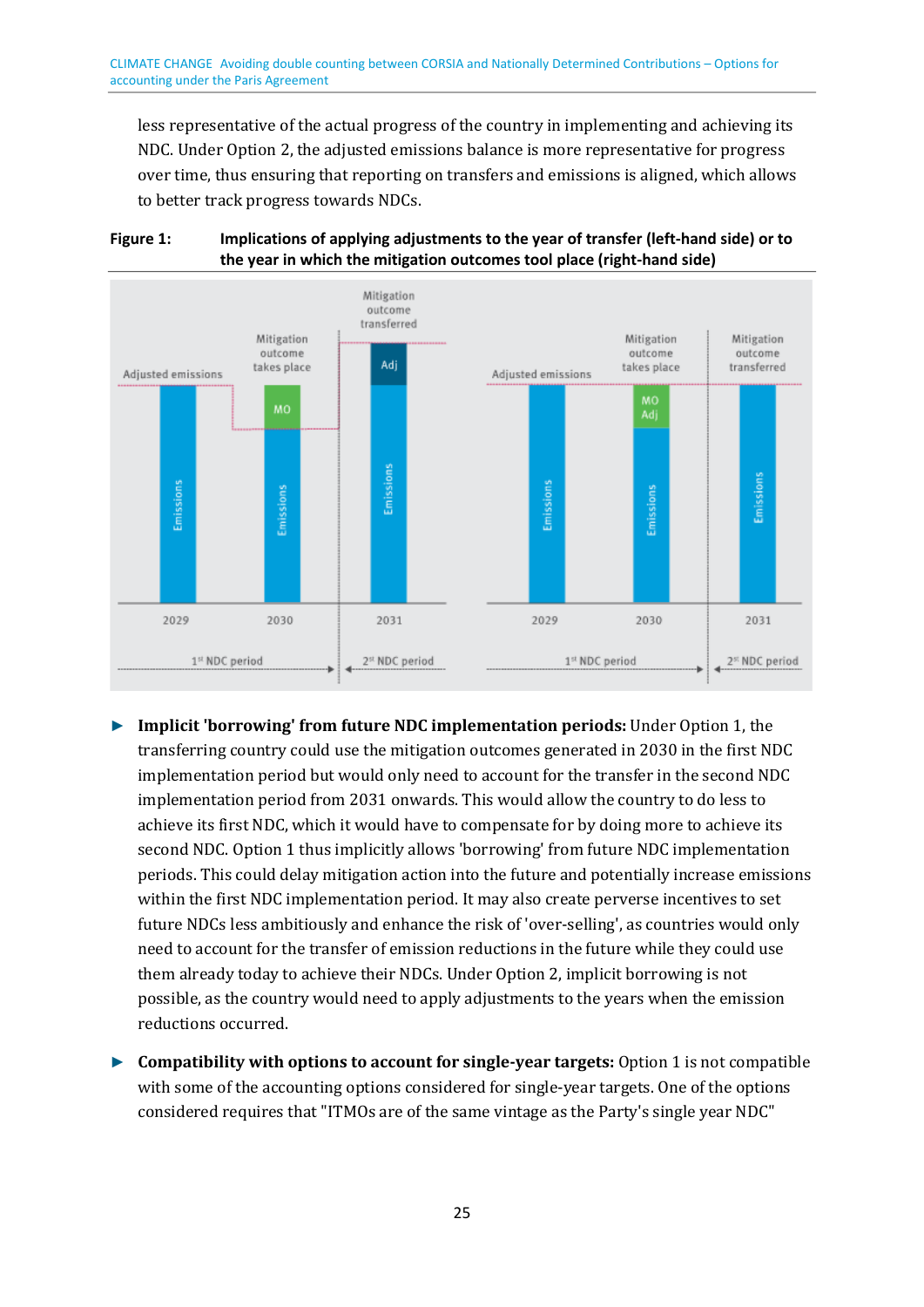<span id="page-24-1"></span>(UNFCCC, 2019b, paragraph 19).<sup>2</sup> This accounting approach is intended for countries that both have the same single target [y](#page-24-0)ear (e.g. 2030) and both only account for mitigation outcomes that are transferred for that year. This approach would only preserve environmental integrity and ensure robust accounting if the two countries also both apply corresponding adjustments to the same single target year (i.e. 2030). This is practically difficult to achieve in the case of carbon offset credits, as carbon-offsetting programs issue offset credit only ex-post. By contrast, Option 2 would be compatible with this accounting option: both countries could apply the corresponding adjustment to the year 2030.

► **Timing issue for final accounting balance:** Paragraph 70 of the MPGs envisages that countries demonstrate the achievement of their NDC in their biennial transparency report following the end of the NDC implementation period. For the first NDC implementation period until 2030, this would likely be in 2032 or 2034. Option 2 raises timing issues for demonstrating the achievement of NDCs because offset credits are sometimes issued and transferred several years after the emission reductions occurred. For example, if an emission reduction achieved in 2030 would be issued and transferred in 2035, the country has, by that time, already demonstrated achievement of its 2030 NDC. The country could thus no longer apply an adjustment to the year 2030. To address this issue, countries could adopt decisions that require that ITMOs would need to be used within the same NDC implementation period in which they have been generated. However, this would limit the flexibility of how ITMOs may be used and might therefore be politically controversial. Another option could be that countries would need to update their structured summaries and their demonstration of achievement of their NDCs as long as such transfers still occur. These issues do not arise with Option 1.

► **Need to identify the calendar years in which mitigation outcomes occurred:** Option 2 requires identifying the calendar years in which the mitigation outcomes occurred and tag ITMOs respectively. Approaches to allocate emissions to calendar years have already been developed under the Clean Development Mechanism and are not complicated to implement; however, most carbon-offsetting programs currently do not have them in place yet and would need to adapt their procedures respectively. Similarly, in the context of linking of ETSs, the linking partners would need to develop approaches that estimate when the mitigation outcomes occurred. Different approaches are available and have been investigated, including using the "net transfer of allowances" or "the use of allowances" as proxies for estimating the shift in mitigation outcomes between the jurisdictions (Schneider, Cludius, & La Hoz Theuer, 2018).

<span id="page-24-0"></span><sup>2</sup> This accounting approach was explicitly included in the draft negotiation texts from the 2018 Katowice [c](#page-24-1)onference and the 2019 Bonn conference (UNFCCC, 2019b). The draft negotiation texts forwarded from Madrid do no longer include this option in the Guidance on cooperative approaches, but still include the consideration of further options as part of a work programme (UNFCCC, 2019a).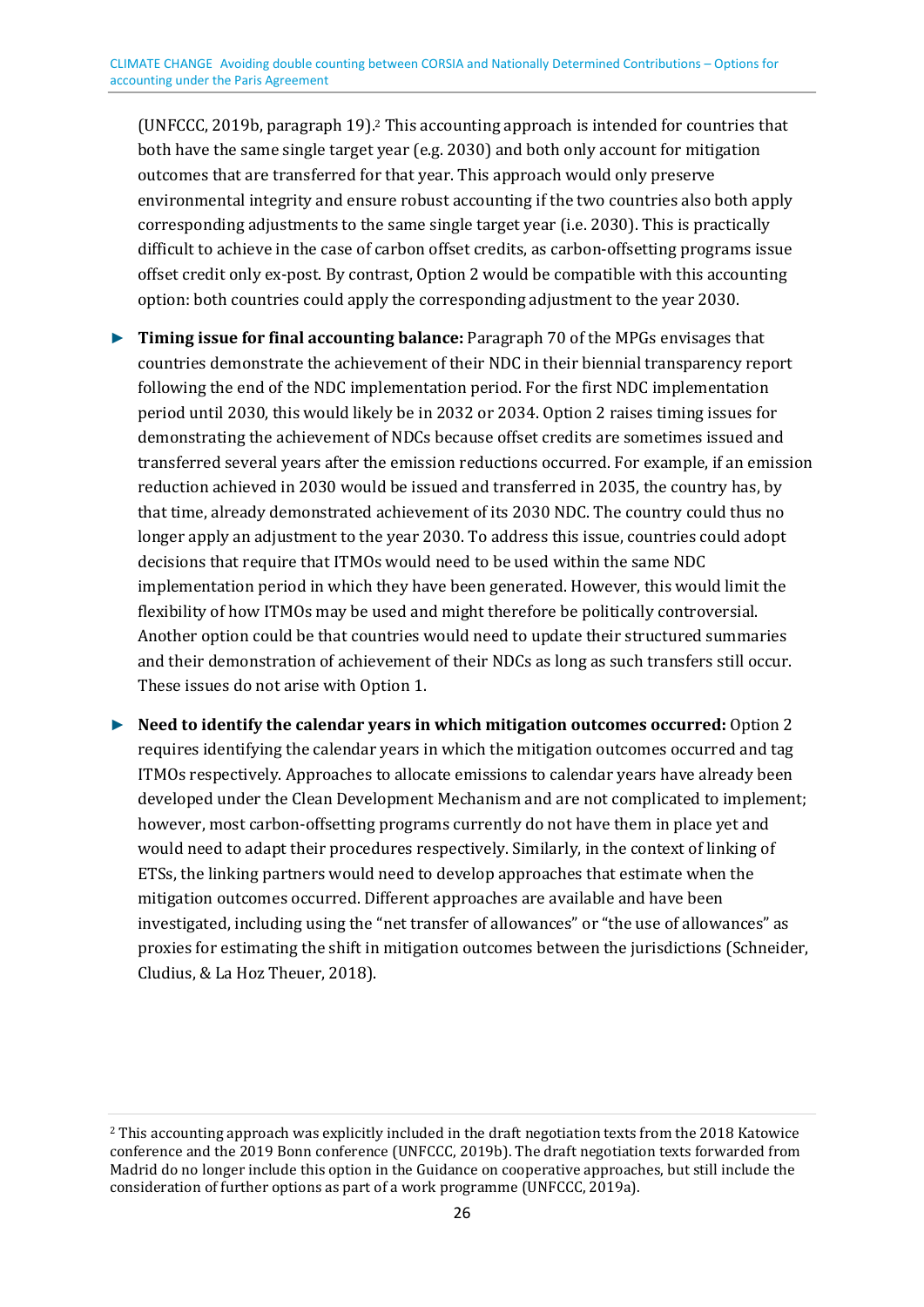#### <span id="page-25-1"></span>**Table 3: Advantages and disadvantages of options for applying adjustments to calendar years in the context of transfers between Parties**

|                                                                           | Application to<br>year of transfer | <b>Application to</b><br>year of emission<br><b>reductions</b> |
|---------------------------------------------------------------------------|------------------------------------|----------------------------------------------------------------|
| Adjusted emissions balance representative for action taken over time      | Nο                                 | Yes                                                            |
| Implicit "borrowing" from future NDC implementation periods               | Yes                                | Nο                                                             |
| Compatible with all options for accounting for single-year targets        |                                    | Yρς                                                            |
| Necessary to determine the year in which the emission reductions occurred | No                                 | Yes                                                            |
| Timing issues for demonstrating achievement of NDCs                       | No                                 |                                                                |

#### **Context of CORSIA**

For the context of CORSIA, we identify three possible options for the calendar year to which host countries could apply adjustments:

- 1. **Emission reductions:** Adjustments could be applied to the calendar years in which the offset credit's associated emission reductions took place (as Option 2 for ITMOs above).
- 2. **Issuance:** Adjustments could be applied to the calendar year in which the offset credit is issued. This can be the same or a later year than when the emission reductions occurred.
- 3. **Use:** Adjustments could be applied to the calendar year in which an offset credit is used by aeroplane operators under CORSIA. The use could here be defined through different options:
	- a. **Year of cancellation:** The calendar year in which the offset credit is cancelled in the carbon-offsetting program's registry system (e.g. in 2024 to satisfy the offsetting obligation for the first compliance period from 2021 to 2023);
	- b. **Three-year compliance period:** The three-year compliance period for which the offset credit is used (e.g. 2021-2023), meaning that for three offset credits cancelled for that compliance period, an adjustment of one  $tCO_2$ eq would be recorded in each of the years 2021, 2022 and 2023.
	- c. **Year of surrendering report:** The calendar year in which the surrendering report is submitted by airlines to national authorities (i.e. in 2025 for the pilot phase of CORSIA).

The implications and pros and cons of these options are discussed in the next section below.

#### <span id="page-25-0"></span>**3.2.3 Possible combinations for the trigger and the calendar year to which adjustments are applied**

The options discussed above for the trigger and the calendar years for adjustments could be combined in different ways. Table 4 uses the example scenario introduced in section 3.1 to illustrate for all plausible combinations how many adjustments would be applied to which calendar years. In Table 4, we do not yet consider how adjustments are applied in relation to a single-year target, but first illustrate the implications if the adjustments were applied in all years of the NDC implementation period or if the country had a multi-year target over the period 2021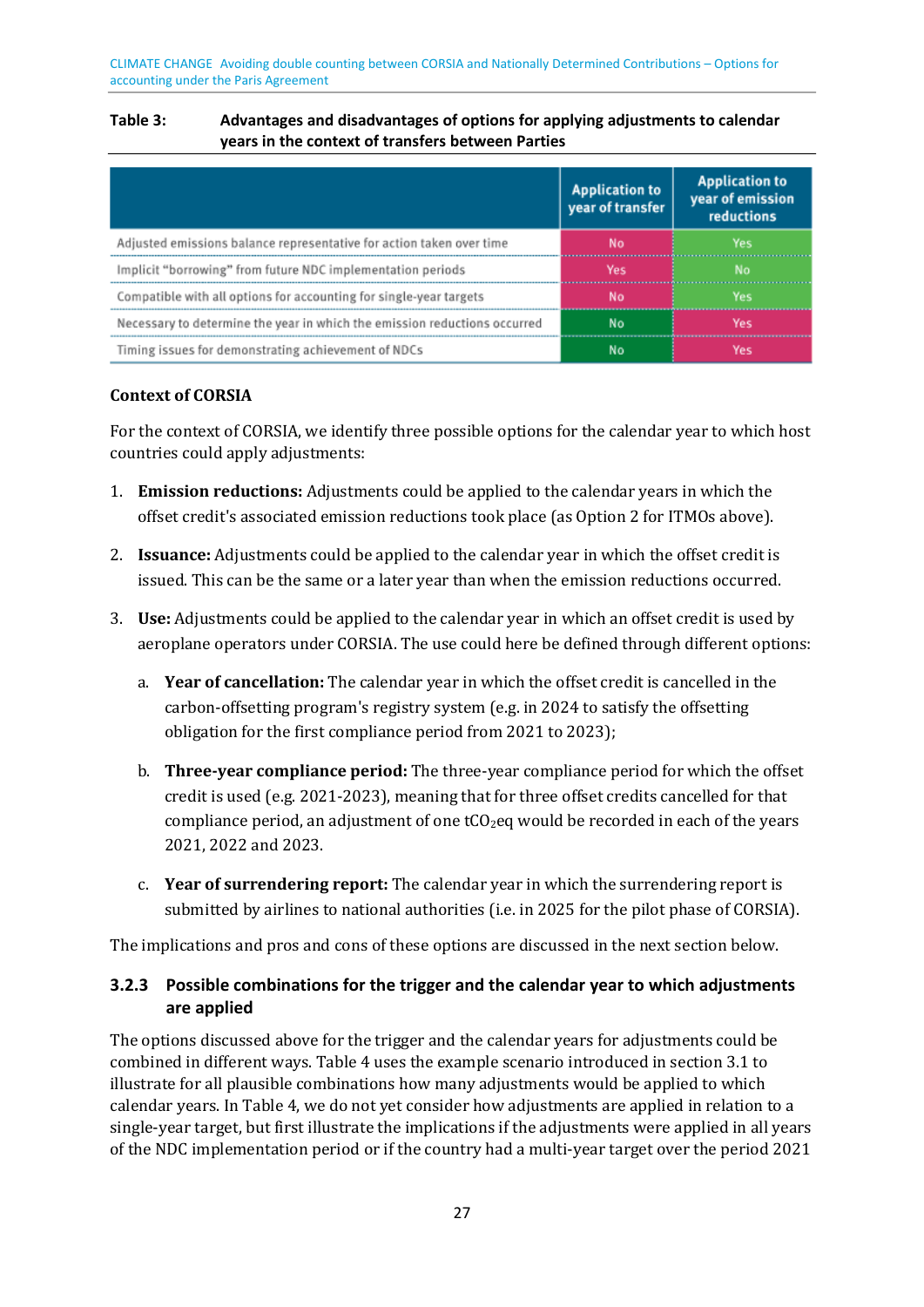to 2030. In section 3.3 below we then assess these options in the light of different approaches to account for single-year targets.

Table 4 shows that the options result in strongly varying numbers. This holds for the total number of adjustments applied over the NDC implementation period from 2021 to 2030 as well as for the calendar years to which adjustments are applied. The choice of the accounting option has thus considerable implications.

#### **Total number of adjustments**

If *ex-ante authorization* is used as the action that should trigger the application of adjustments (option A0), it is not straight-forward how *many* adjustments should be applied. Authorization letters may be issued in advance of implementing a project or shortly thereafter. At this point in time it can only be *estimated* how many emission reductions the project will generate in the future. The *actual* emission reductions and how many of these will be used as offset credits under CORSIA is not yet known. It is thus unclear how many adjustments are needed to avoid double counting.

One possible option could be that the number of adjustments equals the *expected* emission reductions as estimated in the project documentation. If the actual emission reductions exceed the expected emission reductions, however, this could result in a too low number of adjustments being applied. Using the expected emission reductions would thus not be robust.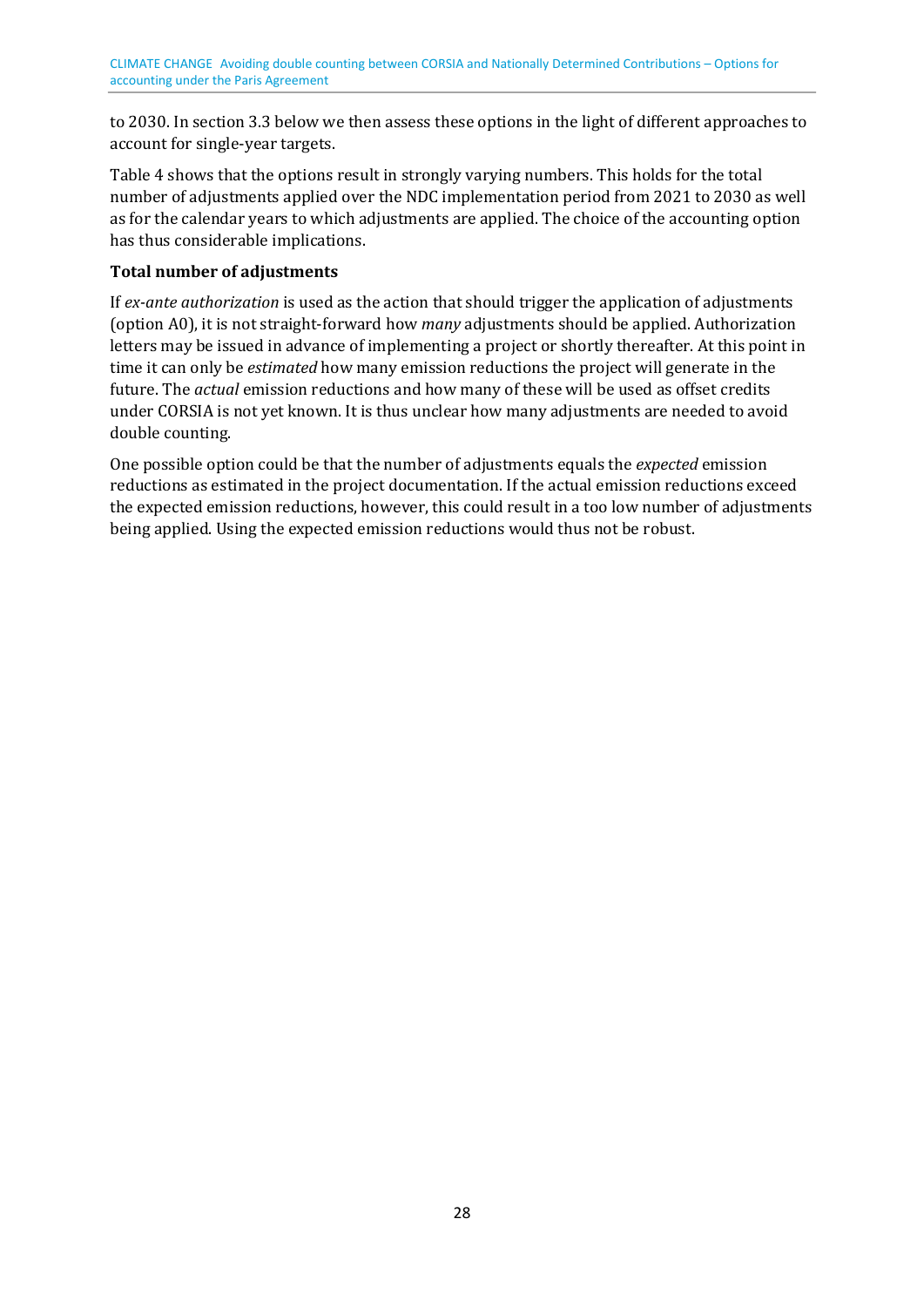| mpheations of amerent options for the trigger and application of adjustments                                                                         |   |     |                                                                                    |                |     |     |     |     |    |   |    |    |
|------------------------------------------------------------------------------------------------------------------------------------------------------|---|-----|------------------------------------------------------------------------------------|----------------|-----|-----|-----|-----|----|---|----|----|
|                                                                                                                                                      |   |     | 2020   2021   2022   2023   2024   2025   2026   2027   2028   2029   2030   Total |                |     |     |     |     |    |   |    |    |
| Trigger for CORSIA offset adjustment                                                                                                                 |   |     |                                                                                    |                |     |     |     |     |    |   |    |    |
| [A] Ex-ante authorization                                                                                                                            | Χ |     |                                                                                    |                |     |     |     |     |    |   |    |    |
| [B] Issuance                                                                                                                                         |   |     |                                                                                    | X              |     |     | χ   |     | χ  |   |    |    |
| [C] Ex-post authorization                                                                                                                            |   |     |                                                                                    | Χ              |     |     | χ   |     | χ  |   |    |    |
| [C] Cancellation                                                                                                                                     |   |     |                                                                                    |                | X   |     |     | X   |    |   | Χ  |    |
| Application of adjustments to calendar years                                                                                                         |   |     |                                                                                    |                |     |     |     |     |    |   |    |    |
| [A0] Adjustments<br>triggered by ex-ante<br>authorization and<br>applied over the<br>authorized time period                                          |   | 10  | 10                                                                                 | 10             | 10  | 10  | 10  | 10  |    |   |    | 70 |
| [B1] Adjustments<br>triggered by issuance<br>and applied to the year<br>in which the emission<br>reductions occurred, up<br>to the authorized limits |   | 5   | 10                                                                                 | 8              | 10  | 9   | 10  | 10  |    |   |    | 62 |
| [B2] Adjustments trig-<br>gered by issuance and<br>applied to the year of<br>issuance                                                                |   |     |                                                                                    | 15             |     |     | 27  |     | 20 |   |    | 62 |
| [C1] Adjustments<br>triggered by ex-post<br>authorization and<br>applied to the year in<br>which the emission<br>reductions occurred                 |   | 2   | 8                                                                                  | 8              | 8   | 8   | 8   | 8   |    |   |    | 50 |
| [C2] Adjustments<br>triggered by ex-post<br>authorization and<br>applied to the year<br>of authorization                                             |   |     |                                                                                    | 10             |     |     | 24  |     | 16 |   |    | 50 |
| [D1] Adjustments<br>triggered by cancellation<br>and applied to the year<br>in which the emission<br>reductions occurred                             |   | 3.4 | 6.8                                                                                | 5.4            | 6.8 | 6.1 | 6.8 | 6.8 |    |   |    | 42 |
| [D3a] Adjustments<br>triggered by cancellation<br>and applied to the year<br>of cancellation                                                         |   |     |                                                                                    |                | 6   |     |     | 12  |    |   | 24 | 42 |
| [D3b] Adjustments<br>triggered by cancellation<br>and applied to the<br>relevant three-year<br>CORSIA compliance<br>period                           |   | 2   | $\overline{2}$                                                                     | $\overline{2}$ | 4   | 4   | 4   | 8   | 8  | 8 |    | 42 |
| [D3c] Adjustments<br>triggered by cancellation<br>and applied to the year of<br>the surrendering report                                              |   |     |                                                                                    |                |     | 6   |     |     | 12 |   |    | 18 |

#### <span id="page-27-0"></span>**Table 4: Implications of different options for the trigger and application of adjustments**

Source: Own author

Another possibility is that the host country stipulates in its authorization letter a maximum number of offset credits that may be used under CORSIA, as suggested in the Guidelines on Avoiding Double Counting for CORSIA (ClimateWorks Foundation et al., 2019). In this case, the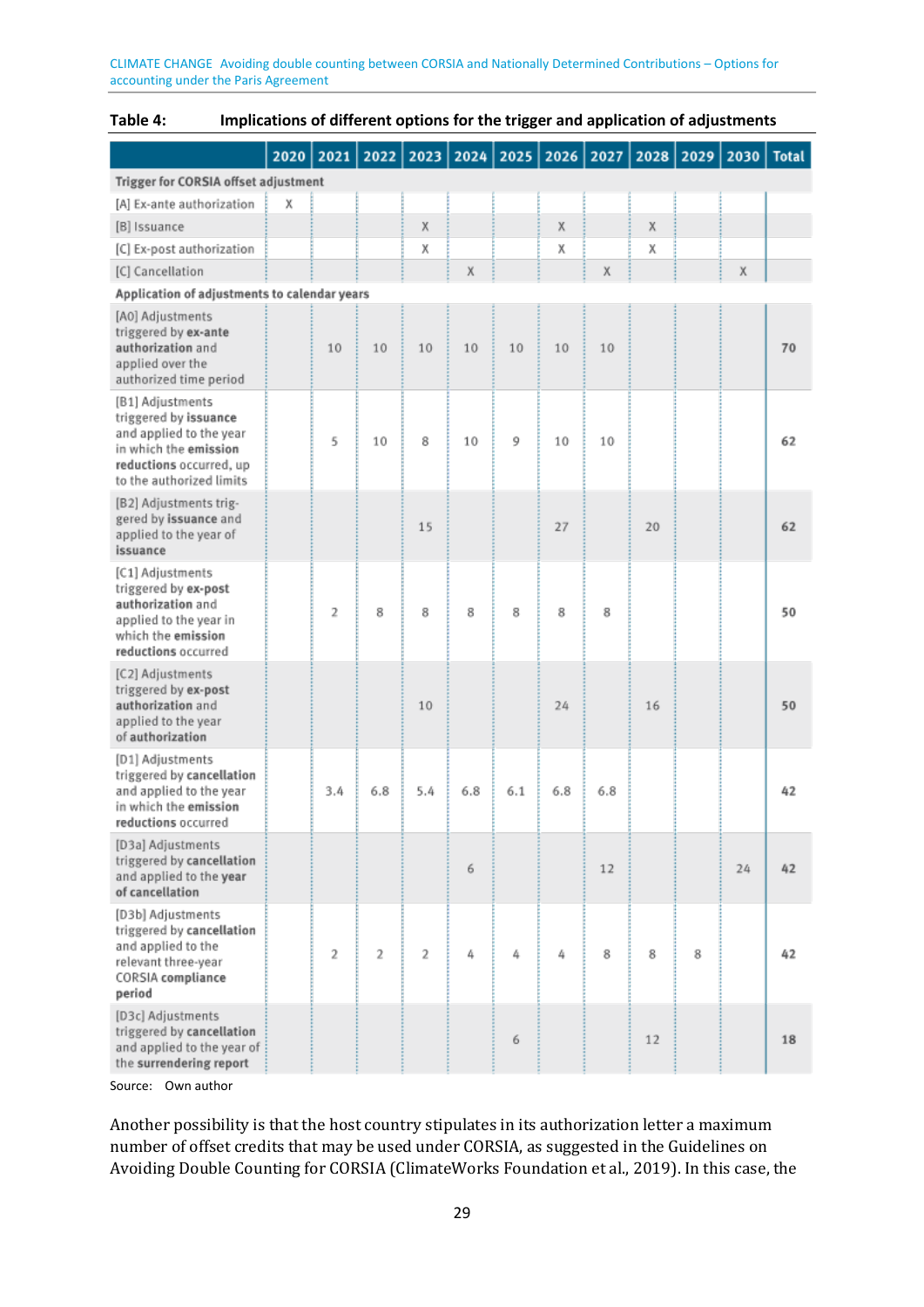country could simply apply adjustments equal to this maximum number. This approach would be robust because it ensures that the number of adjustments applied are equal to, or exceed, the number of offset credits used under CORSIA. We therefore assume here that this approach is chosen for option A0 and that adjustments corresponding to the total authorized amount are applied (70 MtCO<sub>2</sub>eq over the seven-year period).

If *issuance* is used to trigger the application of adjustments (options B1 and B2), the number of adjustments applied equals to the number of offset credits issued (62 MtCO<sub>2</sub>eq). As with option A0, these options are robust and conservative because the number of the adjustments applied is equal to, or even larger than, the offset credits used under CORSIA. In our example scenario, the number of offset credits issued (62 MtCO<sub>2</sub>eq) is lower than the actual emission reductions achieved (65 MtCO<sub>2</sub>eq). This is because the actual emission reductions exceed the limit established by the host country in two years (2022 and 2026).

If *ex-post authorization* is used to trigger the application of adjustments (options C1 and C2), the number of adjustments applied equals to the number of offset credits authorized for use under CORSIA (here assumed to amount to 50 MtCO<sub>2</sub>eq). This approach is robust, as the number of adjustments applied is equal to, or even larger than, the offset credits used under CORSIA.

If *cancellation* is used to trigger the application of adjustments (options D1, D3a, D3b and D3c), the number of adjustments applied equals to the number of offset credits used by aeroplane operators under CORSIA. In our example scenario, we assume that only about two third of issued offset credits are used under CORSIA in the first NDC implementation period  $(42 \text{ MtCO}_2\text{eq})$ . Under option D3c, the report for the compliance cycle from 2027 to 2029 is only submitted in 2031, and therefore the total number of adjustments applied to the first NDC implementation period would in our example scenario be lower (18 MtCO<sub>2</sub>eq).

#### **Distribution of adjustments over the NDC implementation period**

Table 4 also shows that the distribution of adjustments over the NDC implementation period varies considerably among the options. For some options, adjustments are spread over a period (options A0, B1, C1, D1, D3b), for others they are applied to specific years only (options B2, C2, D3a, D3c).

Under option A0, the total number of adjustments could be distributed over the period for which the country authorized the issuance and use of offset credits. In our example scenario, the distribution is proportional, with 10 MtCO<sub>2</sub> allocated to each year of the period 2021 to 2027 (see Table 4). Other distributions might be implemented if the level of emission reductions is expected to change over time. In the case of afforestation activities, for example, the removals typically increase over time, at least in the first period of a project. An ex-ante distribution of the adjustments over the relevant period proportionally to the expected emission reductions or removals may usually ensure a reasonable match in timing between the observed emission reductions and the application of adjustments.

Under options B1, C1 and D1, the adjustments are applied to the calendar years in which the emission reductions occurred. Under option B2, the adjustments are applied to the years in which the offset credits are issued, under option C2 to year of ex-post authorization, under option D3a to when the cancellation occurs, and under option D3c to when the surrendering report for a three-year compliance cycle under CORSIA is submitted. Option D3b uses an approach where the offset credits' associated emission reductions are proportionally allocated to each year of the three-year CORSIA compliance cycle. In our example scenario, 6 million offset credits are cancelled for the first compliance cycle from 2021 to 2023, and respectively 2 million adjustments would be required for each year in this three-year period.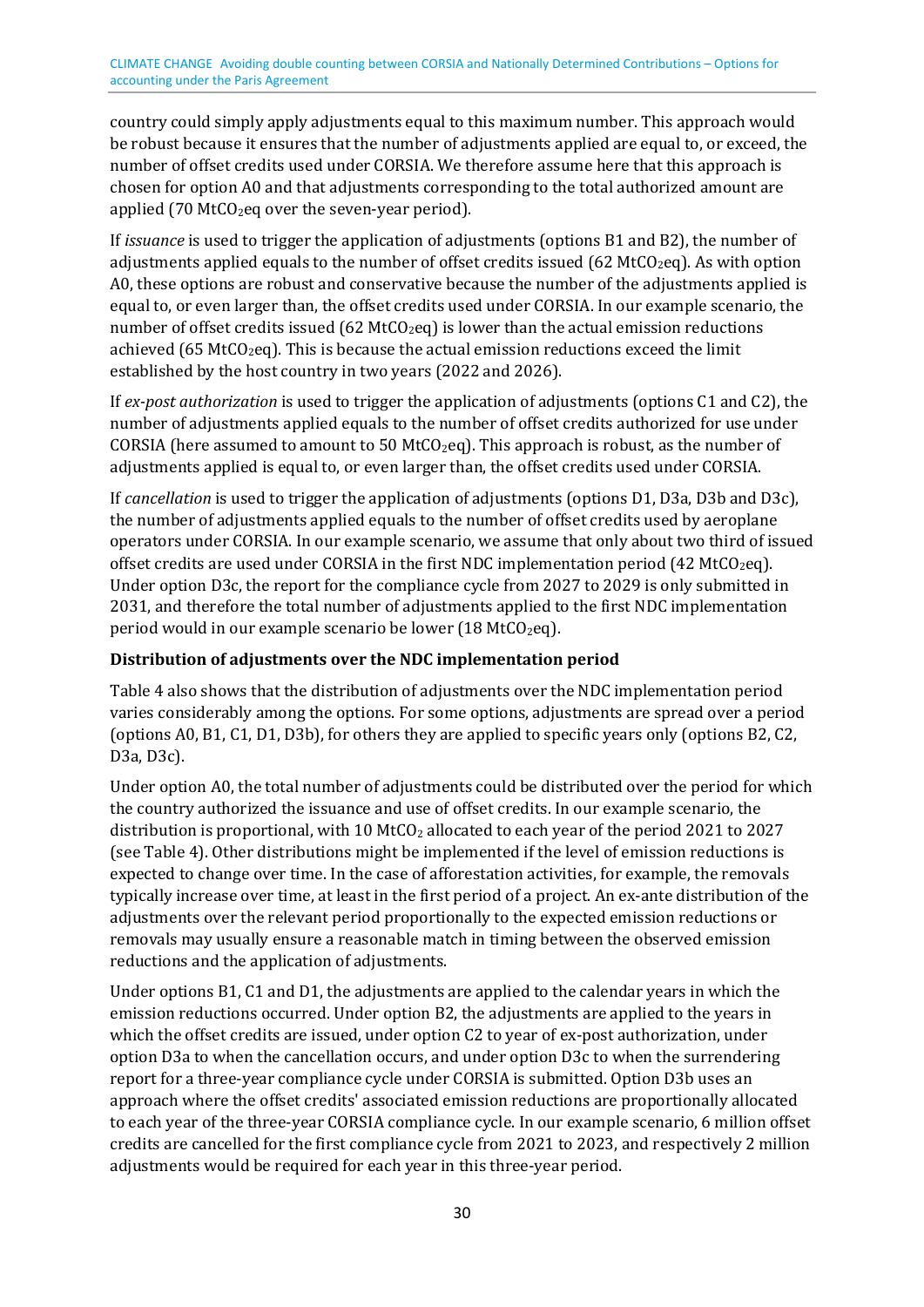CLIMATE CHANGE Avoiding double counting between CORSIA and Nationally Determined Contributions – Options for accounting under the Paris Agreement

A particular feature of option A0 is that adjustments would be applied to future years. In its first biennial transparency report submitted in 2024, the country would, in our example scenario, report in the structured summary adjustments for the period 2021 to 2027, whereas emissions may only be reported up to 2022. This is not necessarily an issue, as these reports are updated biennially and a complete emissions balance for the NDC implementation period could be provided by 2032 or 2034.

#### <span id="page-29-0"></span>**3.2.4 Advantages and disadvantages of options**

Table 5 compares key features of the nine accounting options identified in the previous section. Below we assess their implications in more detail.

|                                                                                                                                                                              | A <sub>0</sub> | <b>B1</b> | <b>B2</b> | C <sub>1</sub> | C <sub>2</sub> | D <sub>1</sub> | D <sub>3a</sub> | D <sub>3</sub> b | D3c       |
|------------------------------------------------------------------------------------------------------------------------------------------------------------------------------|----------------|-----------|-----------|----------------|----------------|----------------|-----------------|------------------|-----------|
| Number and timing of adjustments                                                                                                                                             |                |           |           |                |                |                |                 |                  |           |
| Number of adjustments could be higher<br>than necessary, possibly making NDC<br>achievement more difficult                                                                   | <b>Yes</b>     | Yes       | Yes       | Yes            | Yes            | No             | <b>No</b>       | No               | No        |
| Implicit "borrowing" from future NDC<br>implementation periods is possible                                                                                                   | No             | No        | Yes       | No             | Yes            | <b>No</b>      | Yes             | Yes              | Yes       |
| Application of adjustments is reasonably<br>representative for mitigation action taken<br>over time                                                                          | <b>Yes</b>     | Yes       | No        | Yes            | No             | <b>Yes</b>     | No              | No               | No        |
| Structured summaries need to be updated<br>beyond NDC implementation periods or<br>the use offset credits needs to be limited<br>in time                                     | No             | Yes       | No        | Yes            | No             | Yes            | <b>No</b>       | Yes              | <b>No</b> |
| Information flows from carbon-offsetting<br>programs to host countries are necessary                                                                                         | No             | Yes       | Yes       | No             | No             | Yes            | Yes             | Yes              | Yes       |
| Carbon-offsetting programs must identify<br>the calendar years when the offset credits'<br>emission reductions occurred                                                      | No             | Yes       | No        | Yes            | No             | Yes            | <b>No</b>       | No               | <b>No</b> |
| Requires that countries stipulate in<br>authorization letters a limit on the<br>maximum number of offset credits that<br>may be used under CORSIA                            | Yes            | No        | No        | No             | No             | No             | No              | No               | No        |
| Easy compatibility with accounting rules<br>for international transfers between coun-<br>tries if projects are authorized for both for<br>CORSIA and international transfers | No             | No        | No        | No             | No             | No             | No              | <b>No</b>        | No        |

#### <span id="page-29-1"></span>**Table 5: Key features of different options**

Source: Own author.

#### **Number of adjustments could be higher than necessary, possibly making NDC achievement more difficult**

Some options may imply that the host country has to apply more adjustments than needed to avoid double counting, which could make achieving the NDC more difficult. This could occur in two different ways:

1. **Fewer emission reductions occur than have been authorized:** Using ex-ante authorization as the trigger for adjustments (option A0) poses the risk that the some of the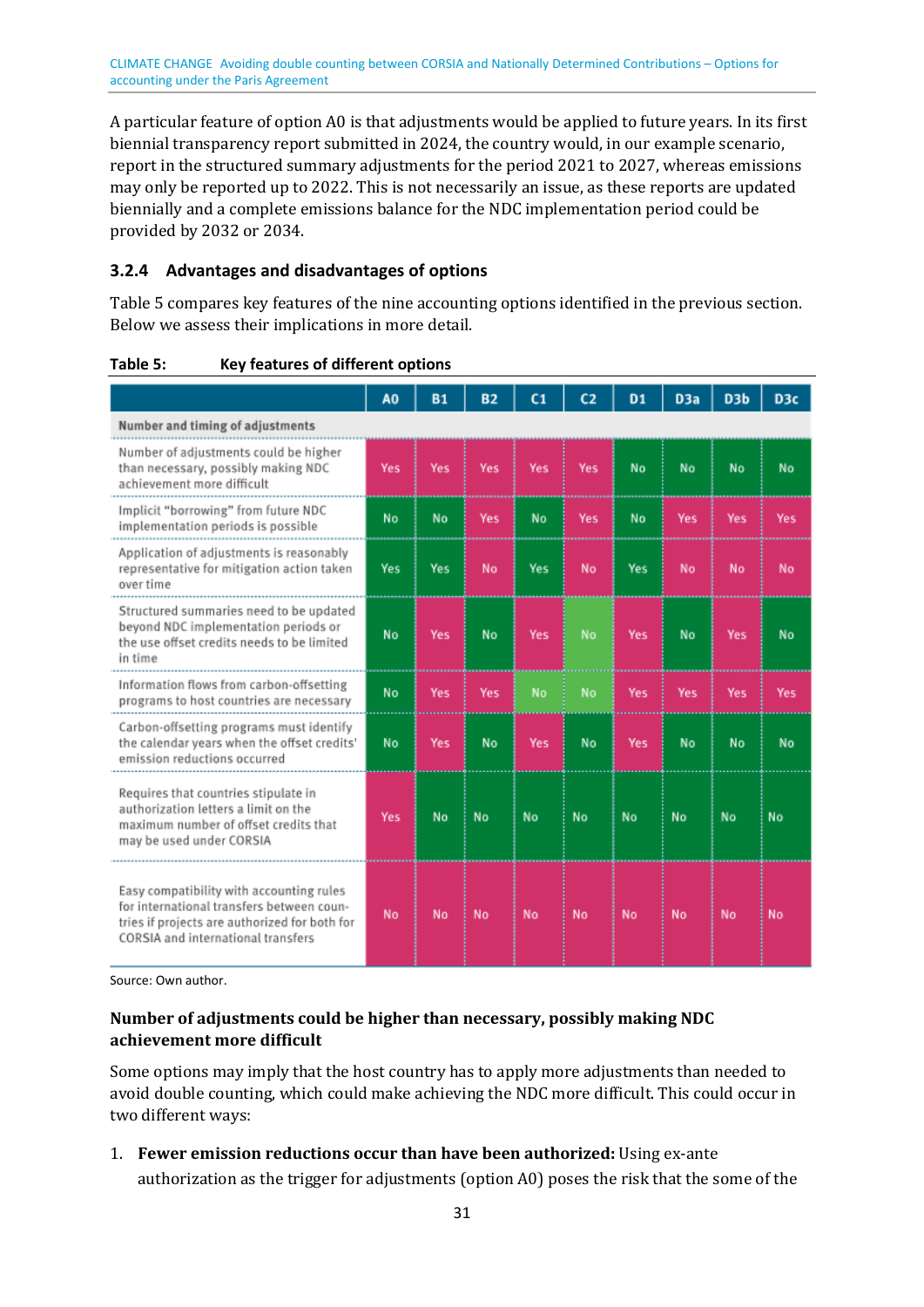emission reduction authorized for use under CORSIA (or by other countries) are never achieved. This could occur if the project generates fewer emission reductions than expected or if a project is authorized by a country but subsequently never implemented. In our example scenario it is assumed that over the seven-year period the project generates fewer emission reductions (65 MtCO<sub>2</sub>eq) than authorized for use under CORSIA (70 MtCO<sub>2</sub>eq). This implies that more adjustments are applied than actual emission reductions are generated and used under CORSIA. Applying more adjustments than necessary could make it more difficult for the host country to achieve its NDC: it would observe only the achieved emission reductions in its GHG inventory  $(65 \text{ MtCO}_2)$  but would have to adjust for the full amount of emission reductions authorized (70 MtCO<sub>2</sub>eq). In the worst case, the country would have to compensate for the resulting gap, by reducing emissions further. While the difference is not large in our example scenario, there could also be situations where a project is authorized but subsequently never implemented. In this case, the country would have to apply adjustments for emission reductions that never occur and are never used under CORSIA. Using authorization as the trigger for adjustments thus poses some risks for countries. To manage these risks, host countries could, as a conservative approach, set the maximum number of offset credits they authorize at a lower level than the expected emission reductions. If on average, over all projects, the actual emission reductions exceed the number of offset credits authorized for use under CORSIA, host countries would not face a gap but could use some of the emission reductions to achieve their NDC. Overall, this suggests that this risk is manageable as long as countries are cautious in how they limit the number of offset credits that may be used under CORSIA.

2. **Not all offset credits are used under CORSIA or internationally transferred:** Using exante authorization, issuance or ex-post authorization as the trigger for corresponding adjustments (options A0, B1, B2, C1 and C2) poses a further risk of applying more adjustments than needed, namely if not all of the issued and authorized offset credits are used under CORSIA or are internationally transferred. This could, for example, occur if the host country has established a domestic market for offset credits, e.g. if domestic offset credits are eligible for compliance in ETSs or under carbon taxes such as in Colombia and South Africa. In this case, projects could in principle serve offset credits to different markets, including international and domestic markets. If offset credits are used domestically, adjustments would not be needed to avoid double counting. If a significant portion of the offset credits were used domestically but the country nevertheless has to apply adjustments, the country could also face a mitigation gap and may, in the worst case, have to compensate for that mitigation gap. This risk could be managed by host countries by authorizing projects to serve either only international purposes (for CORSIA or transfers to other countries) or only domestic purposes. This may reduce flexibility for project owners to sell their offset credits in the market that gives higher revenues, but – combined with limits in authorization letters – may significantly reduce the risk that host countries have to apply more adjustments than needed.

These risks do not apply if the application of adjustments is triggered by the cancellation of offset credits under CORSIA (options D1, D3a, D3b and D3c). In this case, the host country would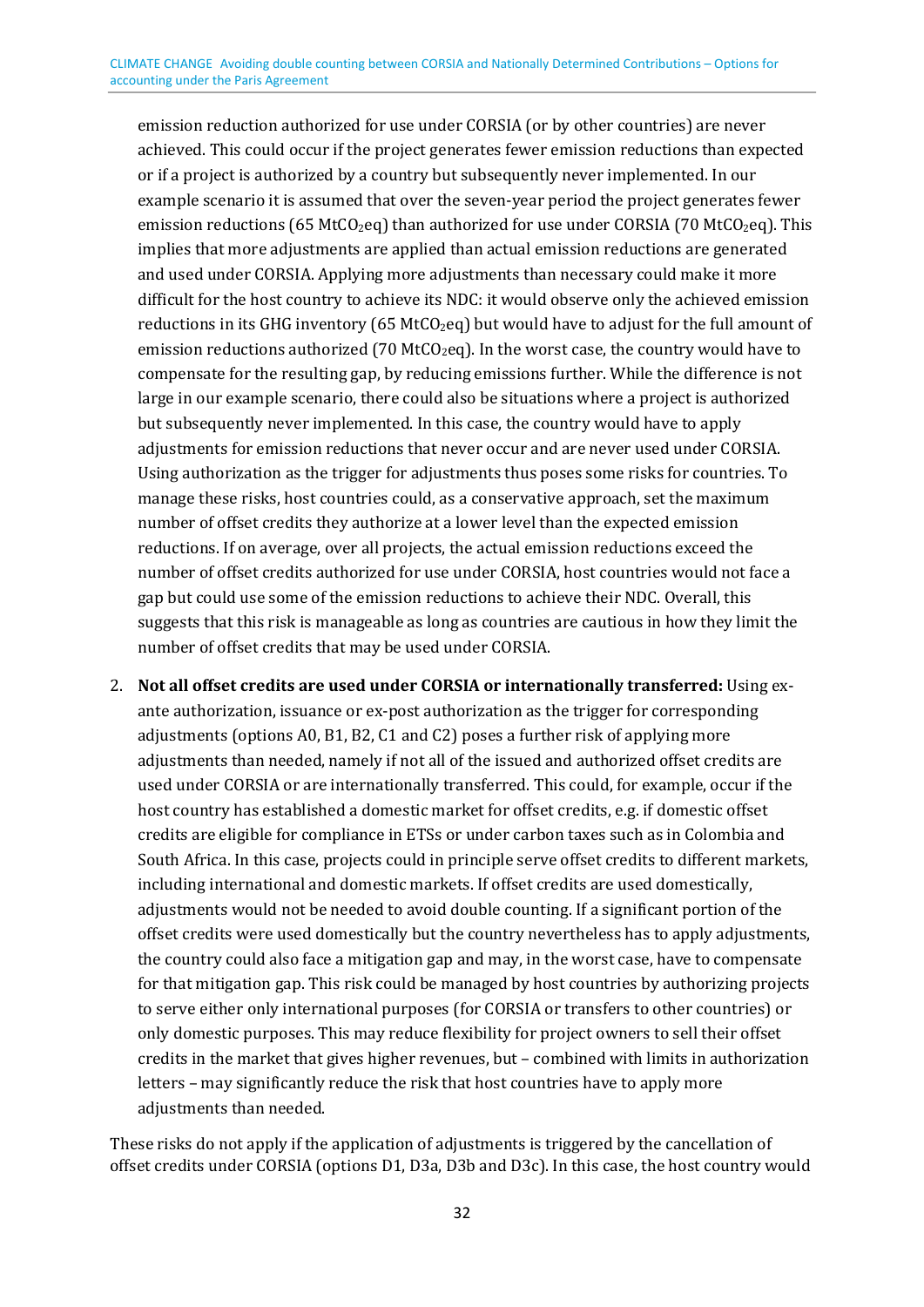only apply adjustments for offset credits that are actually used under CORSIA (or internationally transferred to another country). In conclusion, a risk of applying too many adjustments holds for options AO, B1, B2, C1 and C2, but not for options D1, D3a, D3b and D3c (see Table 5). However, both risks seem to be manageable through cautious approaches when authorizing projects.

#### **Implicit 'borrowing' from future NDC implementation periods**

Some options implicitly allow the host country to 'borrow' emission reductions from future NDC implementation periods. This occurs if the country observes the offset credits' associated emission reductions in its first NDC implementation period, but only has to apply an adjustment in a subsequent NDC implementation period. This can occur with options where adjustments are applied to the year of issuance  $(B2)$ , to the year of ex-post authorization  $(C2)$ , to the year of cancellation (D3a), to the three-year CORSIA compliance period (D3a), or to the year in which the surrendering report is submitted (D3c). This risk does not apply to options where adjustments are applied to the authorized period (A0) or to the years in which the emission reductions occurred (B1, C1 and D1), as shown in Table 5.

#### **Application of adjustments is reasonably representative for mitigation action taken over time**

When countries have a multi-year emissions target, the distribution of adjustments over the NDC implementation period does, in principle, not matter because the achievement of the NDC is assessed over the full multi-year target period. The distribution of adjustments is more important in the context of single-year targets, as discussed in section 3.3 further below.

Independent of the target type, the distribution may matter in terms of creating transparency on how well countries are on track in implementing their NDCs. Progress towards implementing NDCs could best be tracked if the application of adjustments would match with the timing of the emission reductions. This is best ensured with options that apply adjustments over the authorized period or to the calendar years in which the emission reductions occurred (options A0, B1, C1 and D1).

If adjustments are applied to specific years only, as under options B2, C2, D3a and D3c, there could be stronger variations over time. This holds in particular if a large amount of offset credits would be used under CORSIA and if the specific CORSIA deadlines are used as the calendar year in which adjustments are applied (option D3a and D3b). In this case, the country could observe in its structured summary spikes in its adjusted emissions level for specific years (e.g. 2024, 2027 and 2030 for option D3a). This would not be representative for the mitigation action taken by the country over time.

Under option D3b, the adjustments are applied to the CORSIA compliance cycles and thus distributed over a period of time. However, although such a distribution may be more representative than applying adjustments to specific calendar years only, this approach may also not match well with when the emission reductions were achieved. In our example scenario, the country would observe a high level of adjustments in the period 2027 to 2029, although most of the emission reductions were achieved in the period before. In its adjusted emissions balance in the structured summary, the country could thus be perceived to be not on track towards its NDC in the period 2027 to 2029 and to have been on track in the period up to 2026.

#### **Need to update structured summaries beyond NDC implementation periods or to limit the use of offset credits in time**

An important disadvantage of options B1, C1 and D1 is that they require to update structured summaries well beyond the NDC implementation period in order to account for offset credits that are issued, authorized or cancelled after the NDC implementation period but that represent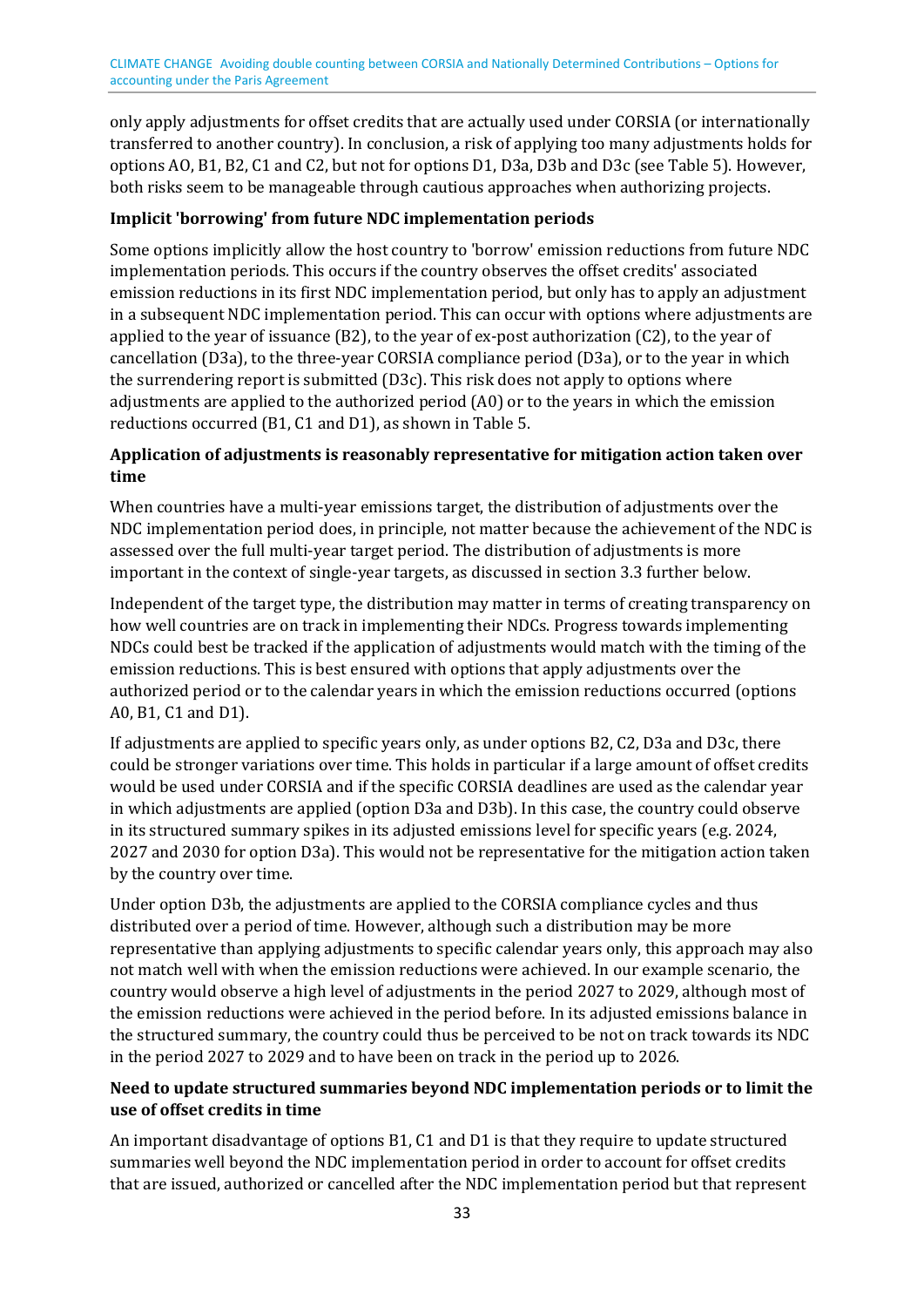emission reductions that occurred during the NDC implementation period. Alternatively, the use of offset credits could be limited in time (see discussion in section 3.2.2 above). A similar risk, though for a shorter time period, applies to option D3b. In this case, a cancellation in 2036 could trigger a corresponding adjustment to the calendar year 2029. However, by 2036, the NDC implementation period until 2030 could already have been closed.

#### **Information flows from carbon-offsetting programs to host countries are necessary**

Options for which the application of adjustments is triggered by authorization (options A0, C1 and C2) have the advantage that the host country does not require any information on whether and when the offset credits have been used but can apply the adjustments immediately upon the issuance of the authorization letter. By contrast, all other options require countries to have information on when and how many offset credits are issued or cancelled. They would thus need to either track the issuance or cancellation of offset credits or be informed by the carbonoffsetting programs about issuance or cancellation events. To facilitate this, countries could request in their authorization letters carbon-offsetting programs to automatically inform them about any issuance or cancellation events (ClimateWorks Foundation et al., 2019). Such information flows could also be automated. However, this makes the information flow needed to apply adjustments more complex as compared to options A0, C1 and C2.

#### **Need for carbon-offsetting programs to identify the calendar years when the emission reductions occurred**

Options that apply adjustments to the calendar years in which the emission reductions occurred (options B1, C1 and D1) bring the disadvantage that they require that carbon-offsetting programs identify the calendar years in which the emission reductions occurred and tag offset credits respectively. Approaches to allocate emissions to calendar years have already been developed under the CDM and are not complicated to implement; however, most carbonoffsetting programs currently do not have them in place yet and would need to adapt their procedures respectively. All other options (A0, B2, C2, D3a, D3b and D3c) do not require this.

#### **Need for countries to stipulate in authorization letters a limit on the maximum number of offset credits that may be used under CORSIA**

Option A0 is only robust and avoids double counting for all emission reductions if host countries stipulate in their authorization letters a maximum number of offset credits that may be used under CORSIA (and/or for international transfer to another country). All other options do not require this. However, in order to ensure that countries achieve their NDCs, it may be advisable that host countries establish such limits regardless of which accounting options is implemented. In practice, this may therefore not be a major barrier for using option A0. If this option is implemented under the Paris Agreement, a decision could request countries to specify such limits in their authorization letters.

#### **Easy compatibility with accounting rules for international transfers between countries if projects are authorized for both for CORSIA and international transfers**

As long as offset credits from a project are only authorized for use under CORSIA, all the accounting options discussed in this paper could be implemented irrespectively of which accounting approaches are used for international transfers between countries. If offset credits from a project are authorized for use under CORSIA or for international transfer to another country, however, then compatibility of accounting rules becomes an issue.

In this case, there is a risk that the host country unintentionally applies two adjustments for one offset credit. This risk applies to all options but could occur in two different ways: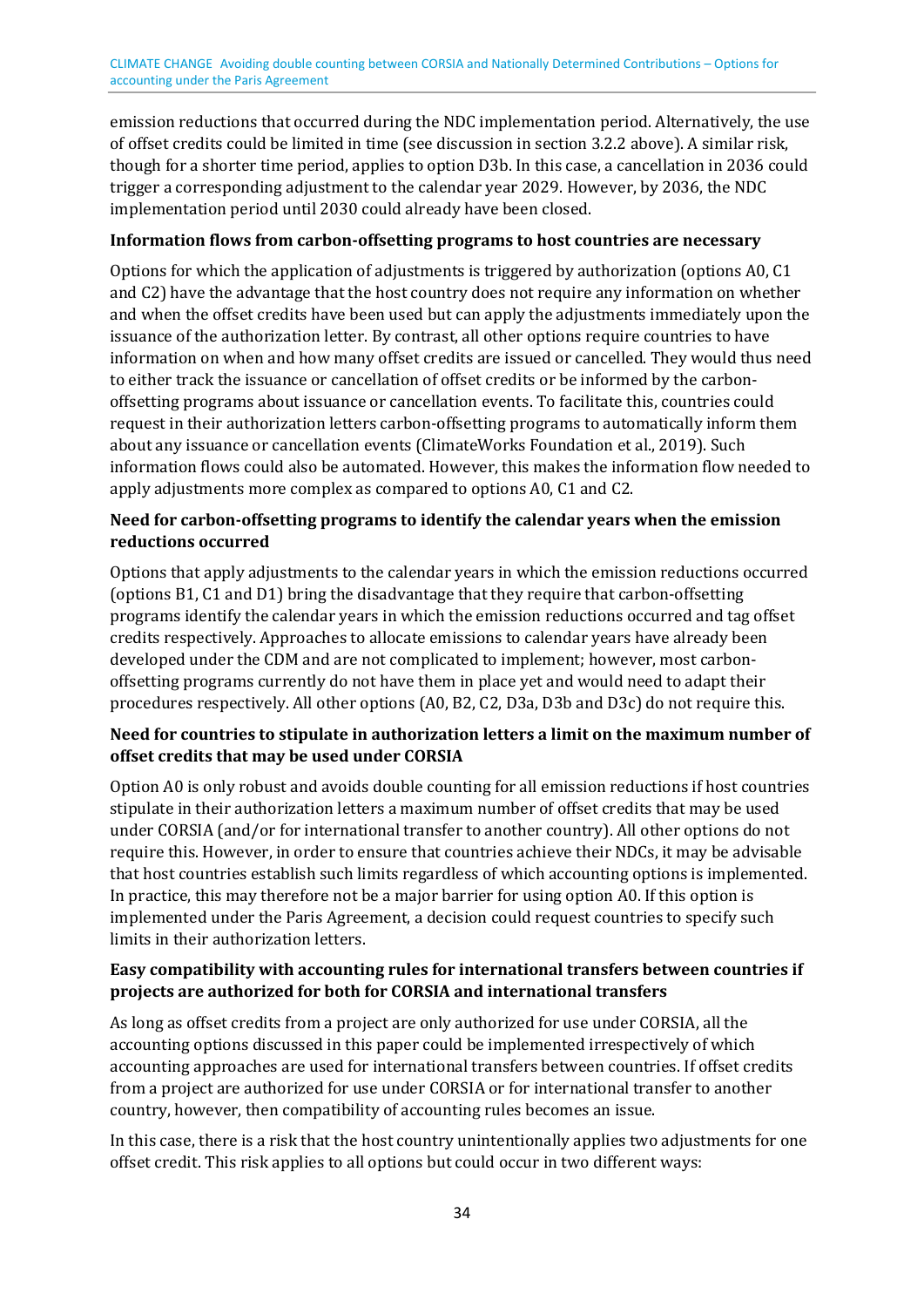- 1. If the adjustment is triggered by *authorization* (options A0, C1 and C2) or by the *issuance* of offset credits (options B1 and B2), there is a risk that an adjustment could be applied once following the authorization or issuance and once following the first transfer of the offset credit to another country. To address this risk, international rules could, for example, clarify that the (first) transfer would be the latest possible action that should cause the application of an adjustment but that adjustments may also be applied at an earlier point in time (i.e. at authorization or issuance). However, even in this case, it may still be necessary for the country to track how the offset credits have been used, because, in order to enable a reconciliation and review of the application of adjustments, the rules for structured summaries may require countries to report how many adjustments were applied for transfers to other countries and how many adjustments were applied for CORSIA purposes.
- 2. If the adjustment is triggered by the *cancellation* of offset credits under CORSIA (options D1, D3a, D3b and D3c), there is a risk that an adjustment could be applied twice if an offset credit is first transferred to another country (e.g. bought by a retailer located in another country) and subsequently sold to an aeroplane operator that cancels the offset credit to satisfy offsetting requirements under CORSIA. In this case, the host country might apply an adjustment once following the first transfer offset credit to another country, and another adjustment following the cancellation of the offset credit. This risk could, for example, be addressed by exempting countries from the application of adjustments for the cancellation of offset credits under CORSIA if these were previously transferred to another country. However, this would require careful tracking and reconciling the use of offset credits.

### <span id="page-33-0"></span>**3.3 How can countries with single-year targets account for the use of offset credits under CORSIA?**

A key question in the ongoing negotiations on Article 6 is how international transfers of mitigation outcomes can be robustly accounted for in the context of single-year targets (Hood et al., 2014; Howard, Chagas, Hoogzaad, & Hoch, 2017; Lazarus, Kollmuss, & Schneider, 2014; Rich, Bhatia, Finnegan, Levin, & Mitra, 2014; Schneider et al., 2019, 2017). If countries with singleyear targets engage in international transfers of mitigation outcomes, this could lead in different ways to aggregated GHG emissions being greater than if the countries had achieved their NDC targets individually, and thus undermine environmental integrity. Several approaches to address this challenge have been proposed in the negotiations. This section assesses whether the same concerns apply if host countries have single-year targets and authorize the use of offset credits for CORSIA and whether and how the accounting approaches considered in the negotiations on Article 6 could work in the context of CORSIA.

CORSIA establishes continuous three-year compliance cycles. If host countries also have continuous multi-year targets, this does not give rise to the concern that aggregated GHG emissions could increase, as multi-year targets ensure that all offset credits authorized for use under CORSIA are accounted for by the host country when demonstrating achievement of its NDC. All nine approaches identified in the previous section ensure this, though some options may implicitly allow 'borrowing' and could thus give temporary rise to emissions and would only ensure in aggregate, over a long time period, that emissions do not increase (see section 3.2.4). Robust accounting for the use of offset credits under CORSIA is thus relatively easy to ensure if host countries have continuous multi-year targets.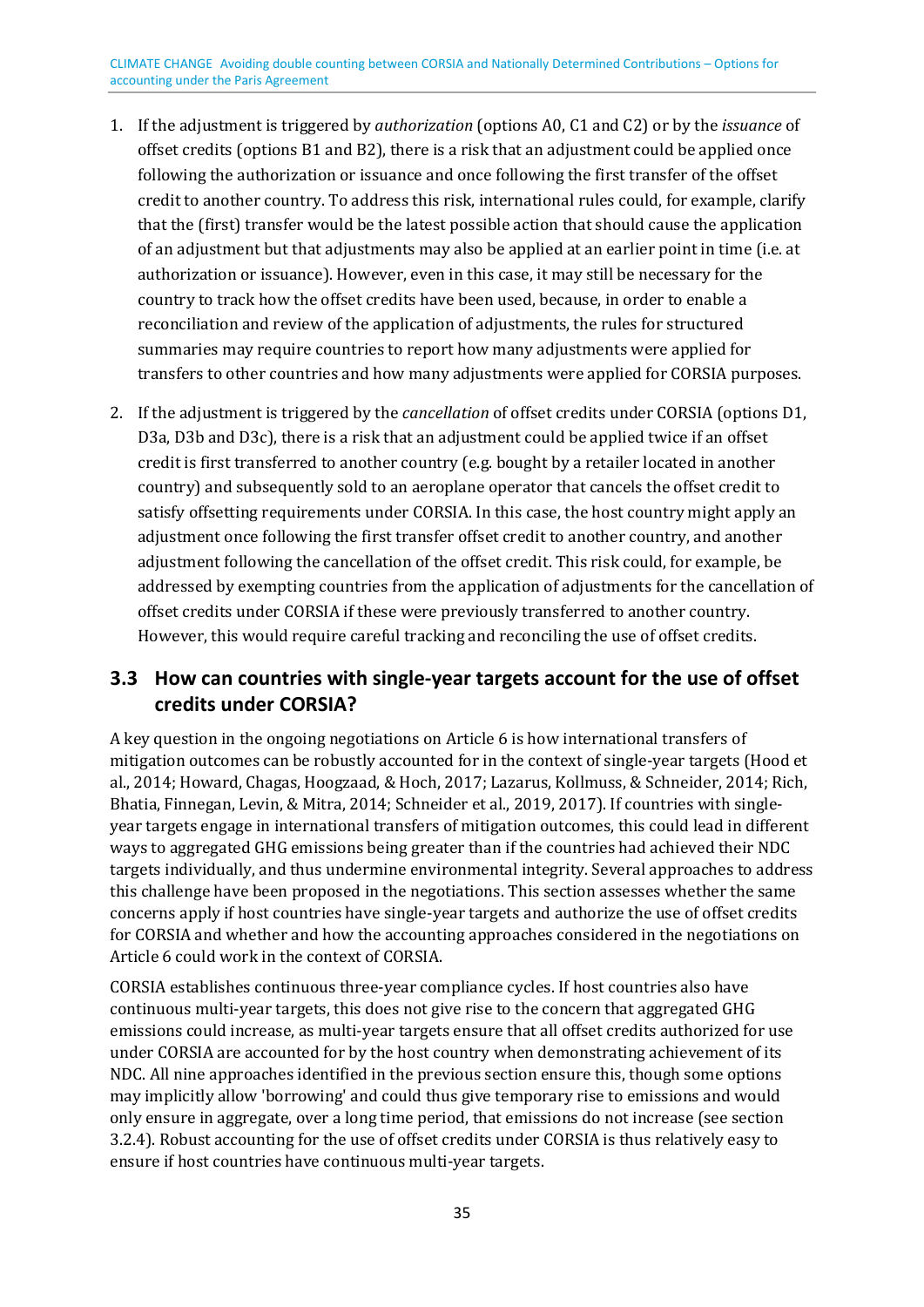In their first NDC, however, most countries communicated only targets for single years, mostly for 2030 (Graichen et al., 2016). This raises the question of whether and how host countries would account for offset credits for which the emission reductions occurred in years other than the target year. In the negotiations on Article 6, the following options are considered for applying corresponding adjustments for international transfers for countries with single year targets (UNFCCC, 2019b):

- ► **Option 1: Multi-year emission trajectory.** Countries account for all years of the NDC implementation period against a multi-year trajectory of emissions set to be consistent with reaching the target level in the single target year. The trajectory sets expected or indicative levels of emissions for each year and countries undertake transfers and acquisitions to bring emissions balances into line with these levels. The comparison of adjusted actual emissions with the trajectory level could be conducted for each year or for the whole NDC implementation period cumulatively.
- ► **Option 2: Annual adjustments.** Countries report on the adjustments implied by their transfers and acquisitions (or use) for all years of the NDC implementation period, without first setting an emissions trajectory or other expectation of emissions prior to the single year target. This would provide information during the NDC implementation period to track implementation and provide transparency regarding the use of transfers. However, the achievement of single-year NDCs would still be assessed only in relation to the target year.
- ► **Option 3: Multi-year budget.** Countries account for all years of the NDC implementation period against a budget of emissions that is determined over that period consistent with the NDC. The budget must first be calculated, which requires assumptions to be made regarding the trajectory of emissions during the NDC implementation period and prior to the single target year. Adjustments are applied at the end of the NDC period.
- ► **Option 4: Annual averages.** Countries account only for the single target year, but the accounting adjustments are determined by averaging transfers and acquisitions (or use) over a longer period to make them more "representative" of a typical year. The option recognizes transfers and acquisitions in the years preceding the target year. The relevant period may be defined by the period over which the NDC is implemented (e.g. 2021-2030) or by an ETS compliance period (e.g. 2028-2030).
- ► **Option 5: Vintage limitation.** Countries account only for the single target year and transfers and acquisitions in the years preceding the target year are ignored. This limits the accounting of transfers from, and acquisitions to, a country with a single-year NDC to mitigation outcomes that occur in that target year. There is no mixing of mitigation outcomes from inside and outside the timeframe of the NDC target.

All five options are reflected in the negotiation text from the 2019 Bonn conference (UNFCCC, 2019b). The draft negotiation texts from COP25 in Madrid include only option 1, 3 and 4 in the guidance on cooperative approaches, but the draft decision envisages that other options will be considered as part of a work program (UNFCCC, 2019a).

The **multi-year emission trajectory** (option 1) effectively translates the single-year NDC into a multi-year emissions target for accounting purposes, without necessarily changing the NDC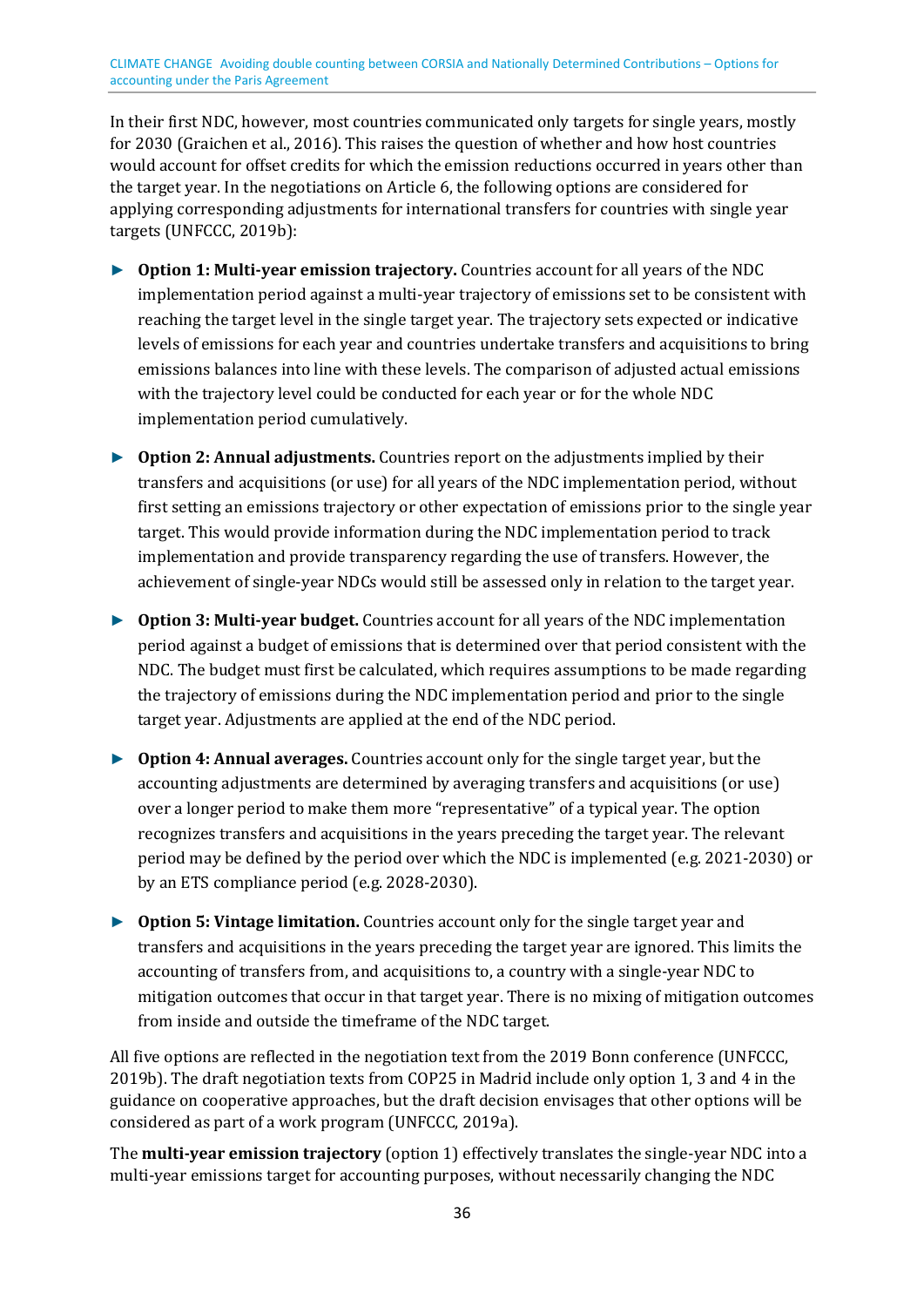itself. It is a robust approach to avoid double counting for CORSIA, as it ensures – in the same way as multi-year targets – that all offset credits used under CORSIA are accounted for by the host country, irrespective of the calendar years to which adjustments are applied.

**Annual adjustments (**option 2) seek to enhance the information on transfers prior to the single target year by applying adjustments for the purpose of tracking the implementation of NDCs. However, unlike option 1, although the reporting of adjustments is extended to multiple years, the period in which the target applies remains a single target year. Achievement of the NDC would only be assessed for the target year, by comparing the target level with the adjusted emissions level. Adjustments reported in prior years provide thus more information but are irrelevant for whether the country achieves its target.

Annual adjustments may not necessarily avoid double counting for CORSIA. In our example scenario, none of the accounting options identified in section 3.2, except for option C3a, would require the country to apply adjustments in its target year in 2030. The country could effectively use the emission reductions from the wind power plant to achieve its 2030 target (as the plant continues operation beyond 2030) and at the same time authorize the plant's emission reductions achieved prior to its target year to be used under CORSIA. In our example scenario, this would not be possible if the plant had a 10-year crediting period until 31 December 2030. In this case, some of the accounting options (A0, B1, C1 and D1) would effectively avoid double counting, while other accounting options may not necessarily do so, as their ability to avoid double counting in the target year depends on when the offset credits are issued or cancelled. The approach of annual adjustments could thus create a perverse incentive for host countries to only authorize the generation and use of offset credits in non-target years, and to use the projects' emission reductions in target years to achieve their single-year target. This risk applies if the emission reductions can be expected to continue in non-target years, but not if the project would stop GHG abatement if it does not receive carbon credits. Most project types are, such as wind power projects, are likely to continue GHG abatement until the end of their technical lifetime, as the revenues from continued operation (e.g. electricity sales) exceed their operation costs (Warnecke et al., 2017).

The approach of annual adjustments may also lead to levels of adjustments in the target year that are not representative for the actual mitigation. The adjustments could be way too high or too low. In our example scenario, approach D3a would, for example, require the country to apply 24 million adjustments in 2030, whereas the wind power plant would only generate emission reductions of about 10 MtCO<sub>2</sub>eq in that year. The country would thus need to apply more adjustments than needed to avoid double counting, which could make it more difficult to achieve its NDC target. The same risk applies to other accounting options (B2, D3c), as the number of adjustments to be applied in 2030 would depend on how many units are issued, cancelled, or included in airlines' surrendering reports in that specific year. As this is out of the control of the host country, it could face considerable risks with regard to its ability to achieve its NDC.

These challenges could theoretically be addressed if countries with single-year targets would only be allowed to authorize offset credits for use under CORSIA if the offset credit's emission reductions occur in the target year and if the adjustment is applied to that year (as is the case for options A0, B1 or C1). In this case, it would be ensured that the host country accounts for all emission reductions used under CORSIA in its single-year target. However, this would restrict the supply of offset credits to CORSIA to emission reductions generated in target years of the host country, and could thus significantly reduce supply for CORSIA.

The **multi-year budget** (option 3) extends the target to the full NDC implementation period. As with option 1, this option effectively avoids double counting for CORSIA because it ensures that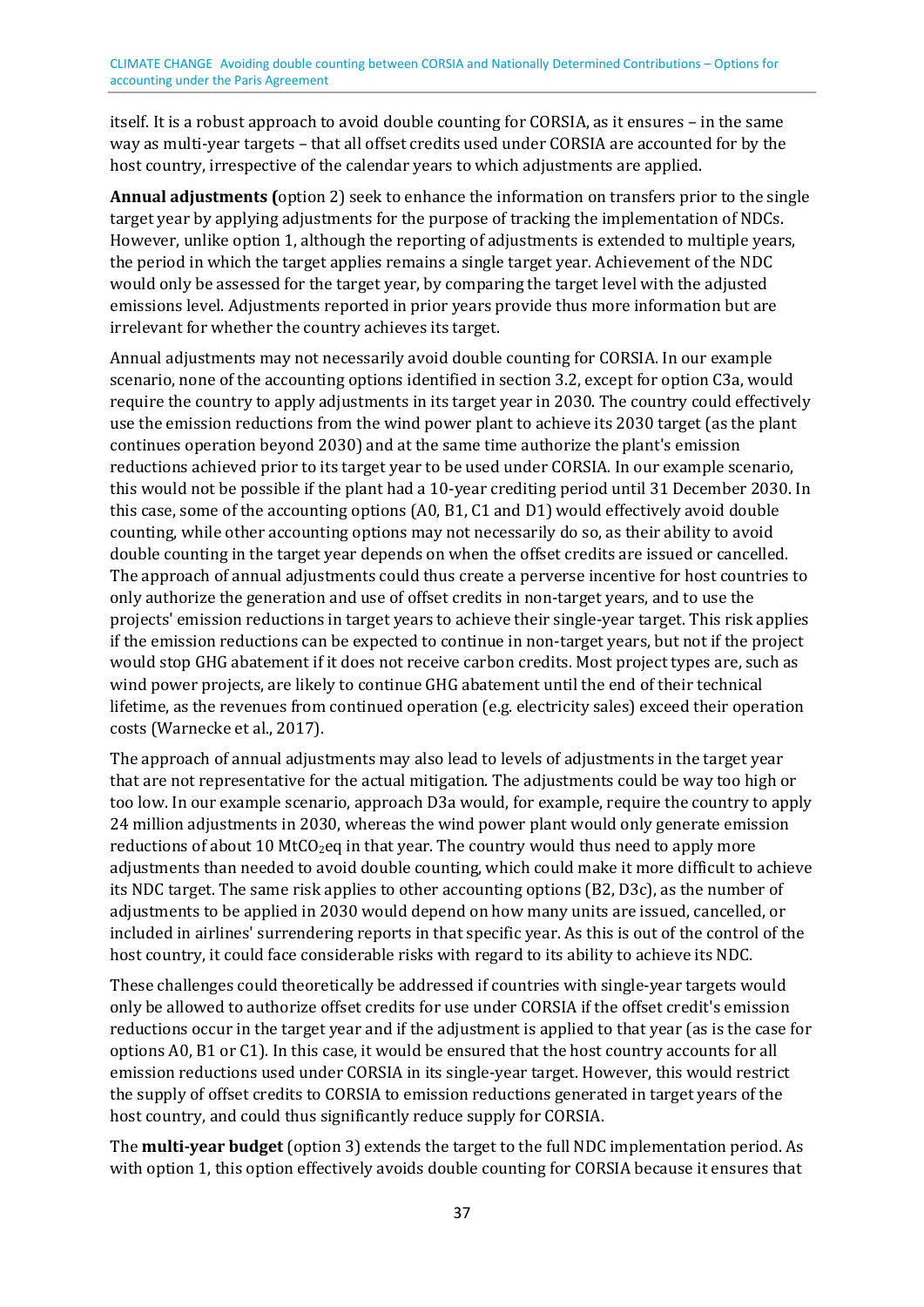all emission reductions used under CORSIA are accounted for by the host country, irrespective of the calendar years to which adjustments are applied.

**Annual averages** (option 4) provide a means to reflect the use of offset credits under CORSIA over a longer period and may provide a fairer picture of mitigation action taken over time and progress towards NDCs. In our example scenario, averaging over the ten-year NDC implementation period from 2021 to 2030 would imply that 7 million adjustments be applied in 2030 under option A0; 6.2 million under options B1 and B2; 5 million under options C1 and C2; 4.2 million under options D1, D3a and D3b; and 1.8 million under option C3c. The adjustment in 2030, as opposed to the emission reduction of about 10 MtCO<sub>2</sub>eq observed from the wind power plant, would thus reflect that over the ten-year NDC implementation some of the emission reductions were used under CORSIA whereas some were used by the country to implement and achieve its NDC (the emission reductions occurring from 2028 to 2030 and some of the emission reduction occurring in earlier years as not all emission reductions were used under CORSIA). The approach is less accurate than options 1 and 3 but may represent a reasonably fair picture of what happened over the NDC implementation period.

The main disadvantage of averaging is that its effectiveness strongly hinges on the situation in the target year. Unexpected increases in emissions in the target year, e.g. due to weather conditions such as low levels of precipitation or high temperatures, could imply that the country does not achieve its NDC in the target year, even though it may have been on track over the NDC implementation period. Conversely, lower than expected emissions in the target year mean that more offset credits may be used under CORSIA over the entire NDC implementation period. The level of emissions in 2030, however, becomes available only when GHG inventories are completed, after the end of the NDC implementation period. The averaging, therefore, leaves considerable uncertainty for countries regarding how many mitigation outcomes they can authorize for use under CORSIA. This may limit countries' readiness to provide advance authorization for the use of offset credits under CORSIA.

**Vintage limitation** (option 5) most directly reflects the single year of the NDC by determining that other vintages may not be used towards NDCs or authorized for use under CORSIA due to being outside the scope of NDCs. Under this option, the host country would only be allowed to authorize the use offset credits under CORSIA if the emission reductions were generated in its target year. This option would only be compatible with accounting option A0, B1, C1 and D1. It would restrict the supply of offset credits to CORSIA, as emission reductions achieved in nontarget years could not be used under CORSIA.

In conclusion, multi-year targets, multi-year emission trajectories or multi-year budgets are the most robust approaches to account for the use offset credits under CORSIA. These options ensure that all offset credits authorized for use under CORSIA are accounted for by the host country, though some of the options may allow for implicit 'borrowing' of emission reductions from future NDC implementation periods. If these options are politically not palatable, averaging or vintage limitations could be alternative approaches, which however also bring disadvantages. Annual adjustments would only be robust if the generation of emission reductions for use under CORSIA is limited to target years. As with the vintage limitation option, this option would, therefore, restrict the available supply for CORSIA.

### <span id="page-36-0"></span>**3.4 How can consistency of GWP values be ensured?**

Under the Paris Agreement, it is envisaged that countries account for emissions and removals in accordance with "common metrics" assessed by the IPCC (decision 1/CP.21, paragraph 31(a)). The MPGs specify that all Parties shall use in their national inventory reports the 100-year time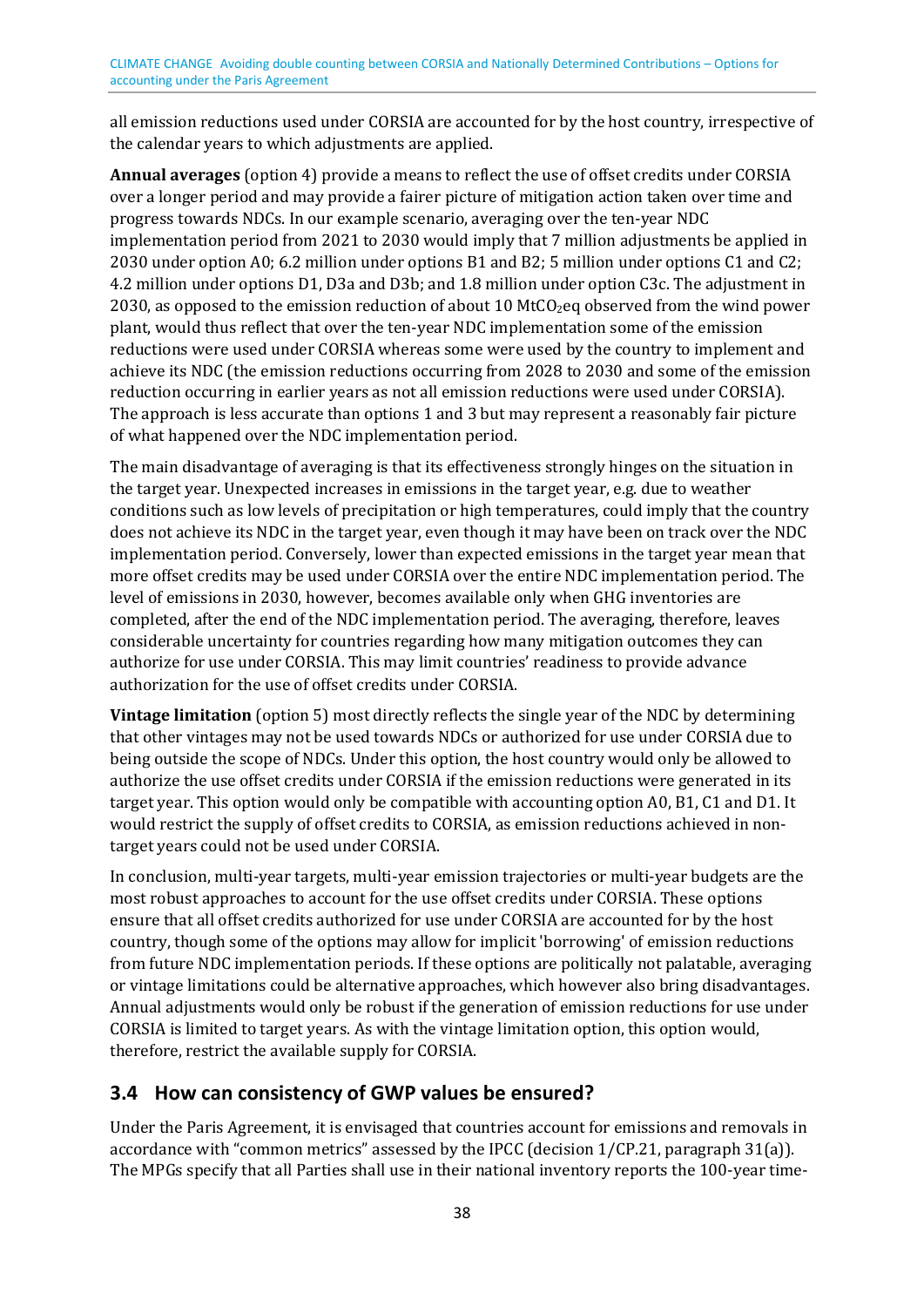horizon GWP values from the 5th IPCC assessment report, or 100-year time-horizon GWP values from a subsequent IPCC assessment report as agreed upon by the CMA, to report aggregate emissions and removals of GHGs, expressed in  $CO<sub>2</sub>$ eq (paragraph 37 in the Annex to decision 18/CMA.1). While common values should be used for reporting of national GHG inventories, countries can still use different sets of GWP values in their first NDCs, but not any longer in their second NDCs, for which the accounting guidance under Article 4.13 requires to apply the same common metrics as used for national GHG inventories (paragraph 1a of Annex II to decision 4/CMA.1). This leads to a situation where countries use different GWP values in determining their NDC covered emissions and implementing structured summaries for their first NDC implementation period.

ICAO has not established a requirement regarding which GWP values carbon-offsetting programs should use to convert non- $CO<sub>2</sub>$  emissions into  $CO<sub>2</sub>$  equivalents. Carbon-offsetting programs currently use mostly values from the 4th IPCC assessment report to quantify emission reductions.

This raises two issues:

- 1. **Risk of cherry-picking by offset projects:** If different programs use different sets of GWP values under CORSIA, this could create a risk that project owners pick a program which results in higher  $CO<sub>2</sub>$  equivalents of emission reductions, depending on which gases are abated. In aggregate, this could lead to more offset credits being issued for the same emission reductions, compared to a situation in which all programs would use the same GWP values.
- 2. **Inconsistent metrics between countries and carbon-offsetting programs:** If carbonoffsetting programs and host countries use different GWP values, this raises challenges for the application of adjustments. In structured summaries, adjustments should be applied in the same metric as the reported emissions and target levels. If different metrics were used, this could either undermine environmental integrity (if the adjustments applied are lower due to the difference in GWP values) or make it more difficult for the country to achieve its NDC (if the adjustments applied are greater due to the difference in GWP values). For example, a project reducing one tonne of CH<sub>4</sub> may be issued 28 offset credits by a carbonoffsetting program using the 100-year GWP value from the 5th IPCC assessment report. If the host country of the project uses the 100-year GWP of 21 from the 2nd IPCC assessment report to account for its NDC, however, it would observe in its own GWP metric only an emission reduction of 21 tCO<sub>2</sub>eq. If the country would apply an adjustment of 28, it would thus face a mitigation gap of 7 tCO<sub>2</sub>eq and may have to compensate for that by reducing emissions further.

In this discussion paper, we focus on the second issue.

The simplest option is that all countries authorizing the use of offset credits under CORSIA and all eligible carbon-offsetting programs consistently apply the values from the 5th IPCC assessment report for emission reductions achieved after 31 December 2020. This could be implemented through relevant decisions under the Paris Agreement and ICAO. Under the Paris Agreement, Parties could decide that countries authorizing the use of offset credits under CORSIA shall apply the Article 4.13 accounting guidance already to their first NDC. A similar requirement has been proposed in Article 6 negotiations for countries engaging in international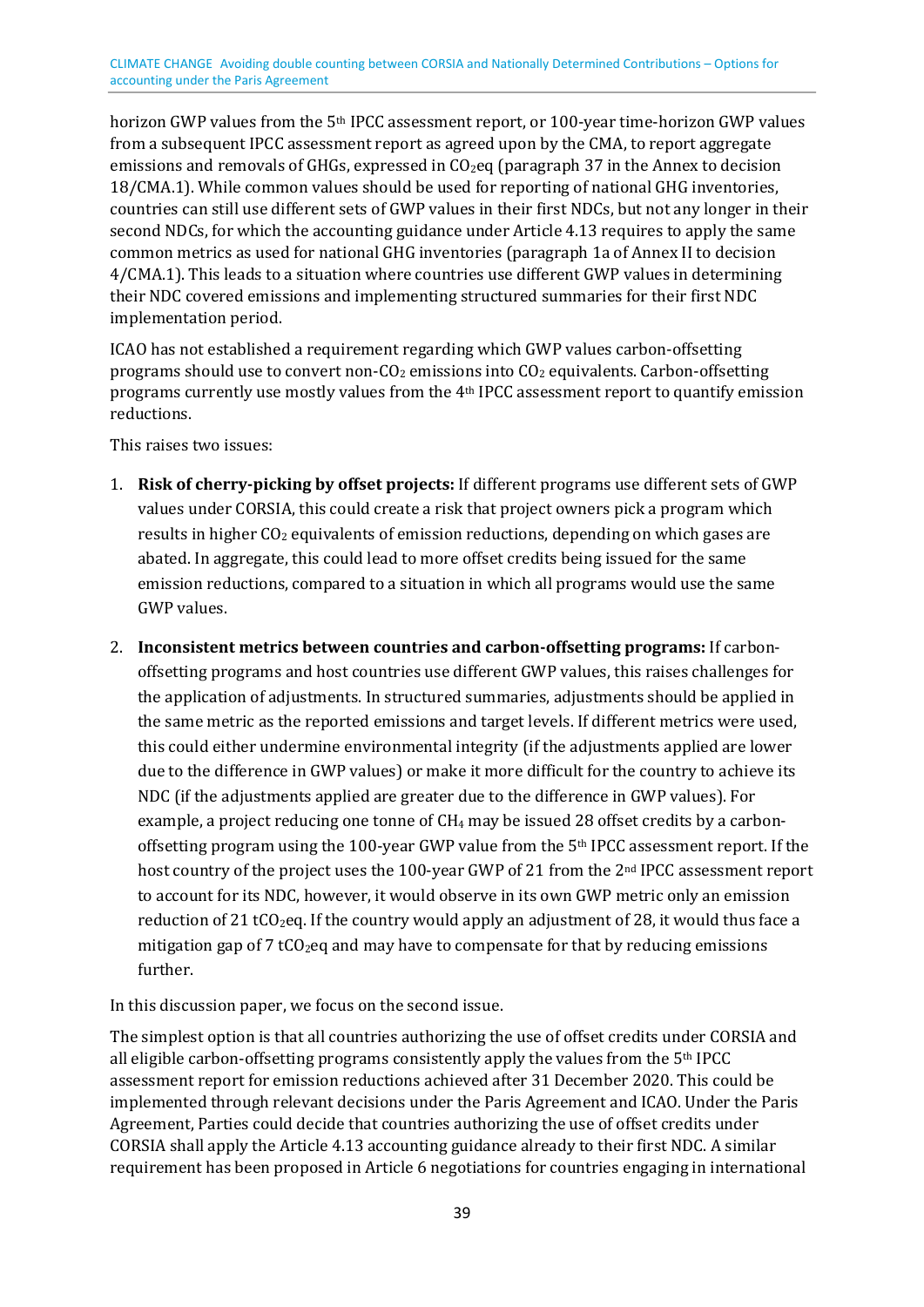transfers between countries. Alternatively, Parties could adopt a decision that specifically addresses this matter for CORSIA.

Under ICAO, the Council could only approve carbon-offsetting programs that use the GWP values from the 5th IPCC assessment report for offset credits issued for emission reductions occurring after 31 December 2020. The use of GWP values from the 5th assessment report under ICAO could also – indirectly – be enforced through decisions under the Paris Agreement: The Parties to the Paris Agreement could decide that countries shall only authorize the use of offset credits under CORSIA if the relevant carbon-offsetting program uses GWP values from the 5th assessment report. This requirement could also be reflected in authorization letters.

An alternative but more complex option could be allowing the use of different GWP values and reconciling the resulting differences when applying corresponding adjustments. The Guidelines on Avoiding Double Counting for CORSIA specify how this option could work (ClimateWorks Foundation et al., 2019). It would require that carbon-offsetting programs determine the emission reductions in two GWP metrics: in the program's metric, and in the metric used by the by the host country to account for its NDC. The offset credits would be issued and used under CORSIA in the program's metric. In addition, the program would inform the host country about the equivalent emission reductions in the host country's metric. This would enable the host country to apply adjustments using the same metrics as it uses in its structured summary to report its GHG emissions and to account for its NDC. In the above example, using the GWP value from 5th assessment report, 28 offset credits would be issued for one tonne of CH4 reduced, whereas the country would only apply a corresponding adjustment of 21 tCO<sub>2</sub>eq, using the GWP value from the 2nd assessment report.

This second option is robust but brings a number of practical challenges. First, it requires that carbon-offsetting programs quantify emission reductions in two different metrics. This is straight-forward for some project types, such as landfill gas projects, but can be complex for others. Some methodologies to quantify emission reductions use simplified approaches, such as default emission factors, to estimate the aggregated emissions outcome from multiple emission sources and multiple gases. These methodological approaches may need to be modified to estimate emission reductions in different metrics (Schneider, La Hoz Theuer, Howard, Kizzier, & Cames, 2020).

Second, it requires that carbon-offsetting programs inform host countries about the equivalent emission reductions in the metric of the host country and that this information is used correctly by countries when applying adjustments. However, such information flows may be needed anyhow if the application of adjustments is triggered by the issuance or use of offset credits under CORSIA.

Third, the accounting by countries would become more complex because the number of offset credits used under CORSIA would no longer correspond to the number of adjustments applied by countries. This would reduce the transparency of accounting and could make the technical expert review of the application of structured summaries under Article 13 more complex.

Overall, this suggests that a consistent use of GWP values from the 5th assessment report by both countries and carbon-offsetting programs would be the simplest option.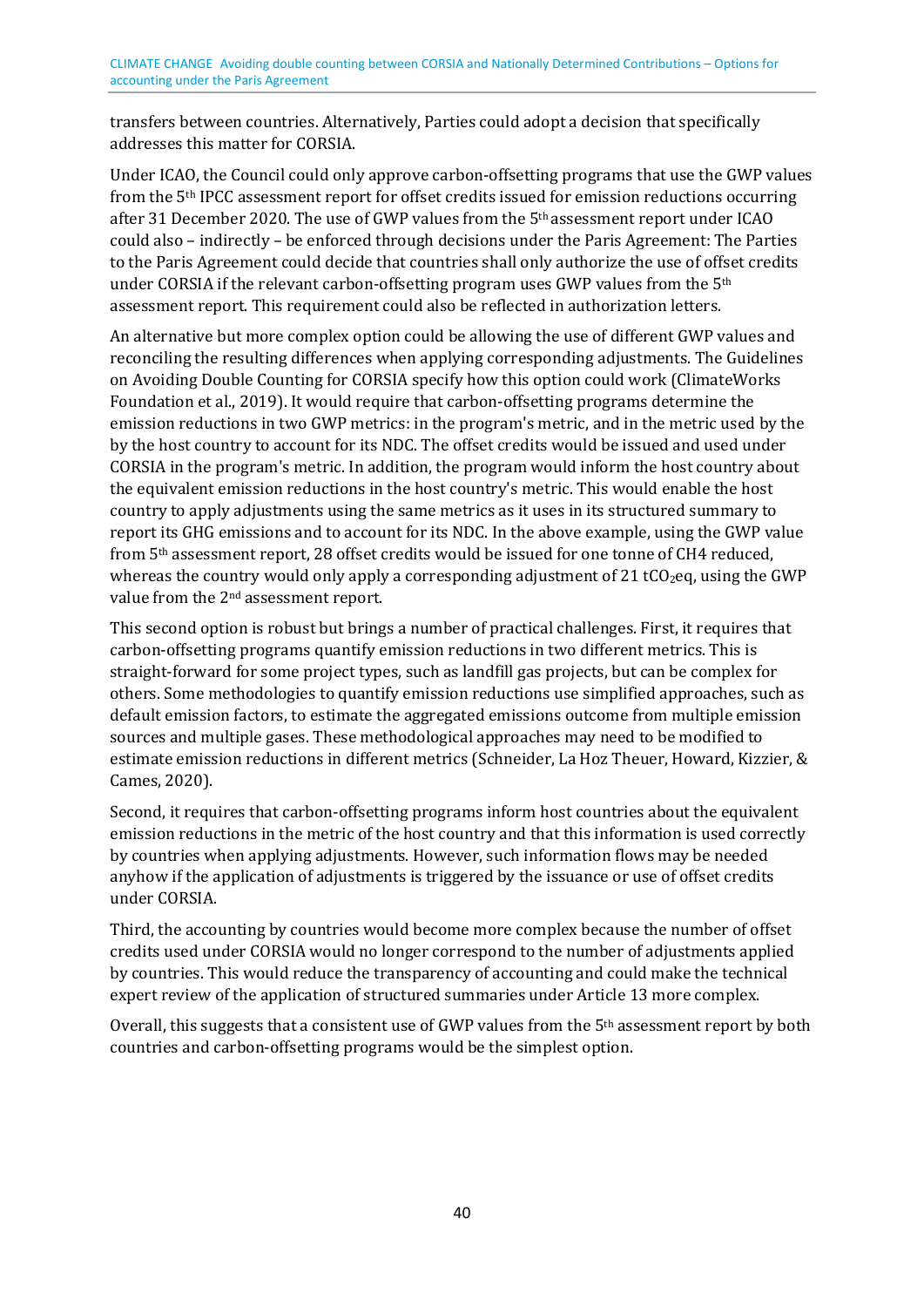CLIMATE CHANGE Avoiding double counting between CORSIA and Nationally Determined Contributions – Options for accounting under the Paris Agreement

# <span id="page-39-0"></span>**4 Conclusions and recommendations**

This discussion paper assesses how robust accounting could be implemented under the Paris Agreement in order to avoid double counting between NDCs and CORSIA. The paper identifies that several approaches for accounting for international transfers between countries cannot be applied in the context of CORSIA.

First, under CORSIA offset credits are issued and cancelled in a carbon-offsetting program's registry and do not necessarily cross international borders. This means that international rules need to clarify what the 'first transfer' – which is used as the trigger for applying corresponding adjustments under draft Article 6 rules – means in the context of CORSIA or whether another course of action should trigger the application of corresponding adjustments for CORSIA. Second, the current negotiation text is unclear to which calendar years adjustments should be applied in structured summaries for offset credits used under CORSIA. Third, not all approaches to account for single-year targets may be robust in the context of CORSIA. And lastly, it is unclear which GWP values carbon-offsetting programs will use when issuing CORSIA eligible offset credits and whether these values match the GWP values used by countries in accounting for their NDCs.

The paper identifies nine options for how adjustments could be applied in structured summaries. These combine different triggers for the application of adjustments (ex-ante authorization, issuance, ex-post authorization, or cancellation) with different approaches for the calendar years to which adjustments are applied (year of expected or actual emission reductions, year of issuance, year of authorization, year of cancellation, period of CORSIA compliance cycle, or year of submitting the surrendering report under CORSIA).

These options involve important trade-offs (see Table 5 on page 30). Some options could lead to more adjustments being implemented than necessary to avoid double counting, which could make it more difficult for the host country to achieve its NDC; some options implicitly allow 'borrowing' of emission reductions from future NDC implementation periods, which might delay climate action and create perverse incentives to set future NDCs less ambitiously; some options better ensure that the application of adjustments is reasonably representative for mitigation action taken over time; and some options require to either update structured summaries well beyond the target year or to set limits by when issued offset credits must be cancelled under CORSIA. Other challenges also exist but might be addressed more easily, such as that carbonoffset programs would need to provide information to host countries on the issuance and use offset credits under CORSIA and that they may need to determine in which calendar year emission reductions occurred.

Among the options, we recommend using ex-ante or ex-post authorization as the trigger for the application of adjustments and applying adjustments to the calendar years in which the emission reductions or removals occurred. Most importantly, these options avoid implicit borrowing of emission reductions from future NDC implementation periods and ensure that the application of adjustments is representative for the mitigation action taken over time. Ex-ante application of adjustments brings the advantage that project owners have early on certainty that they will be able to use the offset credits under CORSIA. This option also avoids timing issues with preparing the final accounting balance to demonstrate achievement of the NDC. Ex-post authorization provides the advantage that adjustments are only made for emission reductions or removals that have been verified to have actually occurred but may bring about more uncertainty for project owners whether they will ultimately get approval by host countries.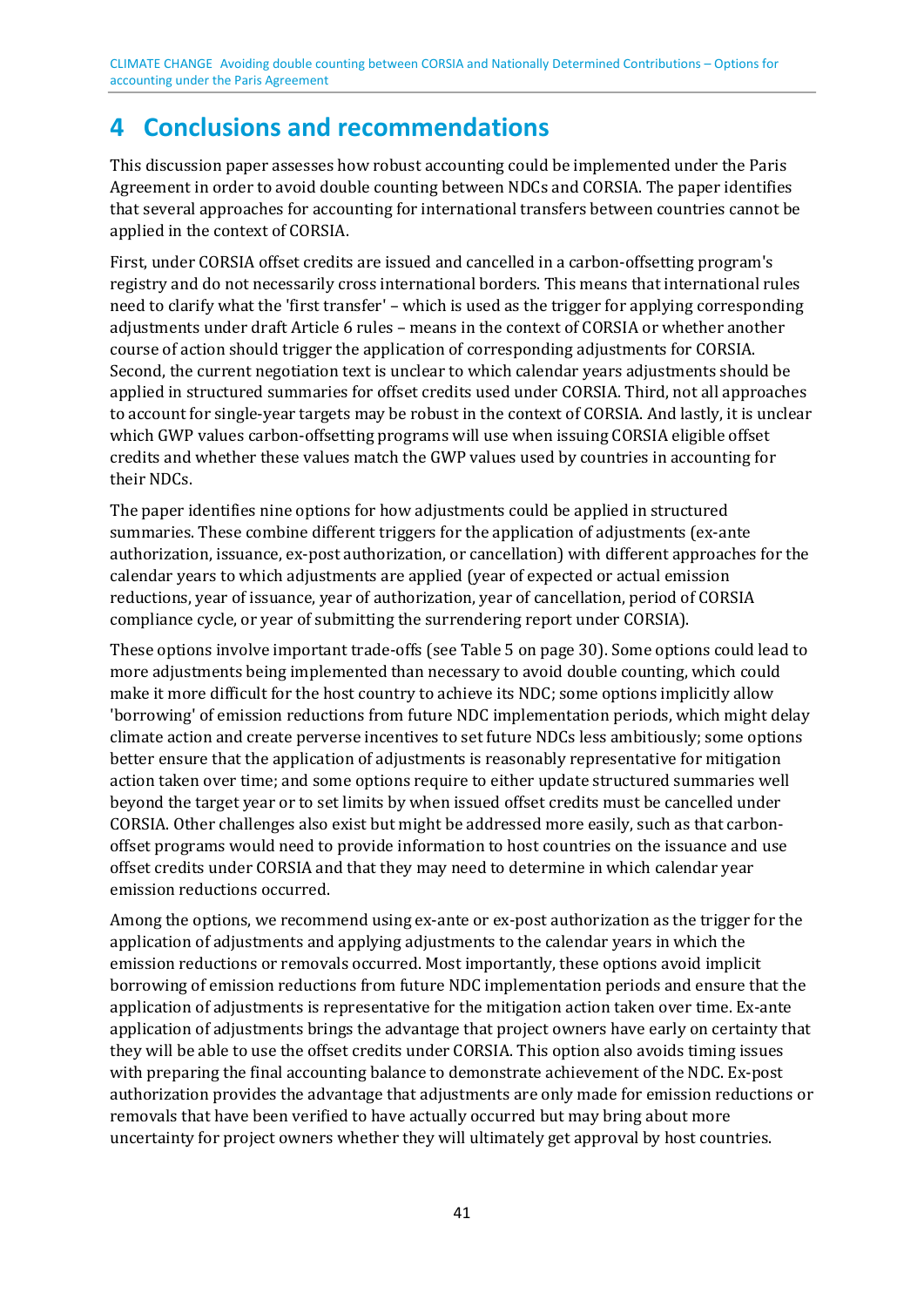A further important cross-cutting issue is the compatibility between accounting approaches for CORSIA and accounting approaches for international transfers between countries. As long as the offset credits from a project are only used under CORSIA, all the accounting options discussed in this paper could be implemented irrespectively of which accounting approaches are used for international transfers between countries. If offset credits from a project are authorized for all type of purposes, however, compatibility of accounting rules for CORSIA and international transfers between countries becomes an issue. Several challenges would then have to be resolved and accounting would become more complex. Policy-makers thus need to bear in mind that there is trade-off between (a) limiting authorization of projects to either international transfers between countries or use under CORSIA, which allows to keep accounting rules simpler but limits the flexibility of project owners to serve different markets, or (b) authorizing projects for any use other than the implementation of its own NDC, which makes accounting more complex but provides project owners flexibility to serve different markets.

The paper also identifies that not all options to account for single-year targets are robust in the context of CORSIA, which provides for continuous three-year compliance periods. Using multiyear targets, multi-year emission trajectories or multi-year budgets is the most robust approach to account for the use offset credits under CORSIA. These options ensure that all offset credits authorized for use under CORSIA are accounted for by the host country. If these options are politically not palatable, the options 'averaging' or 'vintage limitation' could be considered, though they involve some drawbacks. The option of 'annual adjustments' would only be robust if the generation of emission reductions for use under CORSIA is limited to target years. As with the vintage limitation option, this option would therefore restrict the available supply for CORSIA.

To ensure consistent use of GWP values, accounting would be simplest if both host countries and carbon-offsetting programs use the values from the 5th assessment report of the IPCC for the period after 31 December 2020. Under the Paris Agreement, this could be implemented through a decision requiring countries authorizing the use of offset credits under CORSIA to (i) apply the Article 4.13 accounting guidance in Annex II to decision 4/CMA.1 and (ii) to include in their authorization letters a condition that offset credits must be issued using the GWP values from the 5th assessment report. In addition, the ICAO Council could decide that CORSIA eligible programs must use the values from the 5th assessment report.

#### **Recommendations for international negotiations on Article 6**

Two important lessons can be drawn from the analysis in this paper for the negotiations under the Paris Agreement. First, as CORSIA differs from international transfers between countries, specific provisions addressing the particular context of CORSIA are needed in Article 6 guidance on cooperative approaches, or alternatively in a separate decision under the Paris Agreement. This is critical for effectively avoiding double counting for CORSIA. And second, some findings of this paper are not only relevant for the context of CORSIA but can also inform the negotiations on accounting rules for international transfers between countries. This includes that some accounting approaches may implicitly allow the 'borrowing' of emission reductions from future NDC implementation periods, the timing of when structured summaries are considered final, and the robustness of the options to account for single-year targets.

We recommend that Parties to the Paris Agreement address the following issues in international rules for Article 6:

► **Trigger for adjustments for other uses:** Parties may clarify what action should trigger the application of adjustments in the context of mitigation outcomes used for purposes other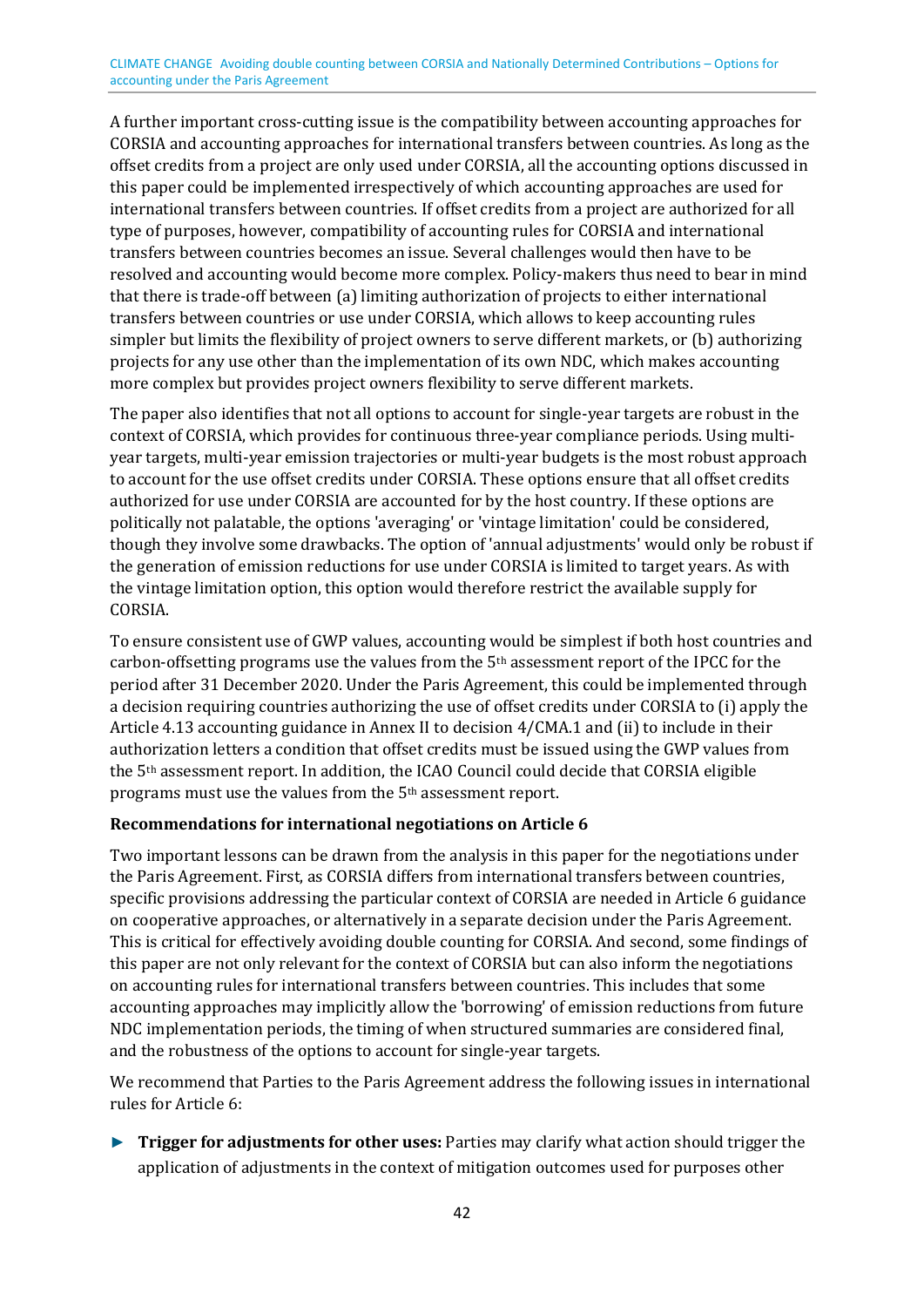than towards NDCs. We recommend that the authorization is used as the trigger for applying adjustments in such instances.

- ► **Application of adjustments to calendar years:** Parties may clarify to which calendar years adjustments should be applied for both the transfer of ITMOs between countries and the use of mitigation outcomes for other purposes. We recommend that transferring (or host) countries should apply adjustments to the calendar years in which the emission reductions or removals occurred.
- ► **Authorization for one or multiple purposes:** Parties may clarify whether an authorization should be conducted for a specific purpose (e.g. use towards other NDCs or use towards CORSIA) or whether countries may also authorize mitigation outcomes to be used for any purposes other than achieving their own NDCs. In the latter case, Parties may address through a future work program how it can be ensured that an adjustment for a mitigation outcome is only applied once by the transferring (or host) country and not twice (e.g. once at authorization and once again at the first transfer).
- ► **Compatibility of options to account for single-year targets:** Parties may clarify which options can be used for accounting in the context of single-year targets if a Party authorizes offset credits for use under CORSIA. We recommend that countries authorizing offset credits for CORSIA should preferably have multi-year targets, multi-year budgets or apply the emissions trajectory approach. Alternatively, averaging or vintage restrictions could also be viable, though with some drawbacks.
- ► **GWP values and application of accounting guidance under Article 4.13:** Parties may clarify which GWP values should be accepted by host countries when authorizing the use of offset credits under CORSIA. We recommend that countries authorizing the use of offset credits (i) should require in their authorization letters that carbon-offset programs issue respective offset credits using the 100-year GWP values from the 5th IPCC assessment report, consistent with relevant decisions by the CMA, and (ii) apply the Article 4.13 accounting guidance in Annex II to decision 4/CMA.1.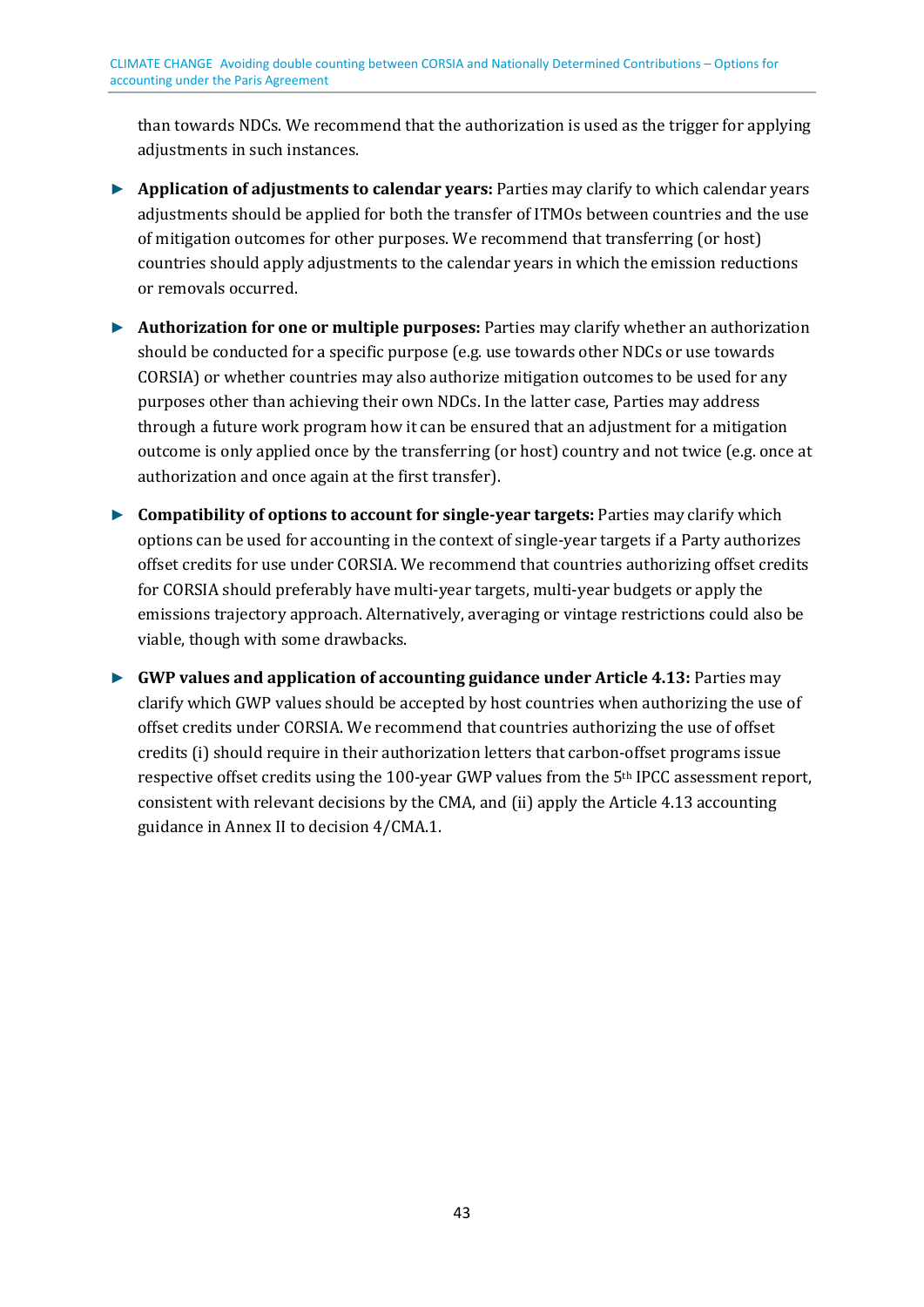CLIMATE CHANGE Avoiding double counting between CORSIA and Nationally Determined Contributions – Options for accounting under the Paris Agreement – **Fehler! Verweisquelle konnte nicht gefunden werden.**

# <span id="page-42-0"></span>**5 List of references**

ClimateWorks Foundation, Meridian Institute, & Stockholm Environment Institute. (2019). Guidelines on Avoiding Double Counting for the Carbon Offsetting and Reduction Scheme for International Aviation (CORSIA). Washington D.C.

Graichen, J., Cames, M., & Schneider, L. (2016). Categorization of INDCs in the light of Art. 6 of the Paris Agreement. Berlin: German Emissions Trading Authority (DEHSt) at the German Environment Agency.

Healy, S. (2017). CORSIA: Quantification of the Offset Demand. Berlin: Öko-Institut.

Hood, C., Briner, G., & Rocha, M. (2014). GHG or not GHG: Accounting for Diverse Mitigation Contributions in the Post-2020 Climate Framework. Climate Change Expert Group Paper No. 2014(2). Paris: OECD/IEA.

Howard, A., Chagas, T., Hoogzaad, J., & Hoch, S. (2017). Features and implications of NDCs for carbon markets.

ICAO. (2010). Assembly resolution A37-19: Consolidated statement of continuing ICAO policies and practices related to environmental protection – Climate change.

ICAO. (2016a). Assembly Resolution A39-22/2: Consolidated statement of continuing ICAO policies and practices related to environmental protection – Global Market-based Measure (MBM) scheme.

ICAO. (2016b). On Board a Sustainable Future. ICAO 2016 Environmental Report. International Civil Aviation Organization (ICAO).

ICAO. (2018). First Edition to the International Standards and Recommended Practices. Environmental Protection. Annex 16 to the Convention on International Civil Aviation. Volume IV. Carbon Offset and Reduction Scheme for International Aviation (CORSIA).

ICAO. (2019a). CORSIA Emissions Unit Eligibility Criteria. International Civil Aviation Organization (ICAO).

ICAO. (2019b). International Civil Aviation Organization (ICAO) Carbon Offsetting and Reduction Scheme for International Aviation (CORSIA). Program Application Form, Appendix A. Supplementary Information for Assessment of Emissions Unit Programs. International Civil Aviation Organization (ICAO).

Lazarus, M., Kollmuss, A., & Schneider, L. (2014). Single-year mitigation targets: Uncharted territory for emissions trading and unit transfers (Working Paper No. 2014–01). Stockholm.

Prag, A., Hood, C., & Barata, P. M. (2013). Made to Measure: Options for Emissions Accounting under the UNFCCC. Paris.

Rich, D., Bhatia, P., Finnegan, J., Levin, K., & Mitra, A. (2014). Policy and Action Standard.

Schneider, L., Cludius, J., & La Hoz Theuer, S. (2018). Accounting for the linking of emissions trading systems under Article 6.2 of the Paris Agreement. Berlin: International Carbon Action Partnership (ICAP).

Schneider, L., Duan, M., Stavins, R., Kizzier, K., Jotzo, F., Winkler, H., … Hood, C. (2019). Double counting and the Paris Agreement rulebook. Science, 366(6462), 180–183. https://doi.org/10.1126/science.aay8750

Schneider, L., Füssler, J., Kohli, A., Graichen, J., Healy, S., Cames, M., … Cook, V. (2017). Robust Accounting of International Transfers under Article 6 of the Paris Agreement. Berlin.

Schneider, L., Kollmuss, A., & Lazarus, M. (2015). Addressing the risk of double counting emission reductions under the UNFCCC. Climatic Change, 131(4), 473–486. https://doi.org/10.1007/s10584-015-1398-y

Schneider, L., La Hoz Theuer, S., Howard, A., Kizzier, K., & Cames, M. (2020). Outside in? Using international carbon markets for mitigation not covered by nationally determined contributions (NDCs) under the Paris Agreement. Climate Policy, 20(1), 18–29. https://doi.org/10.1080/14693062.2019.1674628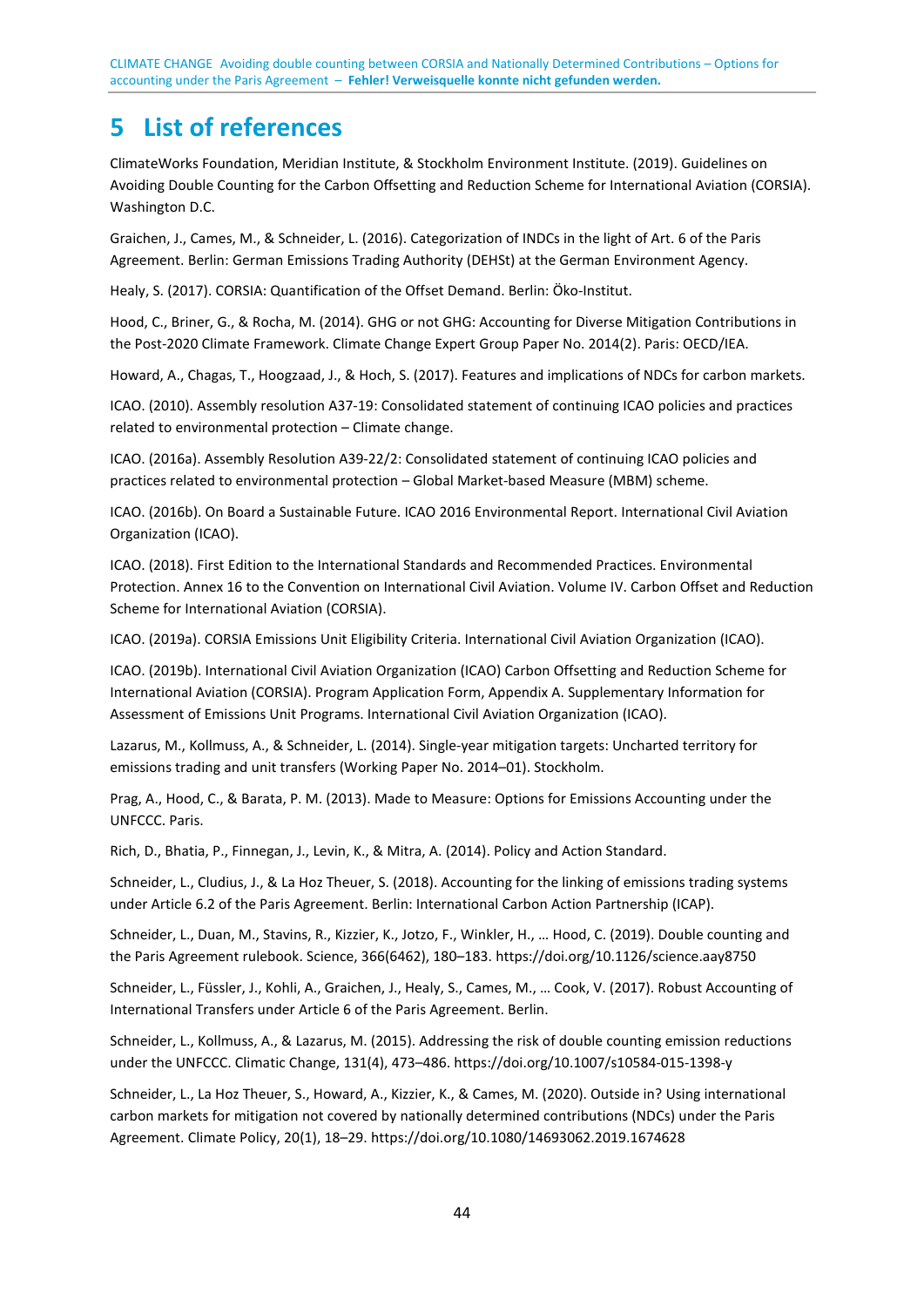UNFCCC. (2019a). Decision X/CMA.1. Matters relating to Article 6 of the Paris Agreement. United Nations Framework Convention on Climate Change (UNFCCC).

UNFCCC. (2019b). Draft CMA decision on guidance on cooperative approaches referred to in Article 6, paragraph 2, of the Paris Agreement.

Warnecke, C., Day, T., Schneider, L., Cames, M., Healy, S., Harthan, R., … Höhne, N. (2017). Vulnerability of CDM Projects for Discontinuation of Mitigation Activities: Assessment of Project Vulnerability and Options to Support Continued Mitigation. Executive Summary. Berlin.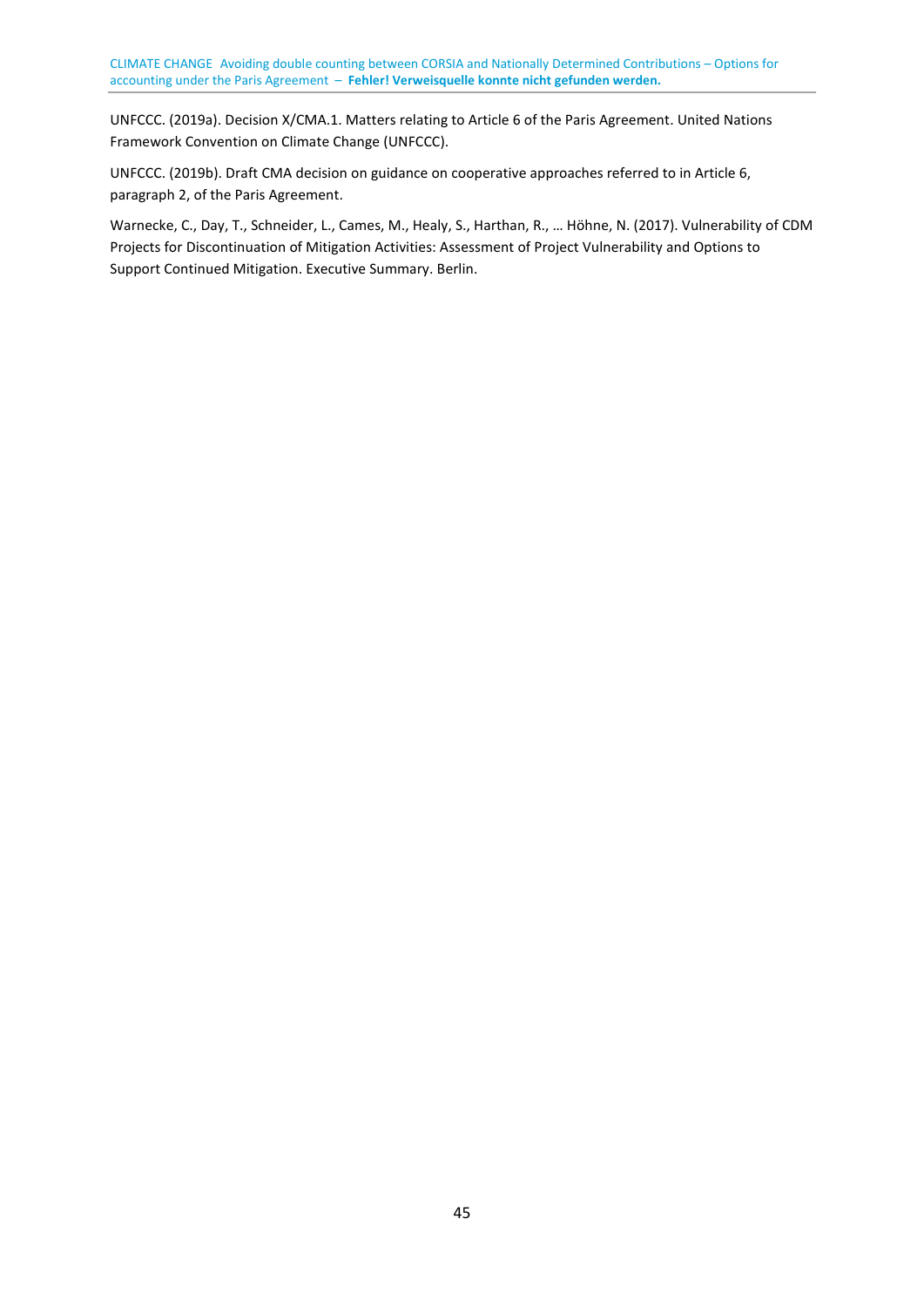## <span id="page-44-0"></span>**A Appendix**

As part of the first application window for carbon-offsetting programs under CORSIA, the Technical Advisory Body (TAB) of the ICAO published an Appendix A to the program application form. This Appendix includes guidelines for interpreting the EUCs. With respect to double counting provisions, the following Guidelines were provided:

#### **3.7.4. Guidelines for interpretation of the "Only counted once towards a mitigation obligation" criterion**

- 3.7.5. *Double-issuance*: The program should have procedures in place for program and/or registry administrator monitoring of program registry(ies) to ensure the transparent transfer of units between registries; and that only one unit is issued for one tonne of mitigation.
- 3.7.6. *Double-use*: The program should have procedures in place for program and/or registry administrator monitoring of program registry(ies) to ensure that one unit is issued or transferred to, or owned or cancelled by, only one entity at any given time.
- 3.7.7. *Double-selling*: Programs should have procedures in place to discourage and prohibit the double-selling of units. Double selling occurs when one or more entities sell the same unit more than once.
- 3.7.8. *Host country attestation to the avoidance of double-claiming*: Only emissions units originating in countries that have attested to their intention to properly account for the use of the units toward offsetting obligations under the CORSIA, as specified in paragraph (and subparagraphs of) 3.7.9, should be eligible for use in the CORSIA. The program should obtain, or require activity proponents to obtain and provide to the program, written attestation from the host country's national focal point or focal point's designee. The attestation should specify, and describe any steps taken, to prevent mitigation associated with units used by operators under CORSIA from also being claimed toward a host country's national mitigation target(s) / pledge(s). Host country attestations should be obtained and made publicly available prior to the use of units from the host country in the CORSIA.
- 3.7.9. *Double-claiming procedures*: The program should have procedures in place requiring that activities take approach(es) described in these sub-paragraphs to prevent doubleclaiming, which attestations should confirm:
	- 3.7.9.1. Emissions units are created where mitigation is not also counted toward national target(s) / pledge(s) / mitigation contributions / mitigation commitments.
	- 3.7.9.2. Mitigation from emissions units used by operators under the CORSIA is appropriately accounted for by the host country when claiming achievement of its target(s) / pledges(s) / mitigation contributions / mitigation commitments, in line with the relevant and applicable international provisions.
	- 3.7.9.3. If program procedures provide for the use of method(s) to avoid doubleclaiming which are not listed above, the GMTF, or other appropriate technical expert body, should evaluate and make a recommendation regarding the sufficiency of the approach prior to any final determination of the program's eligibility.